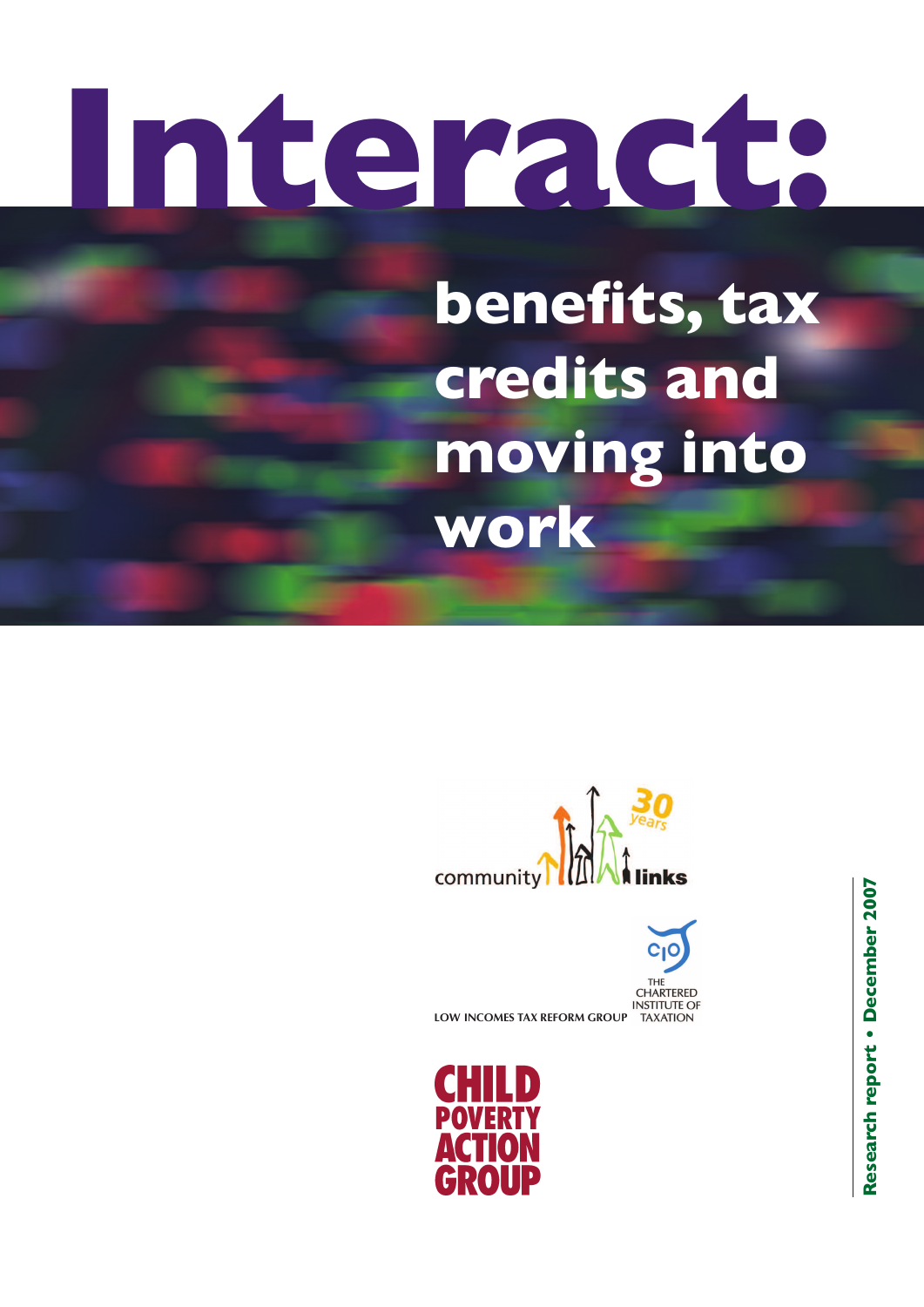# **Interact:**

## **benefits, tax credits and moving into work**

**Community Links Low Incomes Tax Reform Group Child Poverty Action Group**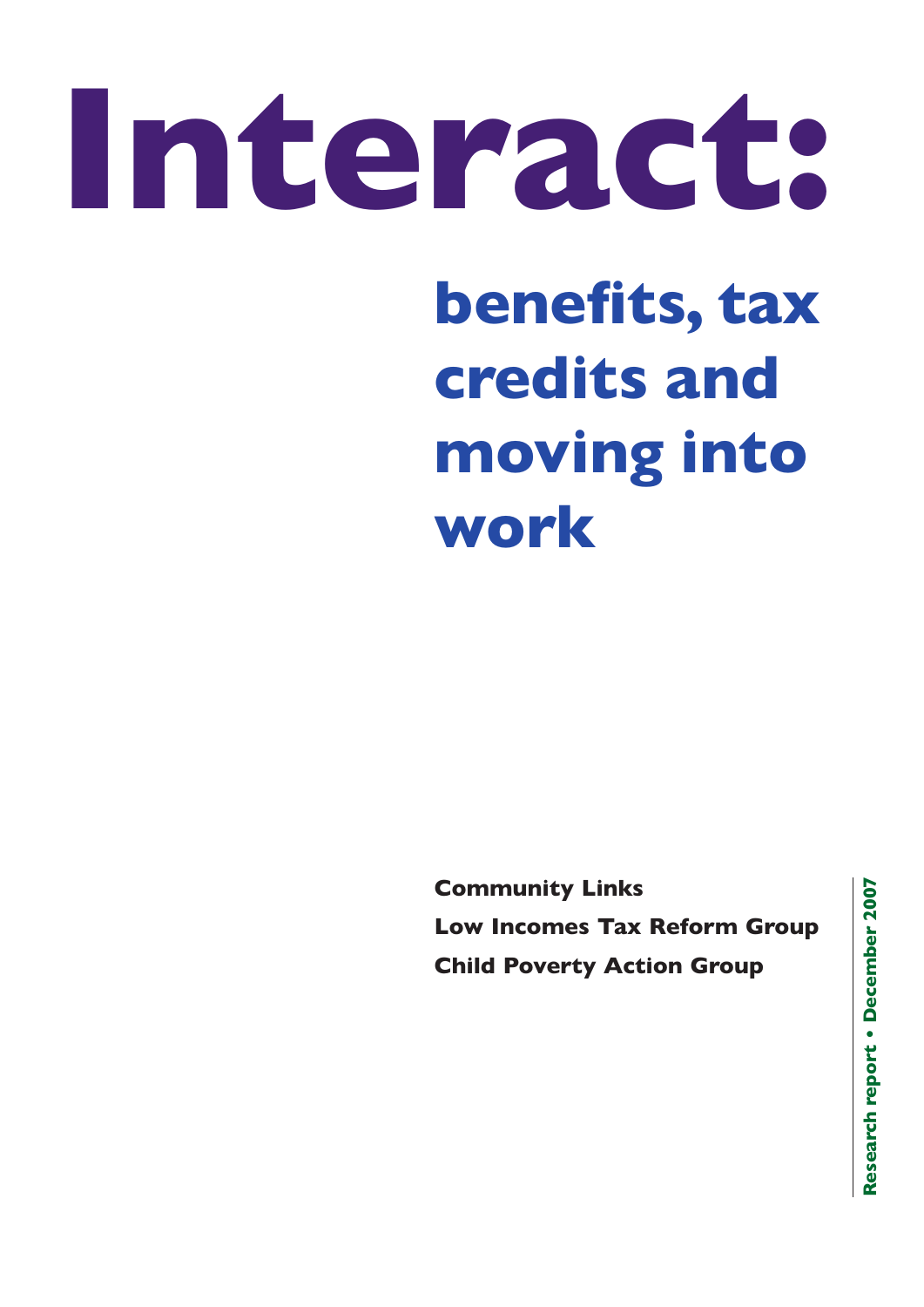Published by Community Links, Low Incomes Tax Reform Group and Child Poverty Action Group

© Community Links, Low Incomes Tax Reform Group and Child Poverty Action Group, 2007

This book is sold subject to the condition that it shall not, by way of trade or otherwise, be lent, resold, hired out or otherwise circulated without the publisher's prior consent in any form of binding or cover other than that in which it is published and without a similar condition including this condition being imposed on the subsequent purchaser.

A CIP record for this book is available from the British Library

IBSN 978 1 906076 13 9

Design by Devious Designs 0114 2755634 Printed by Calverts Press 020 7739 1474

#### **The Interact team**

The Interact project was carried out by a joint team made up of staff from Community Links, Low Incomes Tax Reform Group and Child Poverty Action Group. The team members were:

Aaron Barbour Marlen Ivette Llanes Kathleen McLaren Zoraida Colorado Community Links 105 Barking Road London E16 4HQ www.community-links.org

Robin Williamson Victoria Todd Bernard White Hazel Mazelin-Forbes Low Incomes Tax Reform Group 12 Upper Belgrave Street London SW1X 8BB www.litrg.org.uk

Beth Lakhani Paul Dornan Kate Green Nancy Platts Child Poverty Action Group 94 White Lion Street London N1 9PF www.cpag.org.uk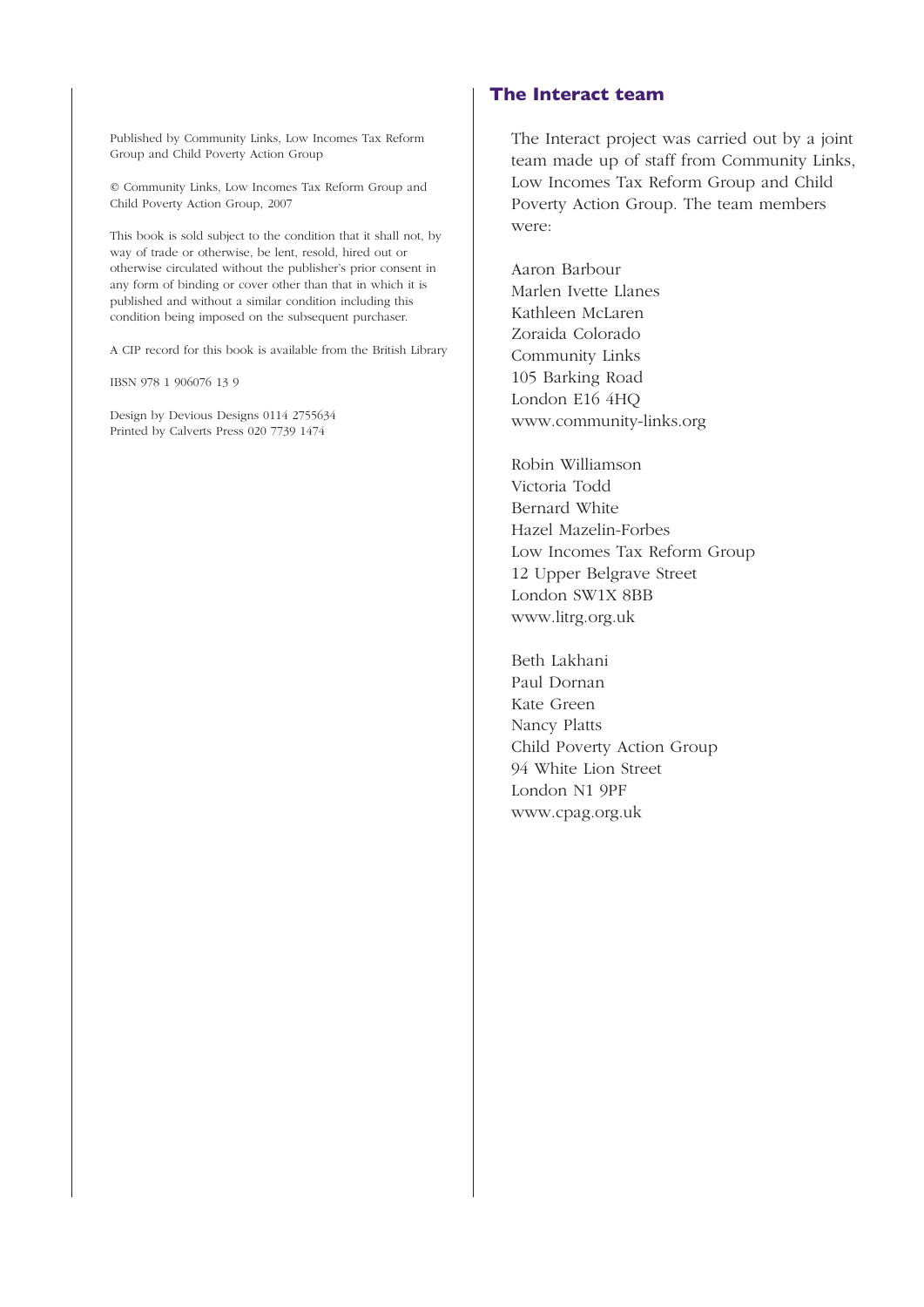#### **About the partner organisations**

#### **Community** Links

Community Links is an innovative charity running community-based projects in east London. Founded in 1977, we now help over 53,000 vulnerable children, young people and adults every year, with most of our work delivered in Newham, one of the poorest boroughs in Europe.

Community Links pioneers new ideas and new ways of working locally and shares the learning nationally through **linksUK**, which provides practitioner-led consultancy and training, research and policy development, and a programme of publications.

For further information about Community Links and linksUK, see www.community-links.org or contact: uk@community-links.org

#### Low Incomes Tax Reform Group (LITRG)

The LITRG was set up in spring 1998 by the Chartered Institute of Taxation to give a voice to the unrepresented in the tax system. It aims to help those on low incomes cope with the tax system, by challenging the Government to simplify the rules and by encouraging Her Majesty's Revenue and Customs to make its processes and services friendlier to the needs of people on low incomes. Its reports and recommendations are available at www.litrg.org.uk. along with practical help for those on low incomes.

#### **Child Poverty Action Group (CPAG)**

CPAG promotes action for the prevention and relief of poverty among children and families with children. To achieve this, CPAG aims to raise awareness of the causes, extent, nature and impact of poverty, and strategies for its eradication and prevention: bring about positive policy changes for families with children in poverty: and enable those eligible for income maintenance to have access to their full entitlement. If you are not already supporting us, please consider making a donation, or ask for details of our membership schemes and publications.







About the partner organisations About the partner organisations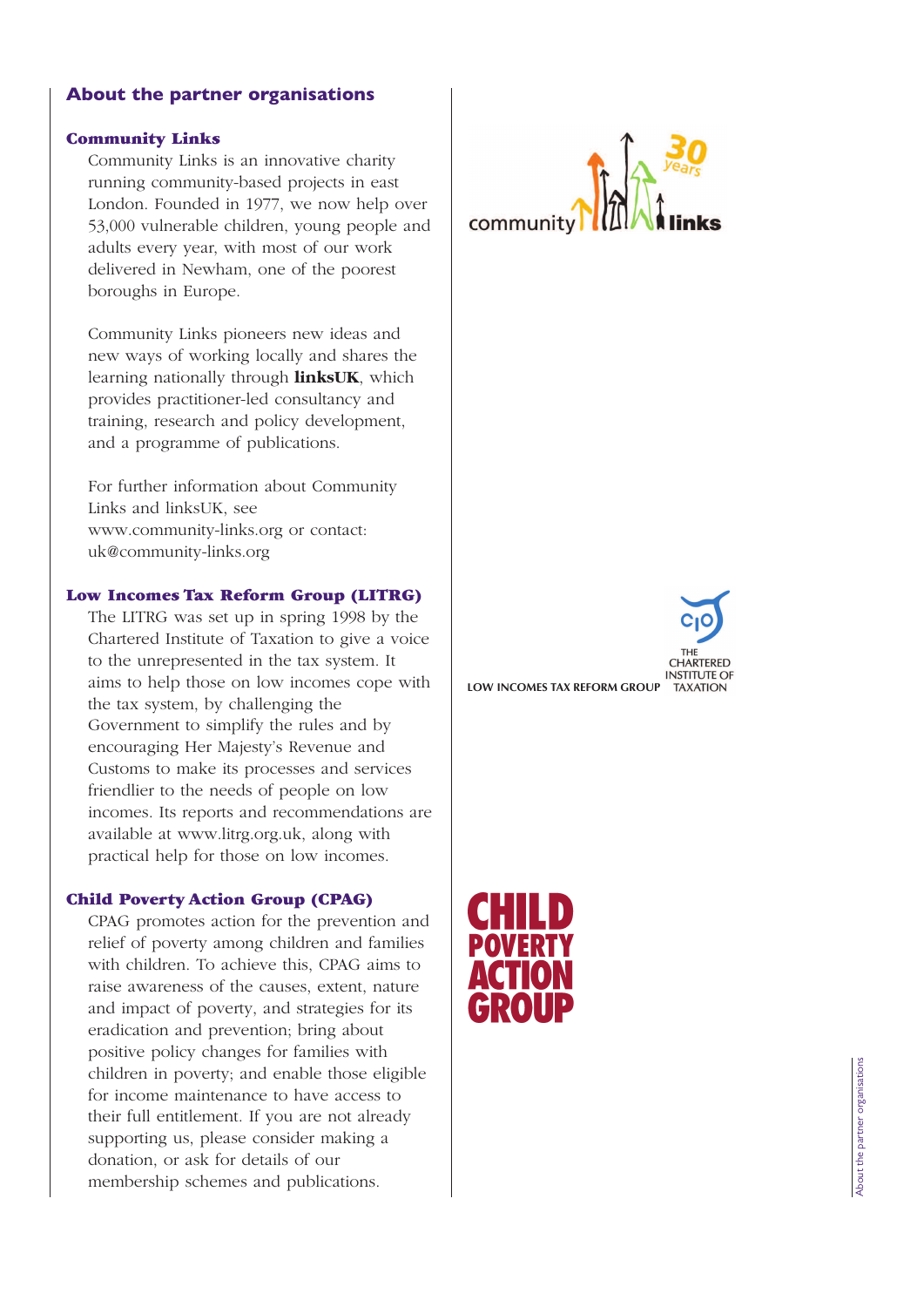#### **Acknowledgements**

The Interact team and the three partner organisations are very grateful to those who funded the study: the Chartered Institute of Taxation and SIED (Equal). We are also grateful to Professor Rebecca Boden for providing a literature review to support our understanding of the issues, to Judith Paterson of CPAG for checking the calculations in the technical mapping exercises, and to Kelly Hayworth of LITRG for her help in editing versions of the report.

## **sied**

Further information on the SIED partnership can be found at: http://sied.acbba.org.uk



**EUROPEAN UNION** European Social Fund



The London Borough of Islington is the lead partner on SIED. Contact: Tony Swash tswash@urban.islington.gov.uk

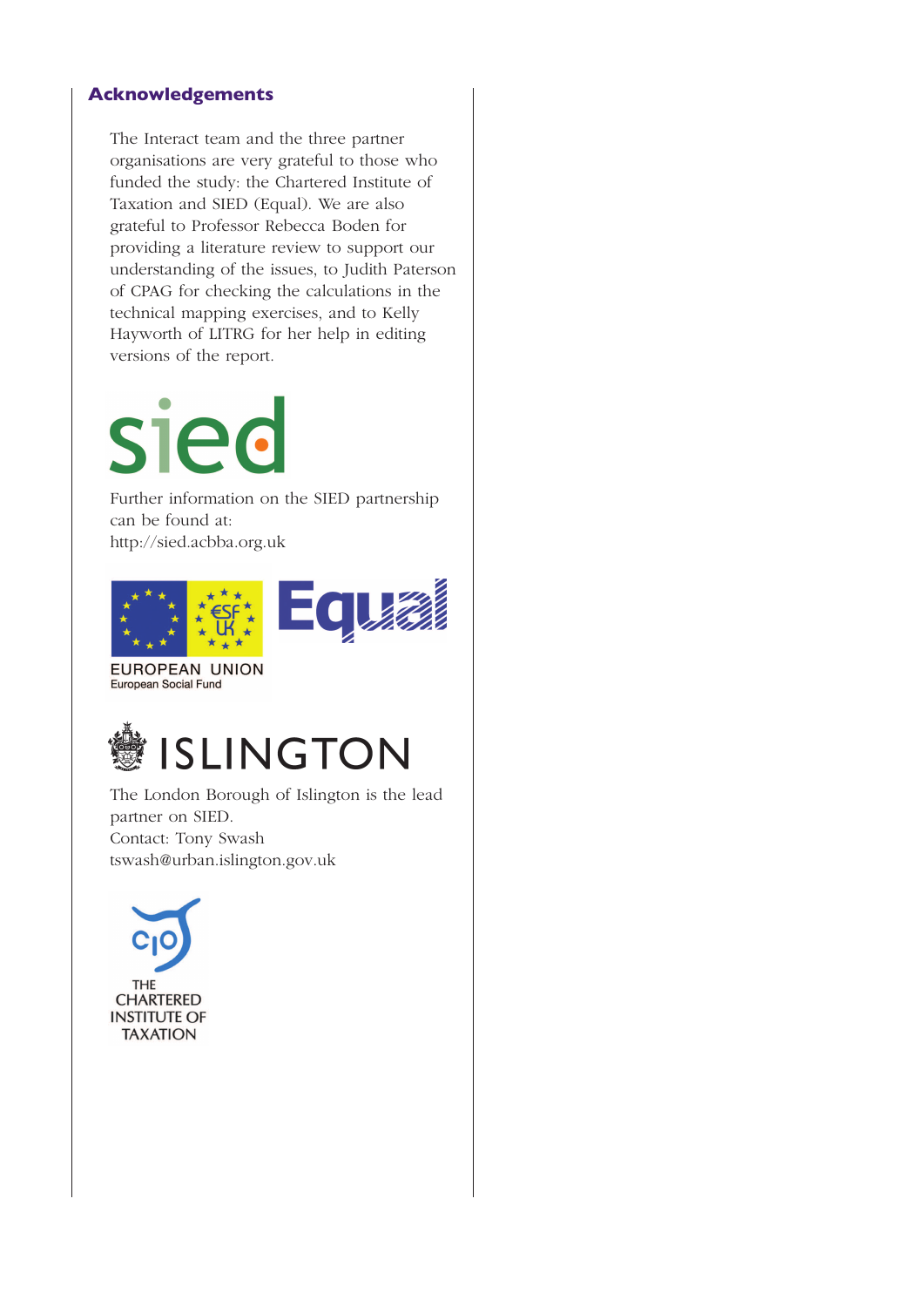## **Executive summary**

The Government's twin goals of eradicating child poverty and achieving full employment go hand in hand. A series of fiscal policies, most notably tax credits, have been introduced in recent years to support the achievement of these goals. These measures have enjoyed some success, helping bring about an increase in the employment rate to 74.4 per cent (ONS, 2007) and lifting 600,000 children out of poverty since 1999 (DWP, 2007a).

Child tax credit (CTC), introduced in 2003, is paid to a child's main carer and helps meet the costs of raising children. CTC exemplifies New Labour's concept of 'progressive universalism', paying most to those on the lowest incomes, so that families with incomes of up to £70,000 a year may be eligible for the family element. Working tax credit (WTC), payable to those in low-paid employment, with or without children, is intended to supplement low wages to 'make work pay'.

Despite the Government's achievements in reducing child poverty and increasing employment, especially lone parent employment, on current rates of progress, neither the child poverty target nor the lone parent employment target look likely to be met. The adequacy of the level of benefits and tax credits and the availability of the support needed to move those most disadvantaged in the labour market into work and to dismantle the barriers that obstruct their progress are areas of criticism. Alongside these, considerable attention continues to be focused on structural deficiencies in the design of the fiscal measures intended to end child poverty and make work pay. The rate at which benefits are withdrawn when claimants move into or increase their hours of work, the loss of passported benefits, and the complexity of the system have been highlighted as inhibiting the progress the Government desires.

This report by Community Links, Low Incomes Tax Reform Group and Child Poverty Action Group follows a technical and qualitative study of the tax, tax credit and social security systems and barriers to employment. It has improved our understanding of the way both fiscal and nonfiscal barriers interact together to impact on government policies regarding child poverty and making work pay. Our research included interviews with a number of individuals in receipt of tax credits and social security benefits in, out of and contemplating work.

The claimants' experiences show the following.

- Social security benefits and tax credits are intrinsically complex and complex in their interactions with each other.
- This double layer of complexity leads to confusion among claimants about their entitlements and the impact of changes on their personal circumstances.
- Tax credit claimants can be affected negatively when the granting of one benefit leads to the withdrawal or curtailment of another, making them worse off.
- The advent of tax credits has introduced a system of financial support that is constantly changing as claimants' circumstances alter. This makes it hard for people to make informed decisions about moving into paid employment or increasing their hours of work.
- The quality of delivery of benefits and, in particular, tax credits is patchy.

There is appreciation of the extra financial help offered by tax credits and in-work benefits, but little understanding of the way the system works. Individuals face a range of interactions with the benefit, tax and tax credit systems as they move into, out of or towards paid work. These interactions coincide with a range of structural and individual barriers and circumstances, which mean that consequences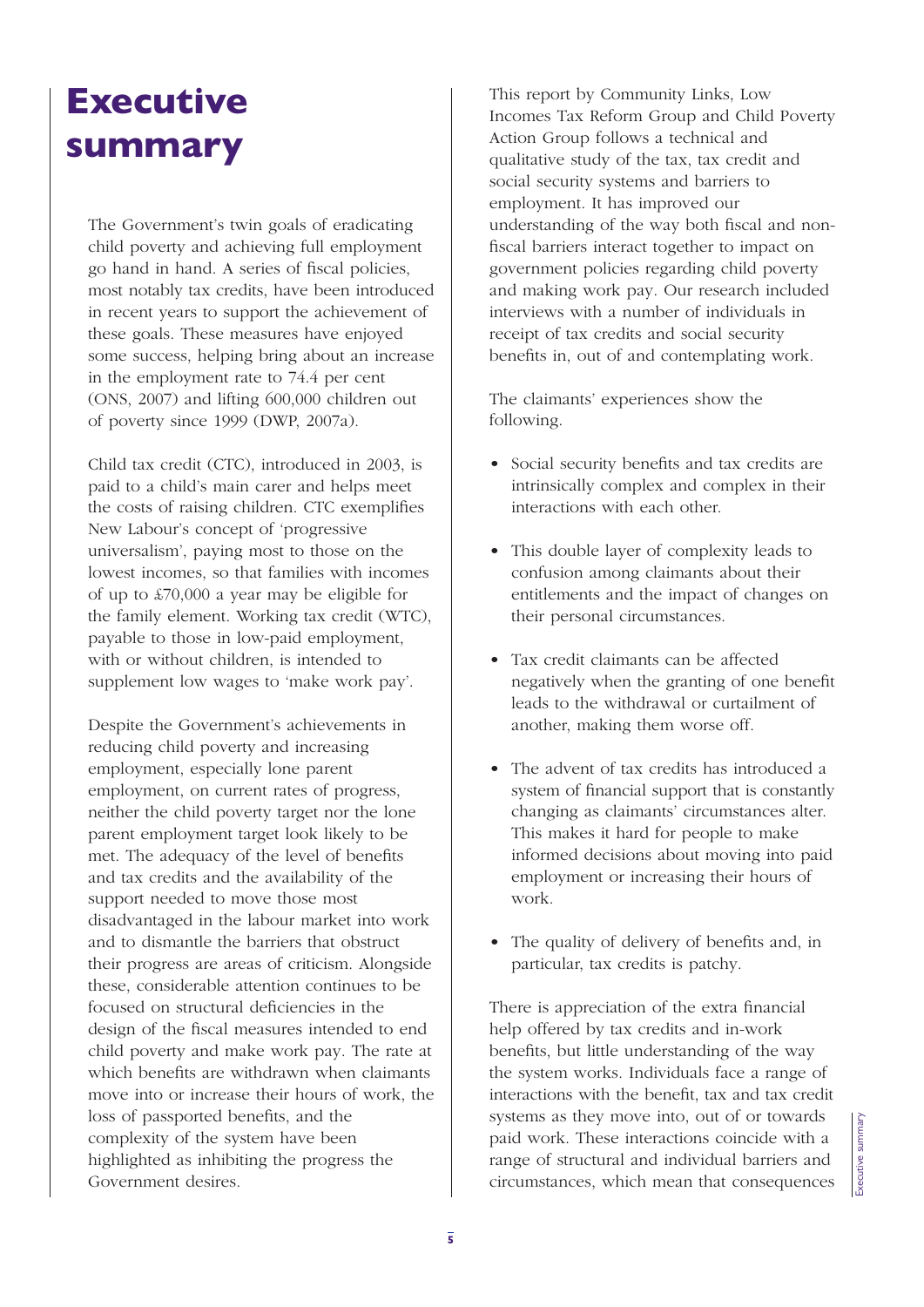are not always predictable or in line with policy intent. The system is experienced by individuals as complex, and work disincentives can result. Individuals often expressed a sense that remaining on benefits would in reality mean they would be better off (though this did not always mean that individuals chose not to work).

There is, moreover, a lack of overall strategic ownership of the systems of delivery to support achievement of the policy goals. Processes are not designed from a customerfocused perspective, and there is no central oversight or responsibility to identify and eliminate inconsistencies and contradictions, or remove work disincentives which arise from cross-system interactions and rules.

From our study we conclude that while the Government has taken significant steps to reduce child poverty and make work pay, there is still much to be done to achieve its stated targets. The recommendations we make suggest improvements that will be vital if the Government's twin objectives of ending child poverty and achieving full employment are to be met.

Our recommendations are as follows.

#### **Strategy and governance**

- The Government should clarify its objectives for the tax, tax credit and benefit systems. These should be clearly designed to achieve the goal of eradicating child poverty and support the ambition of securing full employment.
- A coherent and holistic strategy is needed across government to bring about those objectives. That strategy must be supported by a set of outcome targets, and/or incorporated into appropriate public service agreements in the next comprehensive spending review, which should be 'proofed' against these aims.
- One government department should be given the overall responsibility for these

aims and should be measured by reference to the achievement of them. That department should be responsible for the ownership of the 'total customer experience'.

- Any proposed change to a benefit, tax credit or tax rule should be checked or 'proofed' for possible interactions with other existing systems, which might detract from the delivery of its policy objective. The expertise of the Social Security Advisory Committee should be harnessed to provide such an overview.
- Policy and practice must be aligned in each of the systems to secure achievement of the child poverty and full employment goals. Benefits and tax credits must be set at a level that lifts families out of poverty in and out of work. Financial disincentives to taking or increasing hours of paid work should be eliminated.
- The tax, tax credit and benefit systems should be designed from the perspective of the experience of the individual claimant and in the light of lessons learned from the Wallsend pilot.
- Systems should be designed around individuals' life events, not around technology or departmental needs.
- A 'sounding board' or 'claimant advisory panel' should be set up to facilitate design and delivery.
- The Work and Pensions and Treasury select committees should jointly oversee the activities of the relevant government departments, holding joint inquiries from the perspective of the overarching policy goals.
- The National Audit Office should consider conducting an inquiry into 'value for money' of the interactions as presented in this report.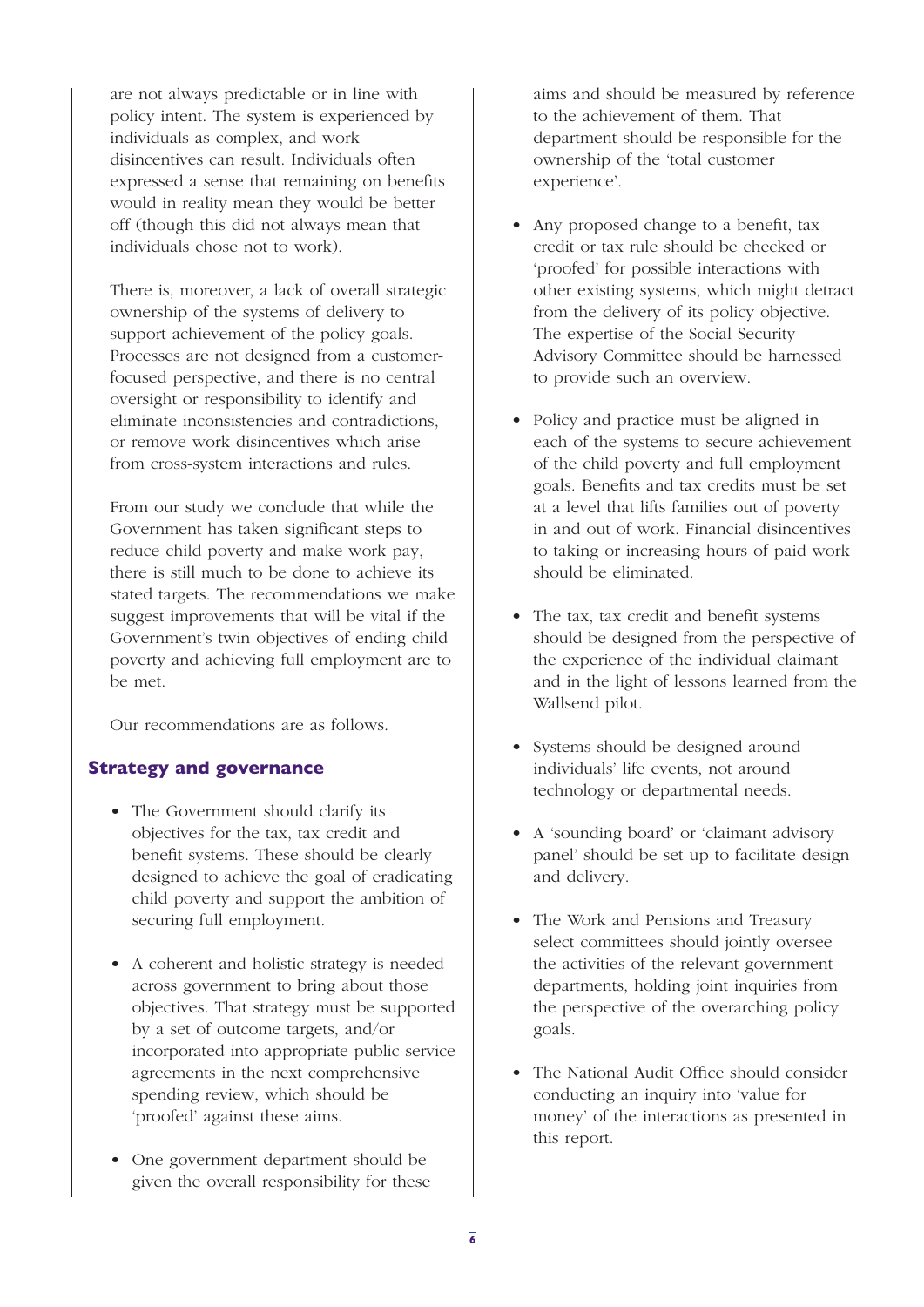#### **Systems and processes**

- Better education and information are needed to ensure greater understanding of entitlements. These include localised takeup campaigns and improved explanations of awards and recoveries.
- Staff training and awareness of the fiscal instruments managed by other departments must be improved.
- Better-off calculations must take full account of the loss of passported benefits and the wider costs of moving into/increasing hours of work, including tax and national insurance contributions.
- The system should be smoothed so that different payment and award periods (eg. weekly, four-weekly, annually) are aligned to claimants' needs.
- Passported entitlements (eg. to free school meals and subsidised health costs) should be extended on a universal basis to reduce the disincentives that loss of passported benefits create.
- A review of the tax and benefit systems (including tax and national insurance rates and allowances, and taper rates and disregards for benefits and tax credits) should be undertaken. This should aim to reduce or eliminate the financial disincentives from taking or increasing hours of paid work and ensure the systems complement each other in their mutual interactions.
- Adequate access to independent advice. including more face-to-face advice, should be available to claimants, to take account of the complexity of the system and the variety of individual needs.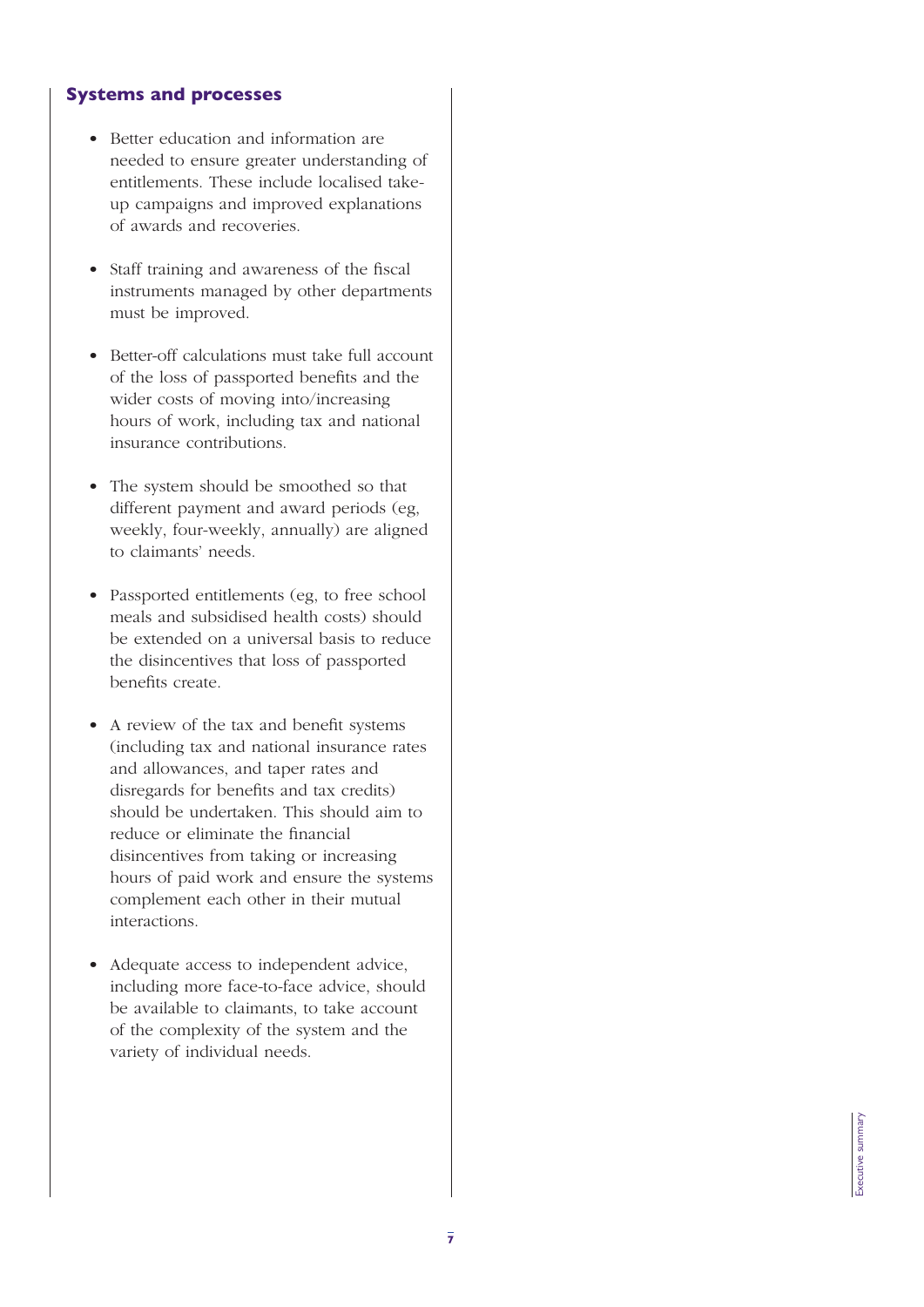## **Introduction**

The twin goals of ending child poverty and increasing employment lie at the heart of New Labour's social policy: work is seen as the route out of poverty for most families, and efforts to achieve ministers' aspirations for full employment – expressed as an 80 per cent employment rate (DWP, 2005) – have concentrated on increasing parental employment, and particularly lone parent employment.

Making work pay and the provision of a seamless system of financial support for families with children, whether parents are in or out of work, are fundamental to achieving the strategy. The predominant policy instrument that has been used to do so are the new tax credits, introduced in 2003 and replacing their predecessors, working families' tax credit and disabled person's tax credit, introduced in October 1999. Child tax credit, received by the majority of families with children and made up of family and child elements, is paid to the main carer of a child to help meet the costs of raising children, and continues to be paid as parents move in and out of work. It exemplifies New Labour's concept of 'progressive universalism', paying most to those on the lowest incomes, but with reduced levels of payments stretching far up the income scale, so that families with incomes of up to £70,000 a year may be eligible for the family element (some £545 per year). Working tax credit, payable to those in low-paid employment, with or without children, is intended to supplement low wages to 'make work pay'.

There is no doubt that the strategy has enjoyed some success. The number of children living in poverty has fallen by 600,000 since 1999 (DWP, 2007a). The employment rate for people of working age is 74.4 per cent (ONS, 2007) and lone parent employment, for which the Government set itself a target of 70 per cent by 2010, has increased substantially from

44 per cent in 1997 to 56 per cent today (DWP, 2007c).

But significant criticisms have been made of the implementation of the policies intended to achieve the strategy and on current rates of progress, neither the lone parent employment target nor the child poverty target look likely to be met. Both the adequacy of the level of benefits and tax credits and the availability of the support needed to move those most disadvantaged in the labour market into work and to dismantle the barriers which obstruct their progress are areas of criticism. Alongside these, considerable attention continues to be focused on structural deficiencies in the design of the fiscal measures intended to end child poverty and make work pay. The following factors have all been highlighted as inhibiting the progress the Government desires.

- The rate at which benefits are withdrawn as recipients move into or increase their hours of work.
- The cliff edges that recipients face when transitional payments are removed.
- The loss of passported benefits when claimants' income rises.
- The complexity of the systems claimants need to navigate.

In undertaking this research project, Community Links, Low Incomes Tax Reform Group and Child Poverty Action Group wanted to gain a better understanding of the way both fiscal and non-fiscal barriers affect the achievement of the Government's ambitions, and to do so by learning more about the attitudes and experience of individuals at whom the policies are aimed. In thinking about the barriers, we quickly became aware that the vast variety of individual circumstances, and the multiplicity of relationships with state and other actors faced by those on low incomes, would affect individuals' experiences and outcomes.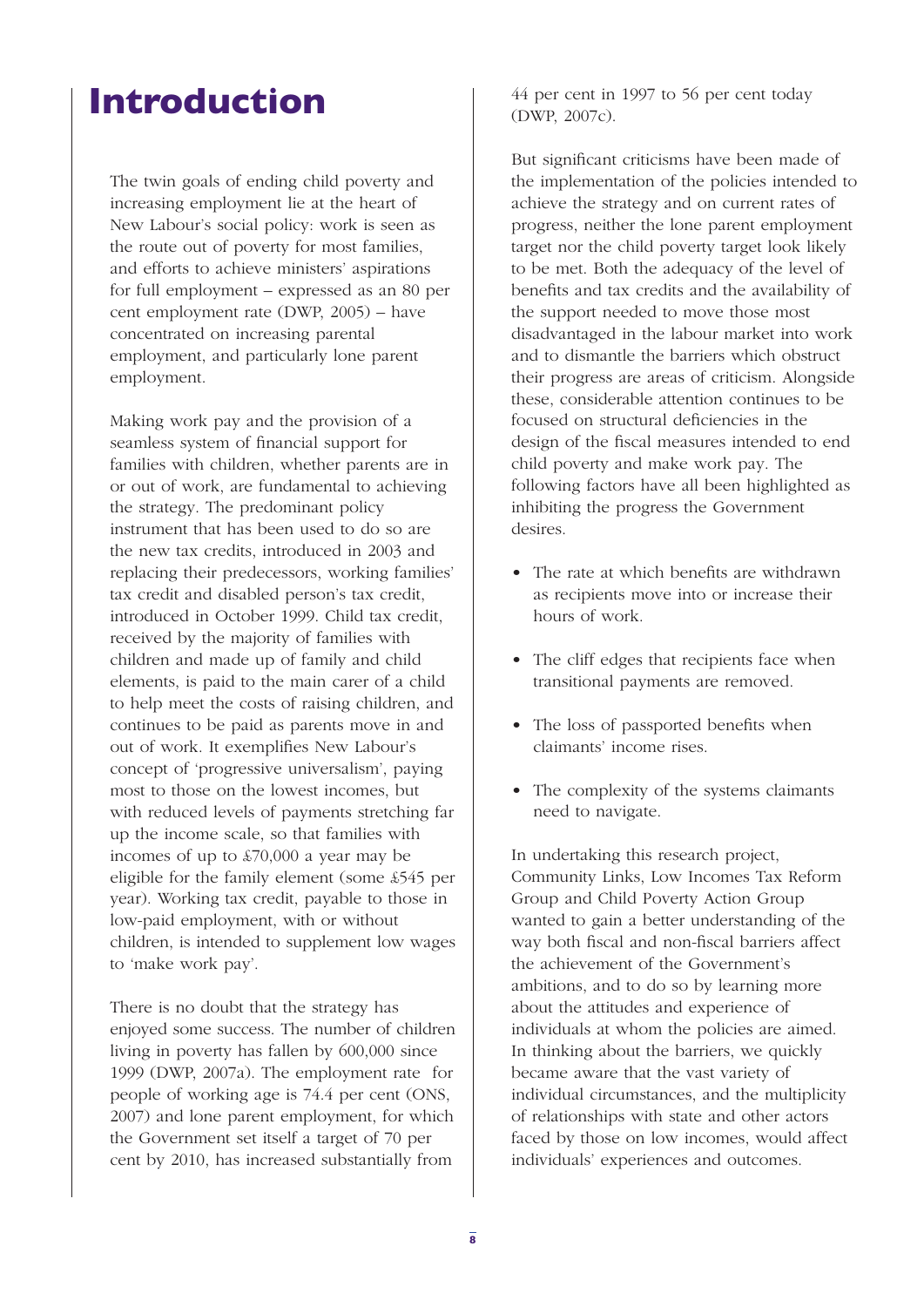'Status' factors, such as whether a recipient:

- is a lone parent or in a couple,
- is a disabled adult,
- has a disabled child, or
- cares for another family member,

intersect with issues of:

- the availability of suitable employment,
- the social networks individuals are a part of and the environment they inhabit,
- individual attitudes and values, and
- the intricacies of the administration of the tax credits and benefits systems.

These all gave rise to a range of outcomes that were not always predictable or in line with policy intent.

Our analysis has, therefore, sought to understand the impact of this complexity on individuals in the light of the Government's anti-poverty and full employment goals. We have noted the way in which individuals' circumstances, aspirations and experiences result in a range of responses from the social security and tax credit systems, and also what results from these responses and from different forms of family and employment support. We observed the impact this complexity has on individuals' attitudes and aspirations, and on the way in which the design and delivery of the system reflects and reinforces the complexity rather than reduces or minimises its effect. Reflecting the overlapping and multiple factors we encountered, and the range of responses and interventions experienced by individuals, we named the project 'Interact'.

#### **Structure of this report**

The first part of this report outlines the main features of in-work and out-of-work financial support for families and the relevant fiscal instruments that impact on recipients of social security benefits and tax credits as they move towards, into and out of employment. We provide a brief description of the key features of the social security, tax and tax credit systems, covering in outline:

- social security benefits: income support, jobseeker's allowance, housing benefit and council tax benefit;
- child tax credit and working tax credit;
- tax and national insurance, including PAYE.

In the second part of the report we bring together the learning from what we have called the 'technical phase' of the project with the experiences of tax credit and benefit recipients, gained from interviews.

The technical phase of the work (details of which are provided in full in the Appendices) draws on the longstanding experience of the three partner organisations in the provision of social security benefits and tax credits advice, and our knowledge of likely problem areas. In this phase, we modelled the financial implications for individuals of a number of scenarios as individual circumstances change, centring on income support, jobseeker's allowance, carer's allowance, and the tax and tax credit systems. These interactions were considered in the light of whether tax credit and social security policy and design supports the goal of ensuring that work offers a route out of poverty for most families.

In parallel with the technical phase, we interviewed tax credit and benefit recipients, and identified and analysed the links between the interview findings and the technical study. Interviews were conducted to get a snapshot of people's experiences of the tax credit and benefit systems, how the systems contributed to the therm of the their financial situation, and whether or not  $\begin{bmatrix} 5 & 5 \\ 5 & 5 \\ 10 & 10 \\ 20 & 10 \end{bmatrix}$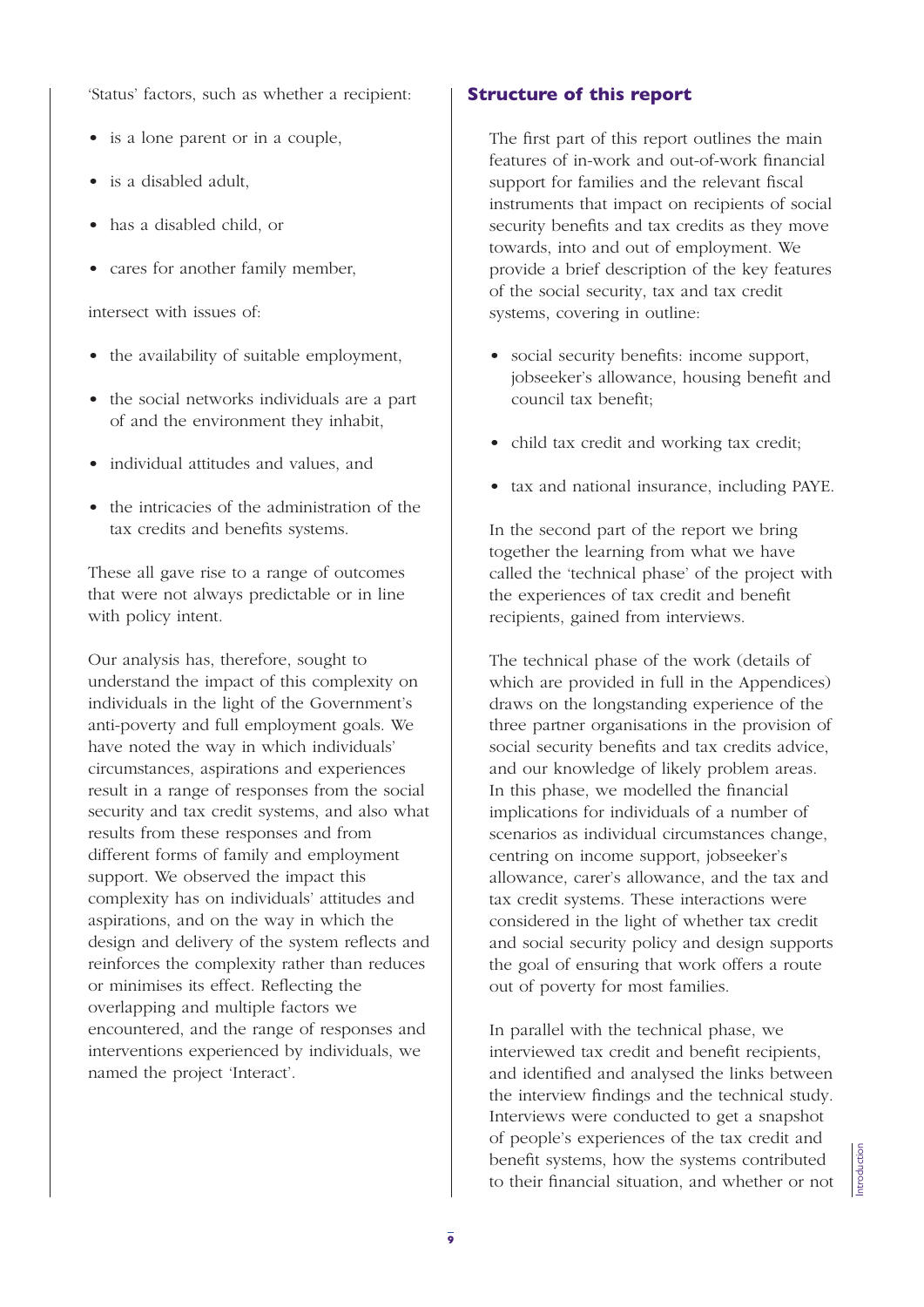people perceived that fiscal measures make work pay. In this section we include the analysis of the interviews and examine:

- the financial contribution of the tax credits system to individual and/or family income, and the importance people attach to this;
- the interaction with non-financial factors, such as childcare, type of employment, housing arrangements and educational attainment;
- the impact on aspirations, attitudes, behaviour and choices.

Finally, we draw together some conclusions and recommendations for policy change, and for further research.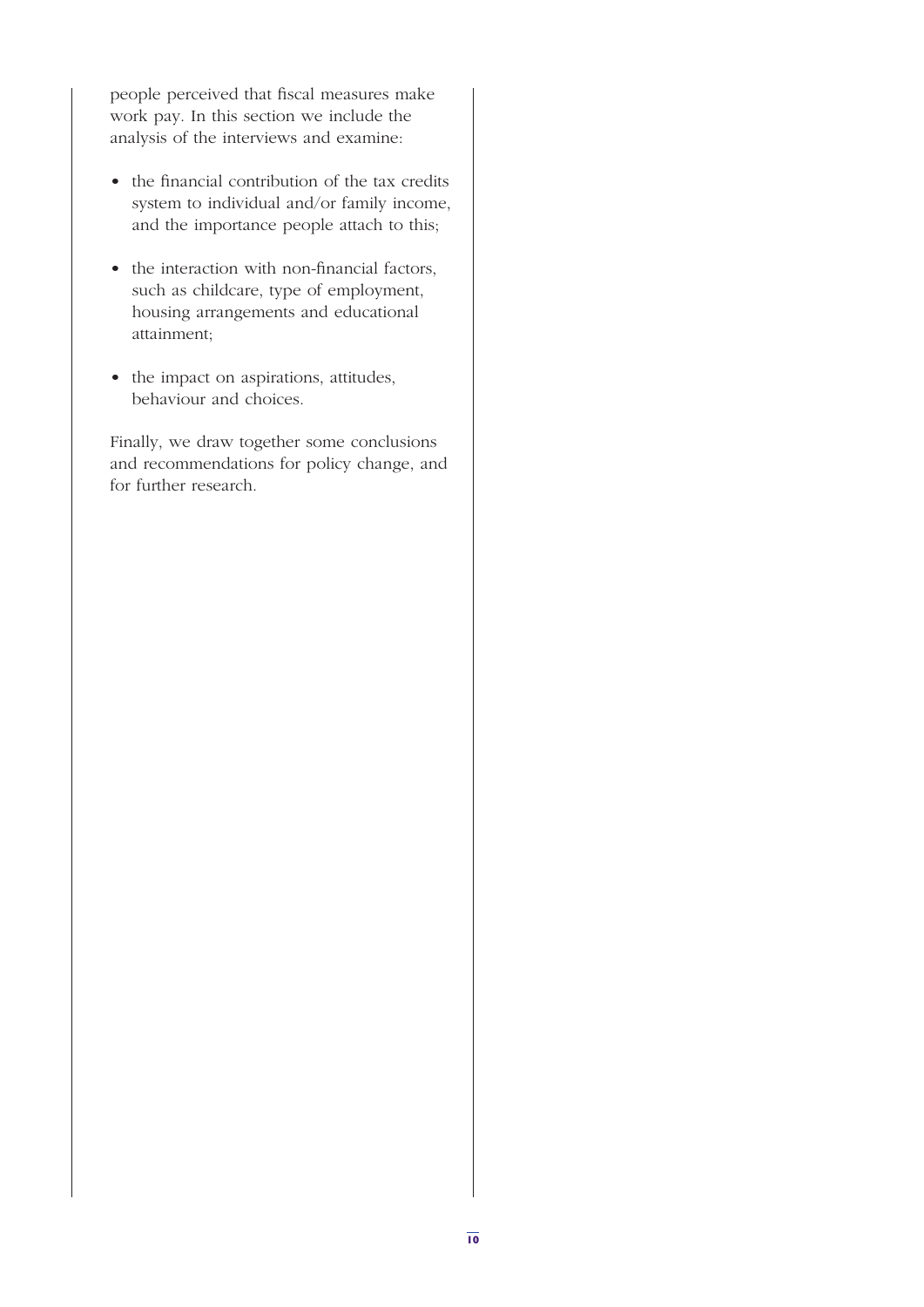## One

## **The benefit, tax credit and tax systems: a brief outline**

#### **Benefits and tax credits**

#### **Administration**

The government department responsible for the overall administration of and policy in relation to most social security benefits is the Department for Work and Pensions (DWP). Housing benefit (HB), and council tax benefit (CTB) are administered by local authorities. Tax credits, child benefit and guardian's allowance are dealt with by Her Majesty's Revenue and Customs (HMRC).

An executive agency of the DWP, Jobcentre Plus, administers most social security benefits, including the social fund, for people under 60. The Pensions Service delivers benefits and pensions and the Disability and Carers Service is responsible for disability benefits and carer's allowance. The Child Support Agency (to be replaced in July 2008 by the new Child Maintenance and Enforcement Commission) administers the child support system. An executive agency of the Ministry of Justice, the Tribunals Service, is responsible for administering benefits and tax credits appeals.

#### **Main types of benefit and tax credit**

Some working-age benefits are paid only if a person has limited income and capital – these are known as means-tested benefits. Currently these are income support (IS), income-based jobseeker's allowance (JSA), HB, CTB, child tax credit (CTC) and working tax credit (WTC).

Some means-tested benefits are restricted to those not in full-time employment, but some, such as HB and CTB, are available for people both in and out of work.

Some benefits, known as passported benefits (eg, free school meals and social fund payments) are payable if a person qualifies for particular means-tested benefits or tax credits. Some passported benefits are administered by different government departments and access depends on information given to these by the DWP and HMRC.

Some benefits are discretionary, even if the means test is satisfied.

Non-means-tested benefits, by contrast, do not involve a detailed investigation of means. A person qualifies if certain basic conditions are satisfied, such as being available for work, disabled or bereaved. JSA is both a meanstested and a non-means-tested benefit: income-based JSA is means-tested, whereas contribution-based JSA is based on the amount of national insurance contributions paid.

Some benefits are earnings-replacement benefits; they compensate a person for her/his inability to work (eg, because of sickness, unemployment or pregnancy). These include carer's allowance, maternity allowance and contribution-based JSA. Others exist to meet particular needs (eg, a disability or having children) irrespective of a person's ability to work. These include child benefit and disability living allowance.

#### **Tax credits**

Tax credits are means-tested payments.

WTC is paid to people in work, irrespective of whether they have children. CTC is paid to people with responsibility for a child(ren), irrespective of whether they are in work.

The main qualification for WTC is that a person must be in qualifying remunerative work. That is, s/he must satisfy four conditions.

• S/he must be working on the date of the claim, or have accepted an offer of work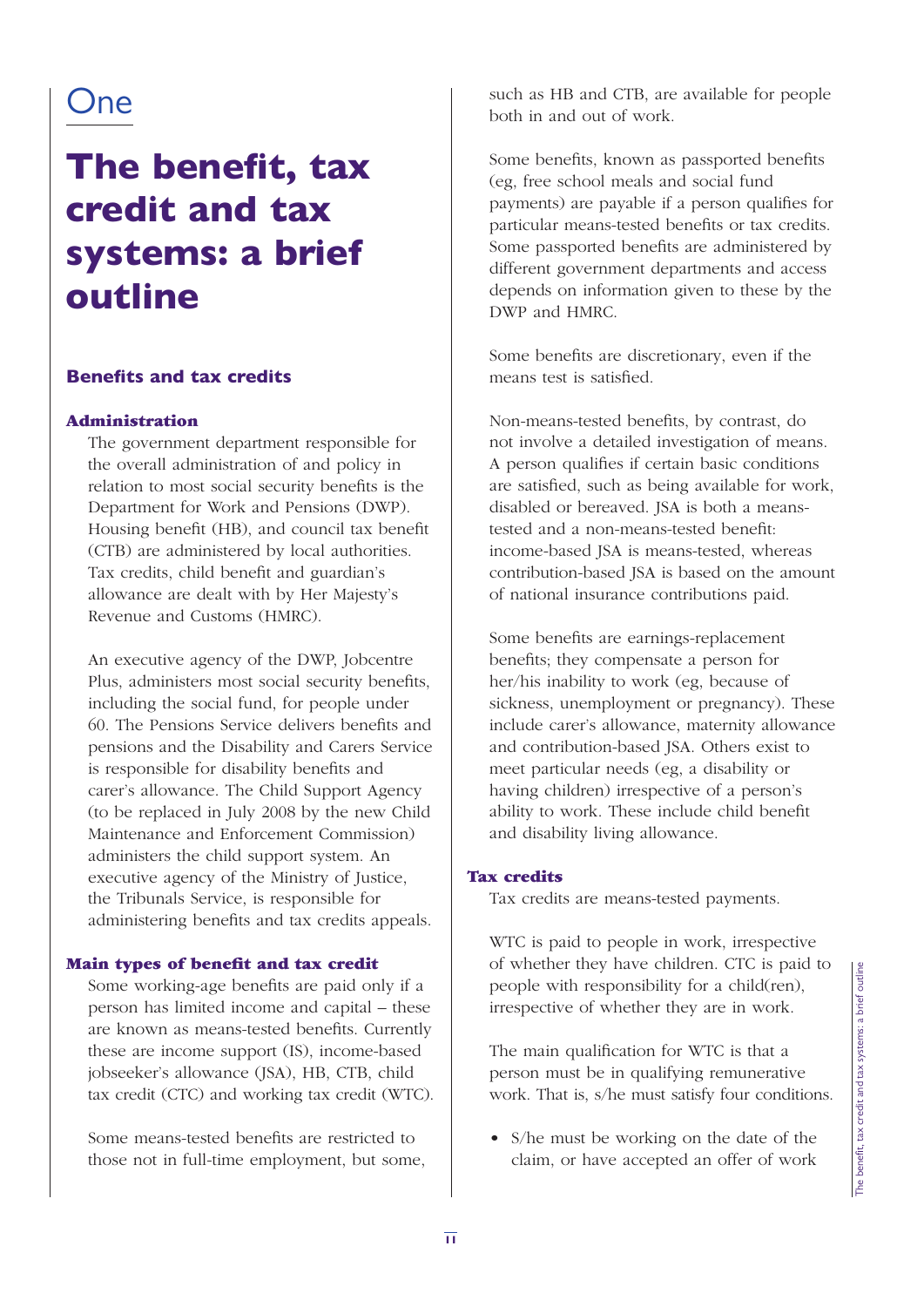that is expected to begin within seven days of making the claim.

- S/he must fulfil certain age qualifications and be working for a minimum number of hours a week.
- The work must be expected to continue for at least four weeks.
- The work must be done 'for payment or in expectation of payment'.

The minimum age requirement for a person who has responsibility for a child or who is disabled is 16; otherwise it is 25. If a claimant has responsibility for a child, is disabled, or is over 50 years of age and returning to the job market after at least six months on benefits s/he must work at least 16 hours a week; otherwise s/he must work at least 30 hours a week.

WTC also contains a childcare element. payable to couples both of whom are in work, or to lone parents in work, who use registered or approved childcare for children under the age of 15 (or 16 if the child is disabled).

To qualify for CTC it is necessary to have 'responsibility for' a child(ren) or a young person between the ages of 16 and 20 if s/he is still in full-time education.

Both WTC and CTC are divided into components, or 'elements', which are payable in particular circumstances. For example, there is a disability element of WTC paid to workers with a disability that inhibits their ability to get a job. Other elements of WTC are payable to couples, lone parents, people who work 30 or more hours a week, the over-50s returning to work after a period on benefits, and to workers with a disability. In CTC, there is an element for each individual child in the household, with increments for children with a disability, higher still for children with a severe disability. The 'bedrock' element of CTC, the family element, is £545 a year, paid in whole or in part to nearly every claimant.

Entitlement is initially assessed on the basis of the previous tax year's income and current circumstances. At the end of the award period, the claimant's entitlement is ascertained by comparing income in the current tax year with that in the previous tax year. If the current year's income is lower than the previous year's, entitlement is based on the lower, current year's, figure, and more credit will be due. If the current year's income is higher by no more than £25,000, the award is unchanged. But if it has gone up by more than £25,000 above the previous year's income, entitlement is based on the current year's income less £25,000, and an overpayment will have arisen. An overpayment may also arise where circumstances have changed during the award period, the rate of tax credit payable has changed with them, and either the claimant did not inform HMRC swiftly enough, or HMRC delayed processing the change. It is also possible for overpayments to result from an official error, such as a computer malfunction, or a claimant being given wrong advice.

Because entitlement is sensitive to changes in circumstances, there are a number of such changes that claimants are obliged to report to HMRC within one month.

Tax credits are by their nature unpredictable. For this reason, it is not known what a claimant's entitlement for a given tax year will be until that tax year is finished.

#### **Tax credit overpayments and their recovery**

There are two ways in which HMRC recovers tax credit overpayments: by deduction from an ongoing award, or by direct collection from the claimant or former claimant.

The first method, deduction from an ongoing award, is used when tax credits are still in payment and the award is to the same claimant or claimants. The deduction from the award is at a percentage rate, which varies depending on the means of the claimant.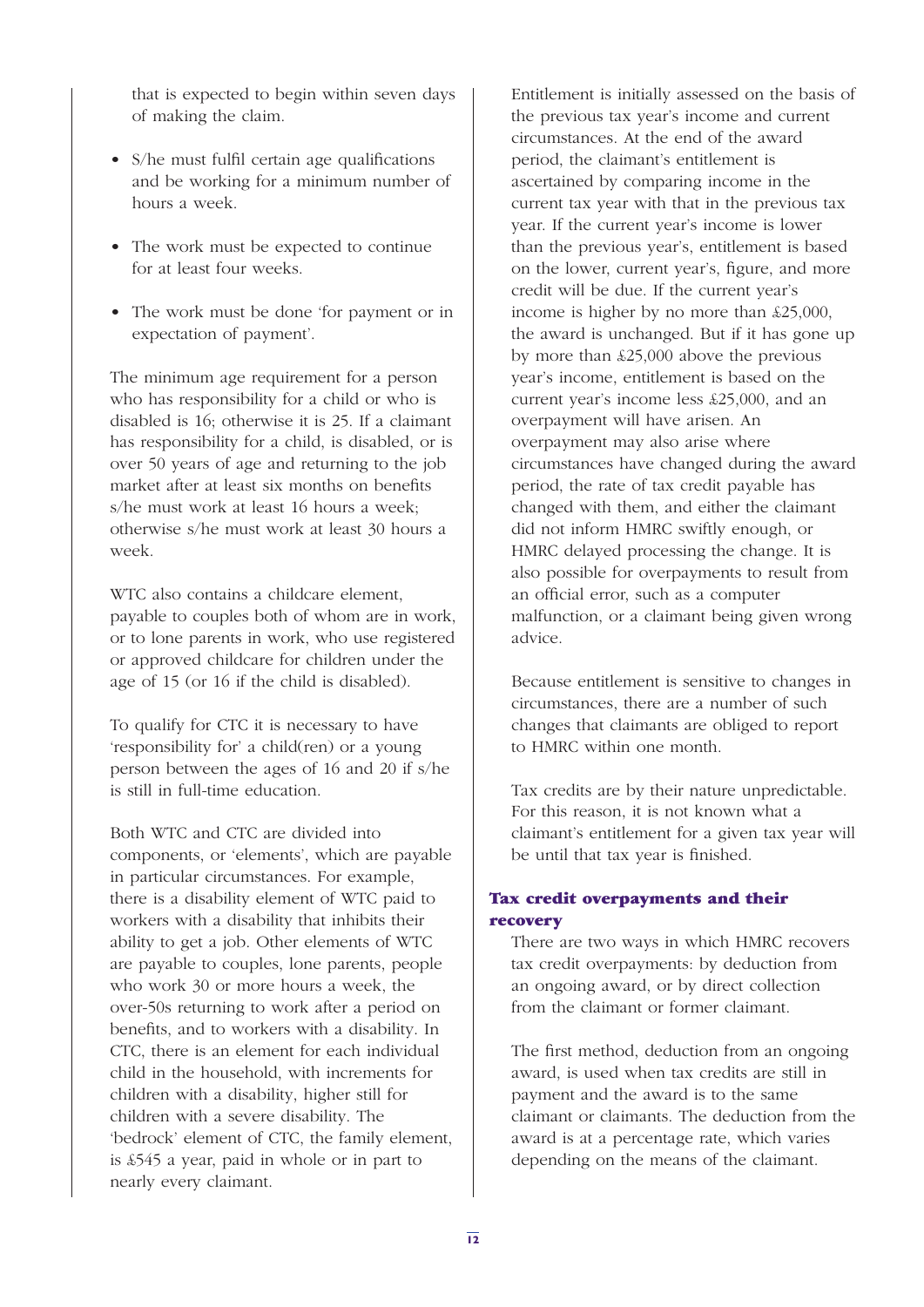- Those on IS, incapacity benefit, JSA or a very low income face a deduction of no more than 10 per cent of their ongoing payment.
- That percentage rises to 25 per cent for those whose tax credits are less than the maximum award, but more than the family element of CTC only.
- People in receipt of only the family element have no restrictions placed on the amount by which their payments can be reduced to recover an overpayment.

The second method of recovery, direct collection, is used when tax credits are no longer in payment or they are being paid to a different claimant or claimants. For example, following household breakdown, an overpayment accruing on a previous joint claim will be collected directly from either or both of the former partners. It cannot be collected by deduction from a new tax credit award paid to either of them.

#### **Income tax and national insurance contributions**

Income tax is payable each tax year by individuals on their income from most sources over and above their personal allowance. The basic personal allowance applicable in the tax year 2007/08 to most taxpayers under the age of 65 is £5,225, which equates to about 20 hours work each week at the national minimum wage. Therefore, the majority of full-time workers on low incomes pay income tax.

Tax allowances are low in comparison with, say, the 1960s because for all of the 1970s, and for part of the 1980s, they did not keep pace with rising levels of inflation. That was changed by what became known as the Rooker-Wise Amendment, taking effect in 1982. That law provided for tax allowances to be automatically uprated annually in line with inflation, unless Parliament decided otherwise. The occasions when Parliament has decided otherwise since 1982 are infrequent, so by

and large tax allowances have risen with inflation since then. But that has not altered the mismatch between allowances and inflation that built up in the previous decade, so that income tax continues to be payable by those on quite low incomes, in contrast to earlier in the last century.

Tax is payable in 2007/08 at a starting rate of 10 per cent on the first £2,230 of taxable income. Thereafter, the basic rate of 22 per cent applies. For example, a person with £8,000 income can expect to pay tax of £342 – that is, nil on the personal allowance of £5,225; 10 per cent on the next £2,230; and 22 per cent on the remaining £545. The higher rate of 40 per cent is payable on taxable incomes of over £34,600 (or £39,825 before deducting the basic personal allowance).

In 2008/09 the 10 per cent starting rate will be abolished on earned income. Although the basic rate will be reduced to 20 per cent, many earners on low incomes will pay more tax. The Government justifies this on the grounds that higher levels of WTC will offset the extra tax payable. However, by no means all people in work are eligible to claim WTC.

Income tax is not payable on all sources of income. For instance, means-tested benefits are largely tax-free. However, all earnings, whether from employment or selfemployment, are taxable, subject to deductions for certain types of expenses that vary according to whether the taxpayer is employed or self-employed.

Hand in hand with income tax on earnings are national insurance contributions, a form of social security contribution which entitles the payer to certain 'contributory' benefits – eg, incapacity benefit if s/he falls sick and cannot work, and the state retirement pension. It is worth noting that, unlike means-tested benefits, contributory benefits are generally taxable. are national insurance contributions, a form of<br>social security contributory' benefits – eg,<br>incapacity benefit if s/he falls sick and cannot<br>work, and the state retirement pension. It is<br>worth noting that, unlike means-t

The point at which national insurance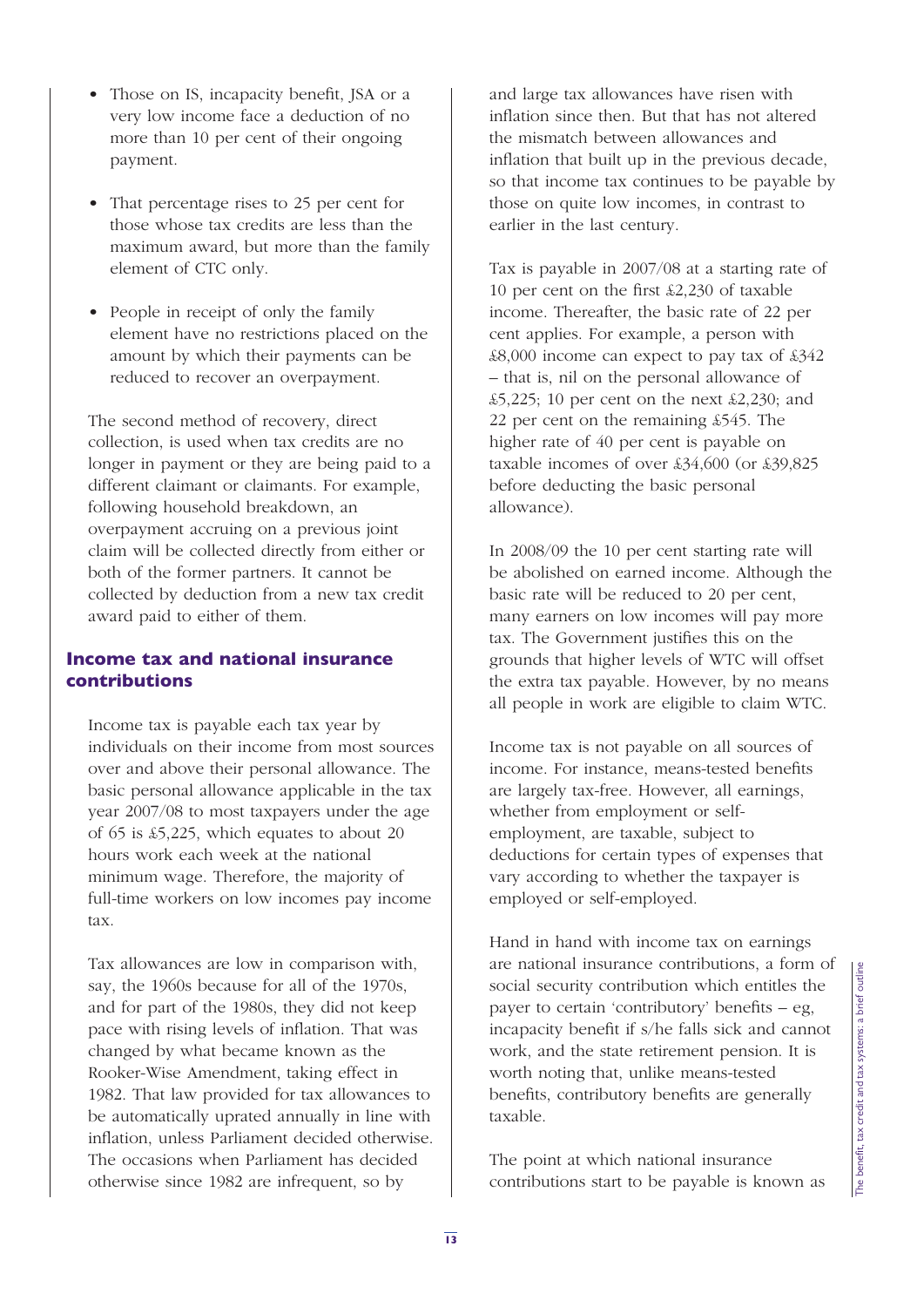the 'primary threshold', which at £100 a week in 2007/08 is approximately level with the basic personal allowance for tax. Employees pay 'primary Class 1' contributions at a rate of 11 per cent above the primary threshold, and 1 per cent above the 'upper earnings limit' of £670 a week (2007/08). Employers pay national insurance contributions on their employees' pay at 12.8 per cent, subject to rebates if the employer offers a pension scheme where joiners 'contract out' of entitlement to the state second pension. Selfemployed people pay Class 4 national insurance contributions at a rate of 8 per cent on earnings between the lower profits limit of £5,225 in 2007/08 and the upper profits limit of £34,840, and 1 per cent thereafter. Selfemployed contributors are also liable to pay Class 2 contributions at a rate of £2.20 a week if their earnings exceed £4,635 a year. It is the Class 2 contribution that entitles the selfemployed to contributory benefits.

There is also a bracket of earnings between the 'lower earnings limit' and the primary threshold at which earners pay no contributions, but nevertheless accrue entitlement to contributory benefits. The lower earnings limit in 2007/08 is £87 a week.

For most low-income employed earners, once they start paying income tax at 10 per cent rising to 22 per cent, they are also paying national insurance contributions of 11 per cent – an effective rate of 33 per cent. That, combined with the withdrawal rate of 37 per cent of WTC, gives rise to a 'marginal deduction rate' of 70 per cent in total. The fact that, at these low levels of income, workers are likely to keep only around 30 per cent of what extra they earn has an adverse effect on work incentives.

Employed earners are generally taxed under Pay As You Earn (PAYE). With each pay cheque, an appropriate amount of tax and national insurance is deducted and detailed on the accompanying payslip. Earners should also receive a PAYE notice of coding, which shows how their PAYE code is made up from allowances and deductions. Error rates can be high, particularly where there are multiple sources of income (eg, more than one job, or an occupational pension in addition to earnings from a current employment).

Self-employed earners assess themselves by means of an annual self-assessment tax return. Their tax is due for each tax year by the following 31 January, but most will have to pay tax on account of their final liability. This involves making payments on 31 January in the tax year and 31 July after the tax year, with any balance paid on 31 January following the tax year.

#### **Summary**

A multiplicity of fiscal rules and provisions apply to working-age adults across three different systems. Each system operates under a high degree of complexity. In this study, we have sought to assess the extent to which the intersections between and across these systems support or deter people from moving into or increasing hours of paid work.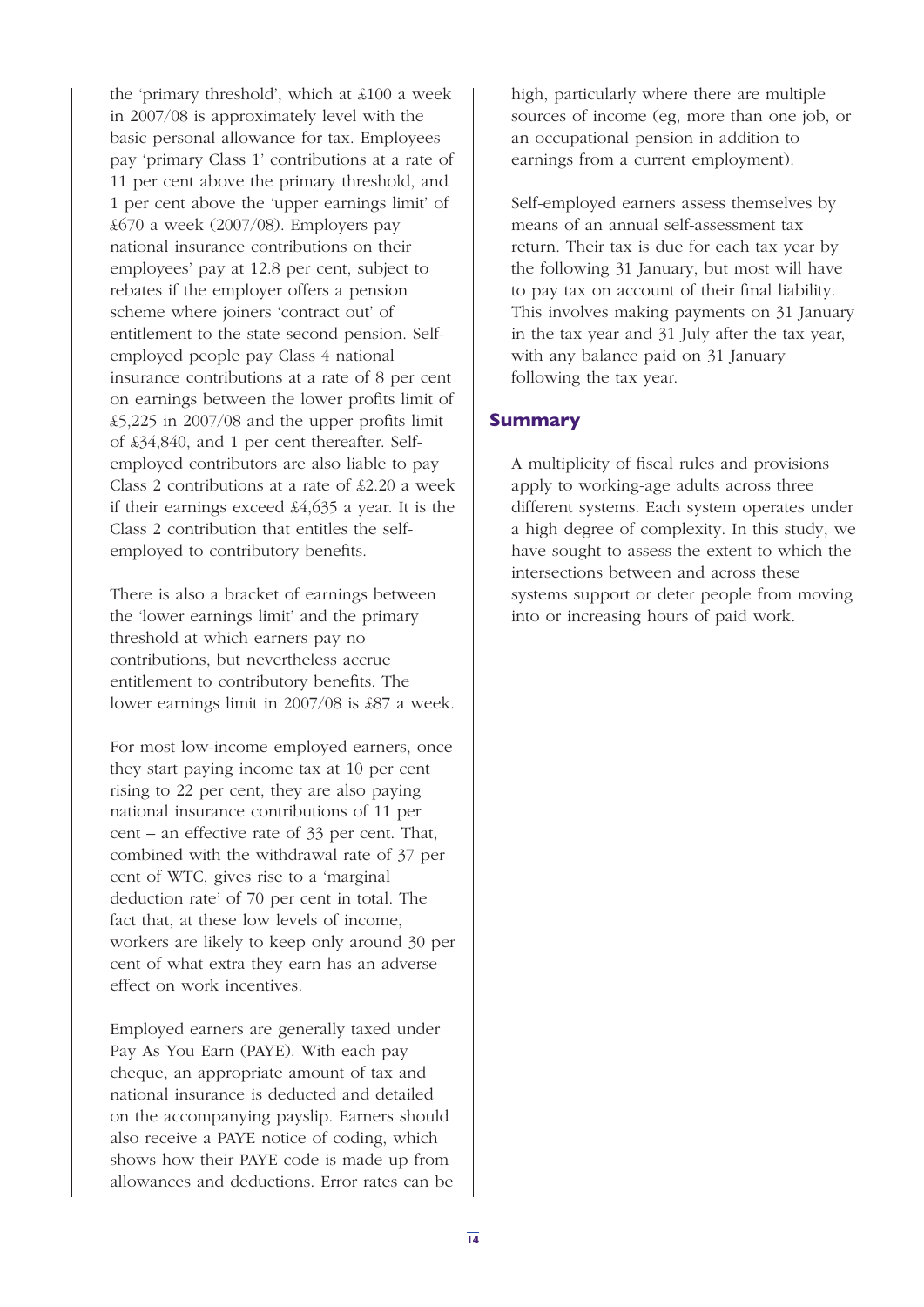## **I** wo

## **Methodology**

The Interact team sought to understand the interactions of the tax, tax credit and social security systems by taking a two-fold approach: a technical phase and a qualitative analysis of claimants' experience. The technical phase was used to design the interview schedule, which was then used to conduct the semi-structured interviews (see Appendix B). The rationale and objectives, as well as the development of the two phases of the study, are described below.

#### **The technical phase**

In the technical phase of the study the team created a number of hypothetical models of individuals' circumstances and journeys in and out of employment, looking at the interactions between tax credit and benefit entitlement, and income from employment, with a focus on identifying whether work 'pays'.

In addition, the team addressed the ways in which the tax credits system is administered and how this affects those in receipt of tax credits, especially considering the financial implications of overpayments and the recovery process.

The hypothetical cases illustrated how the take-up of tax credits has consequences for eligibility for other benefits, such as housing benefit (HB) and council tax benefit (CTB). Of special concern to the team was the loss of passported benefits, such as health benefits, school meals and access to the social fund.

As the technical phase progressed, the team became increasingly aware that the interactions would also be influenced by external/structural components in wider society, such as the employment market, the housing market and the provision of childcare. These factors added even more complexity to

the hypothetical circumstances, resulting in complicated calculations. The end result of many of these interactions showed that a multiplicity of outcomes was possible and added unpredictability to whether work 'pays'.

In constructing the models, we identified and incorporated a number of factors that from our experience in providing advice on benefits and tax credits we knew to be sources of confusion and difficulty. These were:

- the circumstances of an individual (family structure, work or worklessness, health or disability, housing, numbers and ages of children);
- eligibility and entitlement to government support through the benefit and tax credit systems; *and*
- how an individual interacts with the relevant agencies, such as Her Majesty's Revenue and Customs, Jobcentre Plus or the local authority.

Given the myriad possible scenarios within the welfare system, the team concentrated on three particular factors: work incentives, child poverty and disability. The case studies were put together to explore particular life events, rather than to illustrate a known interaction (see Appendix A for a complete description of the technical case studies). Although the case studies were 'hypothetical', in the interview phase of the project we found the types of events and the issues they raised were replicated in the real world.

#### **The data collection phase: sample and interviews**

In this phase of the project (which partly overlapped with the technical mapping phase), we undertook a qualitative study, interviewing a number of individuals in receipt of tax credits and social security benefits in, out of, or contemplating paid work.

The interviews offered a snapshot of how The interviews offered a snapshot of how individuals saw the importance of tax credit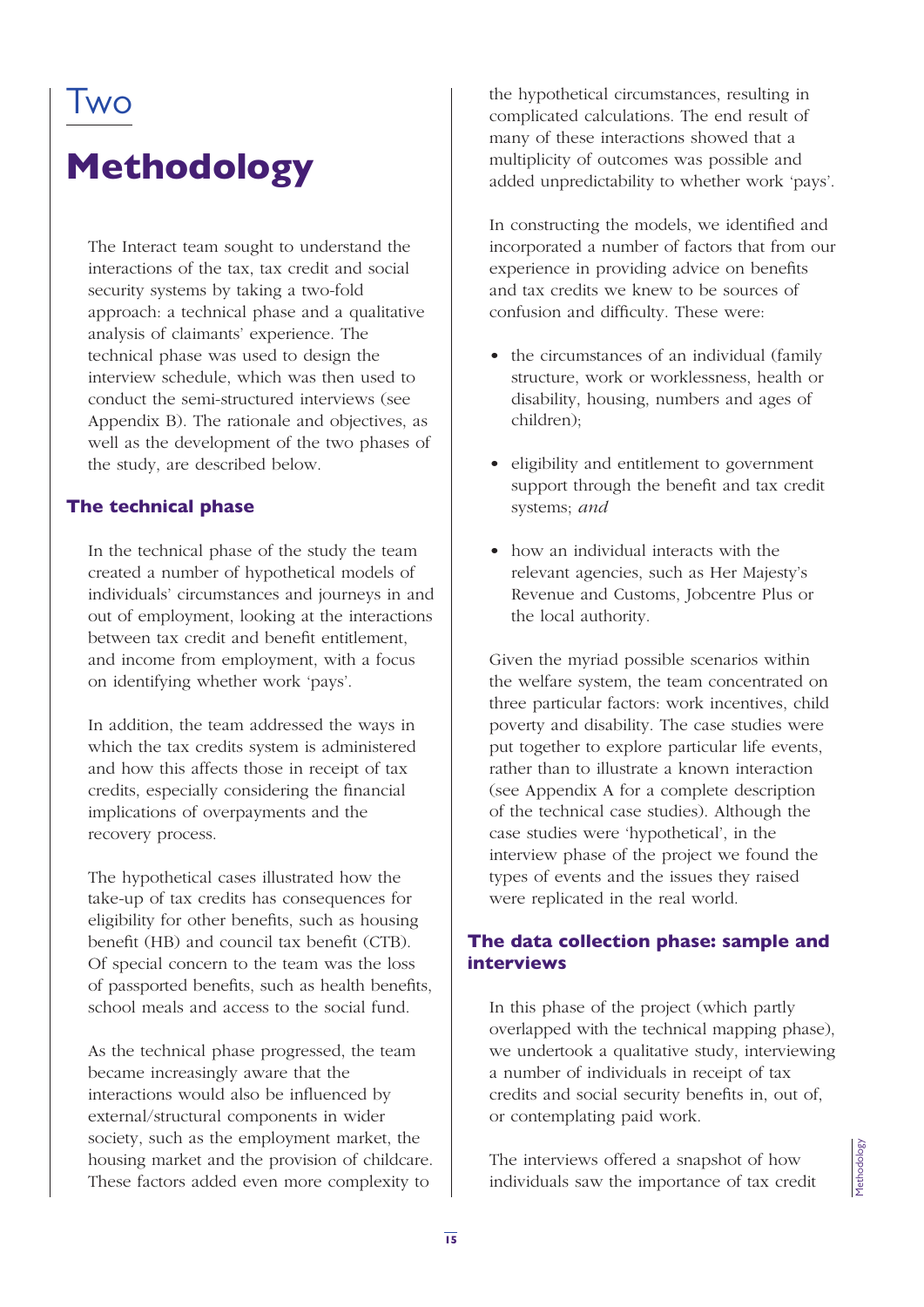awards to family finance; their contribution to childcare and the viability of paid employment; access to or loss of passported benefits once a tax credit award is received; and the ways claimants dealt with the administration of the tax credits system.

The research collected information on:

- the working of the system as perceived by the recipients (eg, flexibility and responsiveness to changing circumstances);
- assistance provided to people in filling in application and/or renewal forms, explanation about changes in awards and overpayments by government agencies and voluntary organisations;
- beneficiaries' perceptions of the systems of financial support available, and their impact on poverty and work incentives;
- the economic and emotional impact of changes in circumstances affecting tax credit awards (eg, overpayments, the reduction in the amount of award due to an increase in income, and the loss of passported benefits, HB and CTB);
- the smoothness of the tax credit system when people's circumstances change;
- recipients' views on what needs to change to make the system more effective in its administration and responsiveness to people's needs.

The team interviewed claimants whose experience would allow us to illustrate in real life how those receiving tax credits and benefits experience the impact of the interactions identified from the technical study.

#### **The interviews**

In July 2007 the team interviewed 30 tax credit and benefit recipients. The team set out to interview individuals with characteristics and issues closely resembling those outlined in the technical phase.

The team was not able to apply the case study research method used in the technical phase. This approach was not suitable due to limited time and resources. We opted for onehour, semi-structured interviews.

#### **The sample**

Thirty individuals came forward who were willing to share their experiences with us. The sample was made up as follows.

**Sex:** The team interviewed 27 women and three men.

**Age:** Four interviewees were in their late 20s, five in their early 30s, ten in their mid to late 30s, and 11 in their 40s. Of the three men interviewed, one was in his early 40s and two in their 30s.

**Ethnicity:** Using the Census definition of ethnicity, we had 11 interviewees who could be categorised as White, 11 Black, six of Asian descent and two from other ethnic groups.

**Employment status and/or means of economic support:** Twelve of the interviewees were in full-time employment, seven worked part time, three received income support (IS), three received jobseeker's allowance, two cared for their disabled child and one looked after children but did not receive IS as her husband worked full time.

**Number of children and type of tax credit:** All of the interviewees had children and were claiming child tax credit. Three of the interviewees also received working tax credit. Ten interviewees had one child, 12 had two children, five had three children, and three had four or more children.

**Living arrangements:** Twenty-three interviewees were lone parents. All of these were part of a couple when their children were born. Most had separated from their partners some time before the introduction of the tax credits system, thus the separation did not have any impact on their tax credit awards. Seven of the interviewees had partners or were married.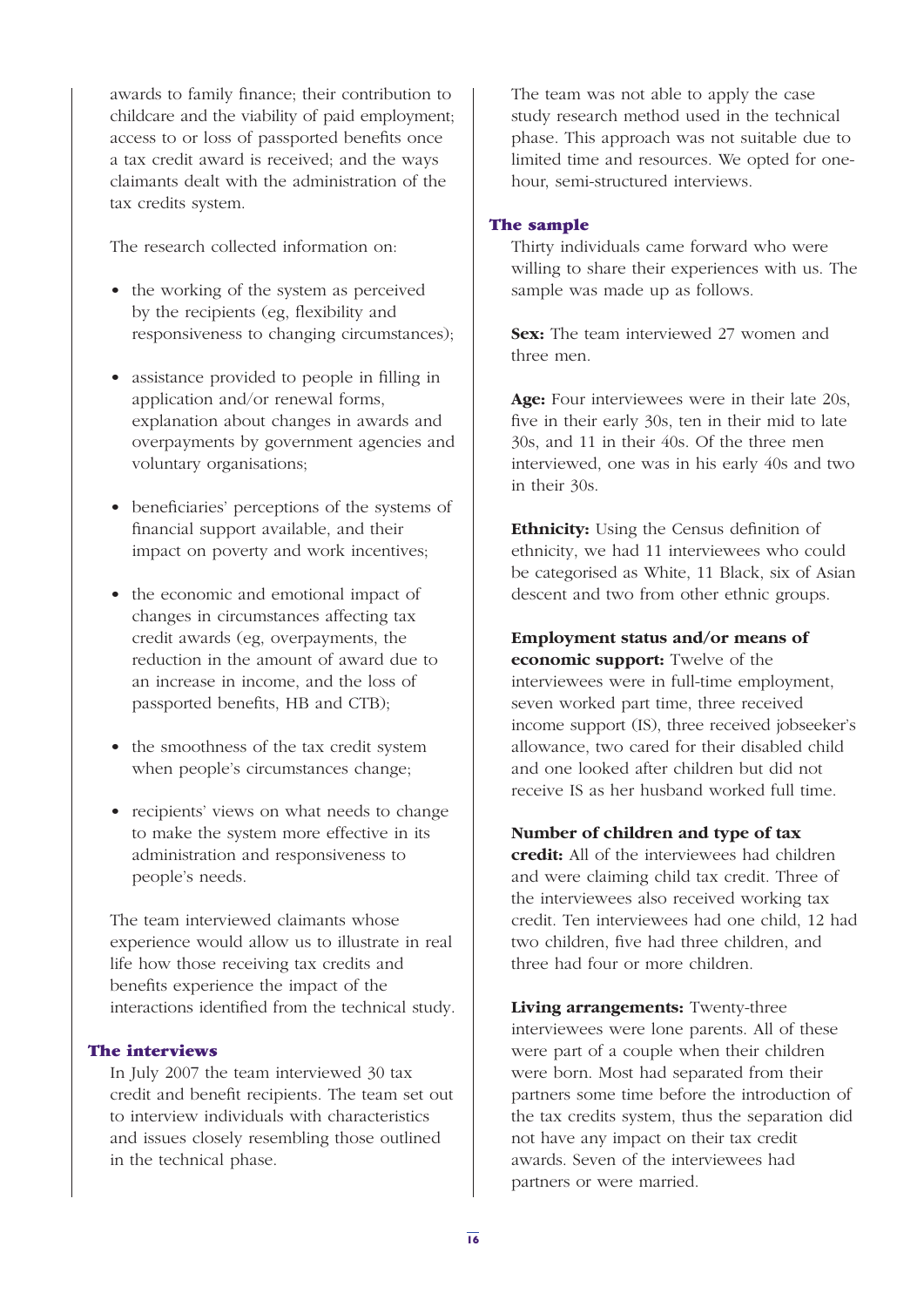**Place of residence:** Twenty-seven interviewees lived in the London Borough of Newham and three in north London.

**Type of accommodation:** The overwhelming majority of those interviewed (22) rented their accommodation. Of these, half rented from the council, seven from a housing association and four from a private landlord. Six of the interviewees lived in owner-occupied accommodation and two had been placed by the council in temporary accommodation.

#### **Help with housing costs:** Eighteen

interviewees did not get any financial help with housing costs. Three said that they got some support towards paying the rent. The remaining nine interviewees said that most of their rent and council tax was covered by benefits.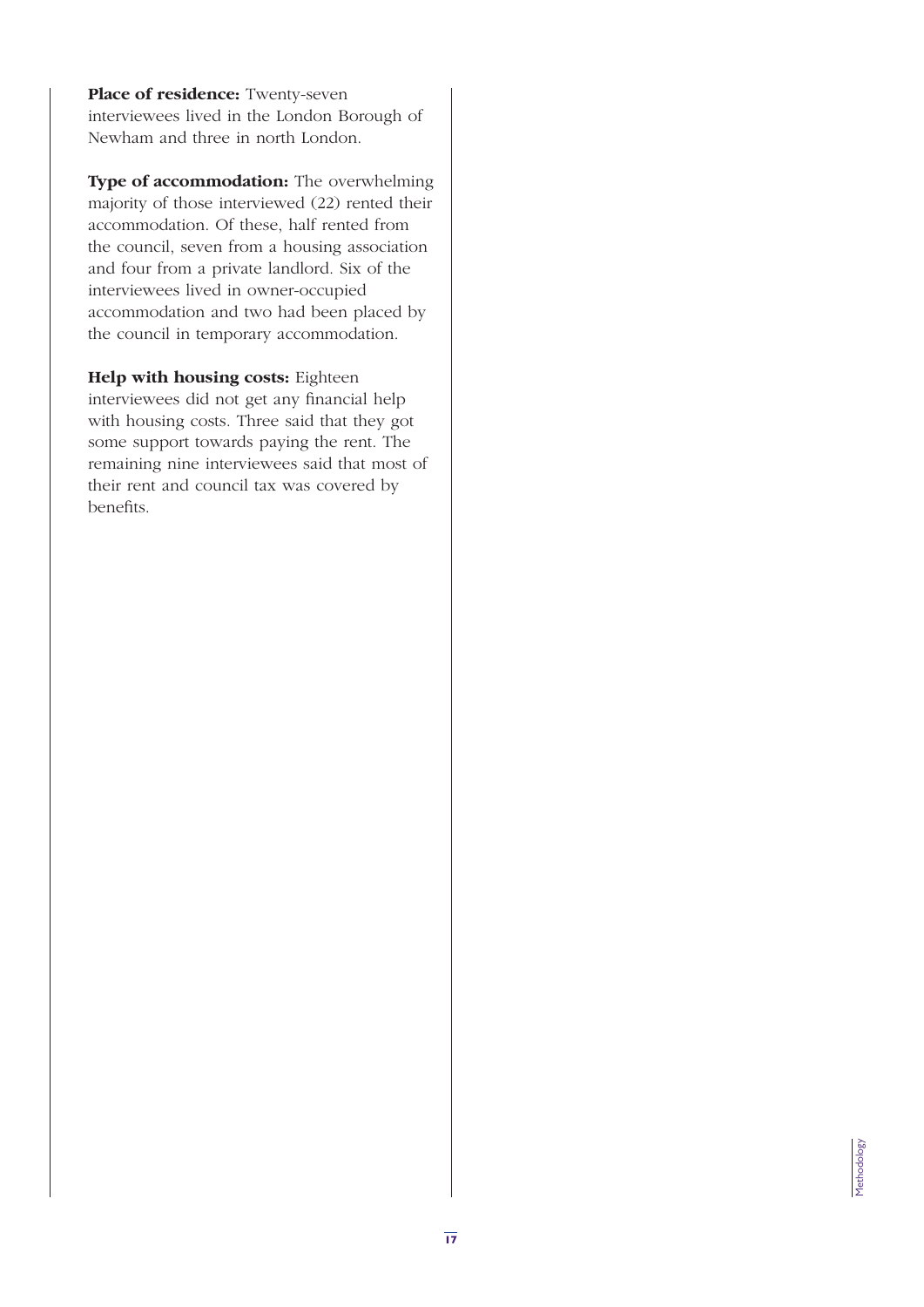## Three

## **Claimants' experiences**

Receipt of in- and out-of-work financial support is important if the twin goals of eradicating child poverty and making work pay are to be achieved. In our interviews we sought to identify claimants' experience of and attitudes to such support in the light of these twin policy goals. We also observed the impact the administration of the tax credit and social security systems has on achieving these policy objectives.

In our research we identified two sets of factors that affect the experience, receipt and impact of financial support.

- **Individual factors:** people's assets (social and family networks, and educational background) are central to the way they relate to welfare systems and cope with the governing rules and their implementation.
- **Structural elements:** housing, childcare provision and employment type.

#### **The contribution of tax credits to people's income**

The interviews show that the tax credits system contributes to reducing child poverty by increasing the income of families with children. The claims made for the impact of the so-called 'progressive universalism' of the system, that all get something but those who have least get most, was also reflected in the interviewees' experience: the award was essential for the majority of interviewees who had low incomes, whereas the tax credit award mattered less for individuals and households with more income from paid employment.

Respondents largely acknowledged the benefits of the tax credits system. They thought that tax credit awards demonstrated the Government was trying to help them improve their standard of living.

'They have been paying me. I'm happy to get the money. I don't have a problem maybe, actually maybe my income is not enough so they are helping because we are just suffering here, working to pay bills…' (Interviewee C)

But at the same time we observed adverse effects, as increased income jeopardised people's access to passported benefits, such as free prescriptions, free school lunches for children and discounted travel, which may make these individuals and families – at least subjectively – financially worse off.

#### **The essentials**

Many of the families did not hold paid employment. They relied on income support (IS) or jobseeker's allowance (JSA). Three households with low incomes from paid employment received tax credits. For both groups of families, receipt of tax credits was important.

'I think it's very helpful, especially when I was on the lower end of the rung… the initial job I had was only about £10,000 pa, so the tax credit really bumped it up quite a bit and even now that I'm nearly double the salary that I was on then, it still helps. It's still a help to have that.' (Interviewee V)

'CTC [child tax credit] is the one that really helps. Even if my husband isn't working we get it. It helps because it is weekly.' (Interviewee E)

#### **Passported benefits**

The rise in income as a result of the tax credit award also had a negative effect. People lost their passported benefits, such as health benefits and free school meals. In the interviews we discovered that people on benefits had tended not to consider these benefits in the calculation of their income because they were not paying for them. But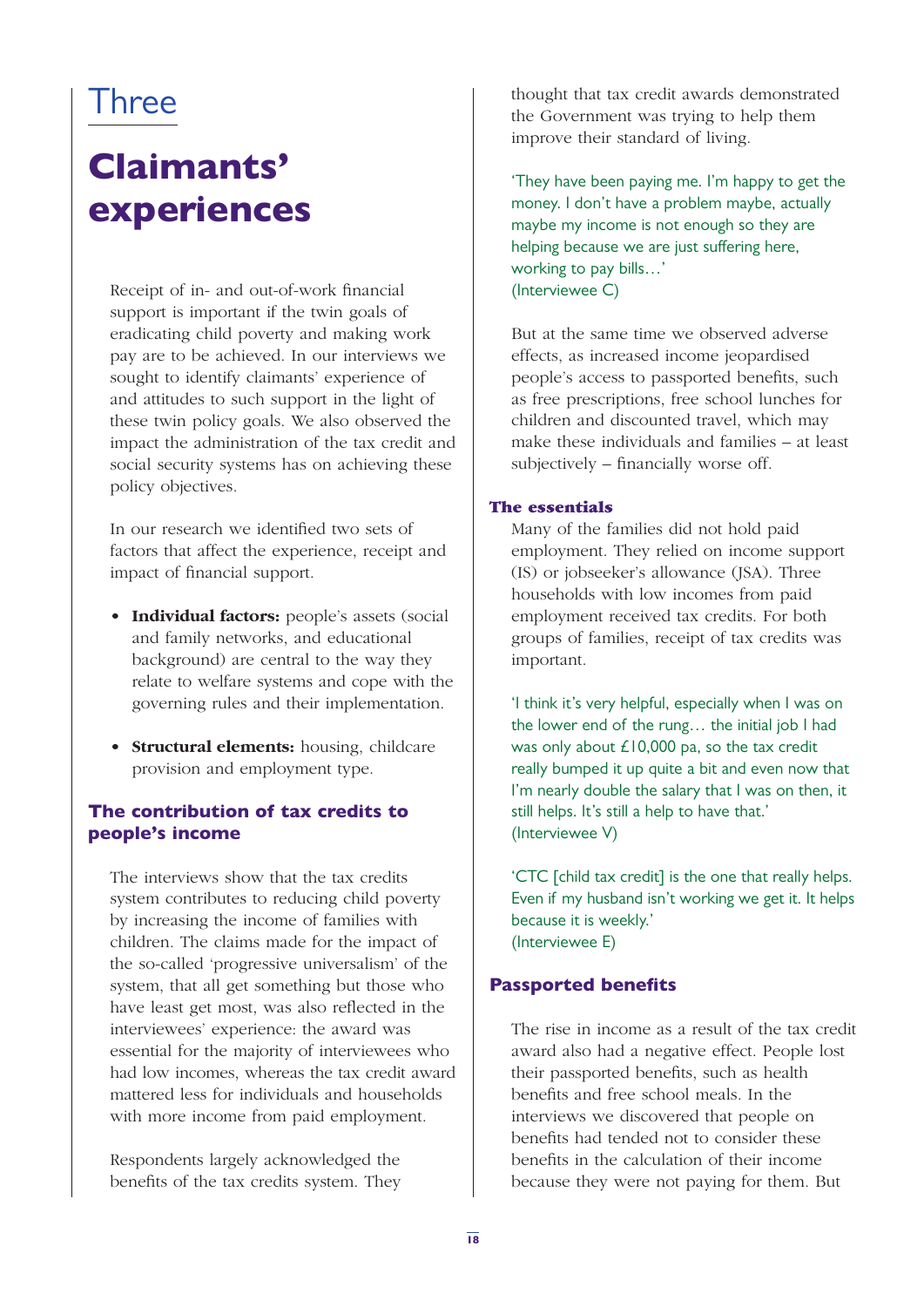when receipt of tax credits meant claimants were no longer eligible to receive the meanstested passported benefits, they realised their financial significance. Claimants had to use their income to pay for the items, which diminished the financial gains from the tax credit award, and sometimes they chose to do without them unless absolutely necessary.

'Income support paid my rent, school meals and health benefits. When I started working I didn't lose the exemption card for health because I don't earn enough. When my son was in the hospital I didn't get income for meals and transportation. If you work you don't get that. If you are on income support you get travel expenses.' (Interviewee H)

In tax credits recipients' view there is a trade off between getting the goods and services for 'free' because of their low income and getting more cash awarded in tax credits. In the view of some of the interviewees, the risk of using more of their tax credit to buy the passported services is a deterrent to increasing their income via paid employment.

For others, the decision to work (and especially to work more hours) to increase their income and standard of living unexpectedly produced an undesired impact: the loss of their passported benefits.

'… two years ago I had a stroke and every month or every other month I have to pay £30 for tablets… that's £30 and I know I can't bargain for that because it is my health. My wages have increased and the ability to access things, I could have accessed and I can't. So therefore, I actually feel a lot worse off, very worse off, very much so, very much so. So it is, has been, quite difficult … obviously when I was at the lower end of the working tax credit, then obviously you get the exemptions. So I used to get the exemptions for pills and things and even things like dentist bill, you know. I need to go to the dentist every six months, but I won't go every six months because I really cannot afford to go every six months.' (Interviewee T)

In the technical studies we were able to reflect

the cost of some lost passported benefits, such as free school meals, where the costs were relatively straightforward. Other passported benefits, like NHS exemptions, were more difficult to quantify as their worth differs from person to person. The value of passported health benefits, such as free prescriptions, depends on people's particular circumstances. For instance, for people with chronic illness and in need of daily medication the loss of this passported benefit would be more detrimental than for someone who is relatively healthy. From the responses, however, it is clear that the financial implications of lost passported benefits (particularly where there is uncertainty about entitlement because of individual circumstances) are an important factor, albeit one whose significance is not necessarily realised until a move has been made into work.

We show some of the impacts of lost passported benefits in Case Studies Two and Three in Appendix A.

#### **Take-up, stigma and uncertainty**

Some respondents seemed unaware or reluctant to acknowledge they were entitled to tax credits. They thought tax credits were for people on IS, very low incomes, or incapacity benefit. This suggests a lack of knowledge and understanding about the way tax credits work.

'I didn't think of putting myself in a certain kind of scenario and working out whether I would be entitled, so I just automatically assumed, whereas for service users I will ask them what they earn, bang it all in and find out exactly what they might be entitled to. But not for myself, I didn't do that. So eventually I decided to see what happens. So I tried and there I was; I was entitled to almost £200 a month…' (Interviewee W)

'When the working tax and the child tax credit first came into force, I did not apply for it at all. I didn't understand it. It's only when I was watching *Working*<br>
Lunch programme it dawned on me I should apply.<br>
So I made a phone call and it was very easy.'<br>
(Interviewee U) *Lunch* programme it dawned on me I should apply. So I made a phone call and it was very easy.'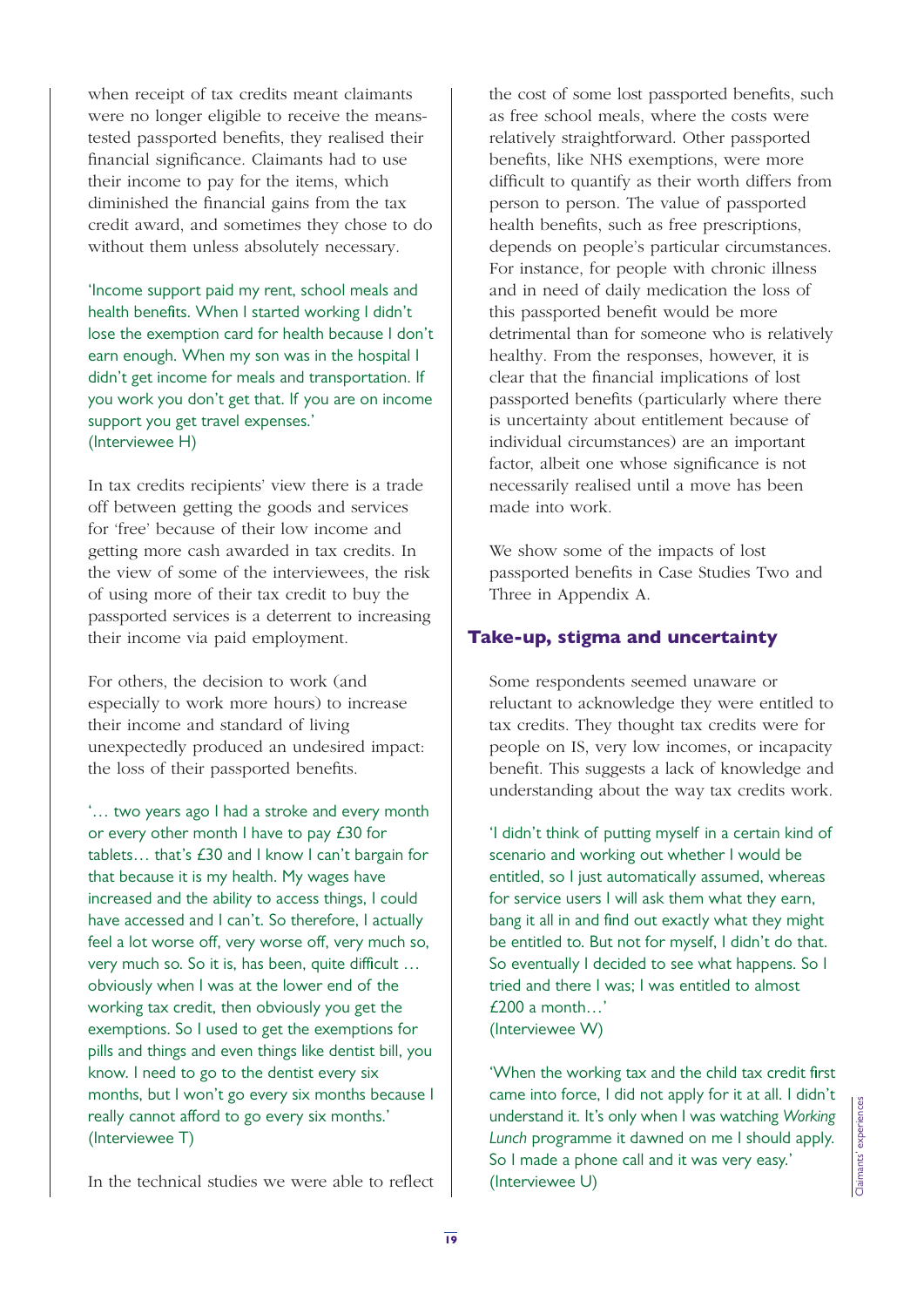'A colleague of mine said to me 'Have you applied for working tax credit?' and I said 'I don't think I'm eligible.' Because I thought I owned my own home and had a mortgage, etc etc I wouldn't be eligible, I thought my earning bracket would be too high, but I associated it with other sort of income support and that type of benefit.' (Interviewee B)

Once aware of entitlement, however, there was little sign of stigma associated with the receipt of tax credits.

#### **Choice of payment arrangements**

Tax credit claimants, especially those in receipt of child tax credit, appreciated the choice of arrangements about the payment of the award. The majority decided to receive it weekly and they valued the fact that, without fail, the transfer was made at the end of the week. They said that they could count on this money, which enabled them to budget their expenses and make payments on time.

'I get the money on Thursdays or Fridays and I get my JSA every other week. It helps a lot over the weekend and the following week. With the child tax credit I can pay for food in the weekends. It does help. If I didn't have it, it would be hard. It might not be exactly what I need but it is something that I know it is coming.' (Interviewee J)

'[Since I started receiving CTC] … what has changed is that I'm able to space out, work out, what I can pay. And also, I know the money's for the children so, therefore, I can use it more on them, take them out and do things more with them, with the help of the money as well. So, that helps…'

(Interviewee D)

'…since he [Gordon Brown] brought this in, to me getting every week either £90 or £100 and I can manage the money because the money is guaranteed to be there every week. So it's been a blessing. It's been a blessing to me.' (Interviewee U)

The ability to rely on the system makes a difference. People feel in control of their lives and are able to plan and budget, although this certainty could be undermined when overpayment recoveries take place, especially if claimants had thought they were in receipt of tax credits to which they were entitled (see below).

#### **Work incentives and hours rules**

In the technical phase we found a disproportionate gap in net income for an individual working 15 or 16 hours per week. At this level of hours, our modelling suggested a substantial difference in net disposable income for only one additional hour's work. Thereafter, however, for some claimants, especially members of couples and those with high housing costs, further increases in working hours made little difference. (See Case Study Two in Appendix A).

In the interviews we were able to confirm this concern. Working more did not pay, as people do not experience significant financial benefits. Claimants voiced their opposition to the decrease in their tax credit award as their income from paid employment increased. They did not understand the relationship between income from employment and tax credits. They considered that the inverse relationship between tax credits and income from paid employment discouraged people to increase their hours of work because they would not be financially better off.

'Working tax credit is less than £10 a week. I have been offered a full-time job but I declined it because if I come to work five days a week I will increase my wages and I will get nothing from the WTC [working tax credit] and also from the CTC.' (Interviewee A)

'I used to get WTC but I now only get CTC. They used to give me £120 and now I do not get anything in WTC. For working 30 hours per week I only get £20 more pounds for my CTC than what I got when I was working 16 hours a week. It does not make any sense.' (Interviewee N)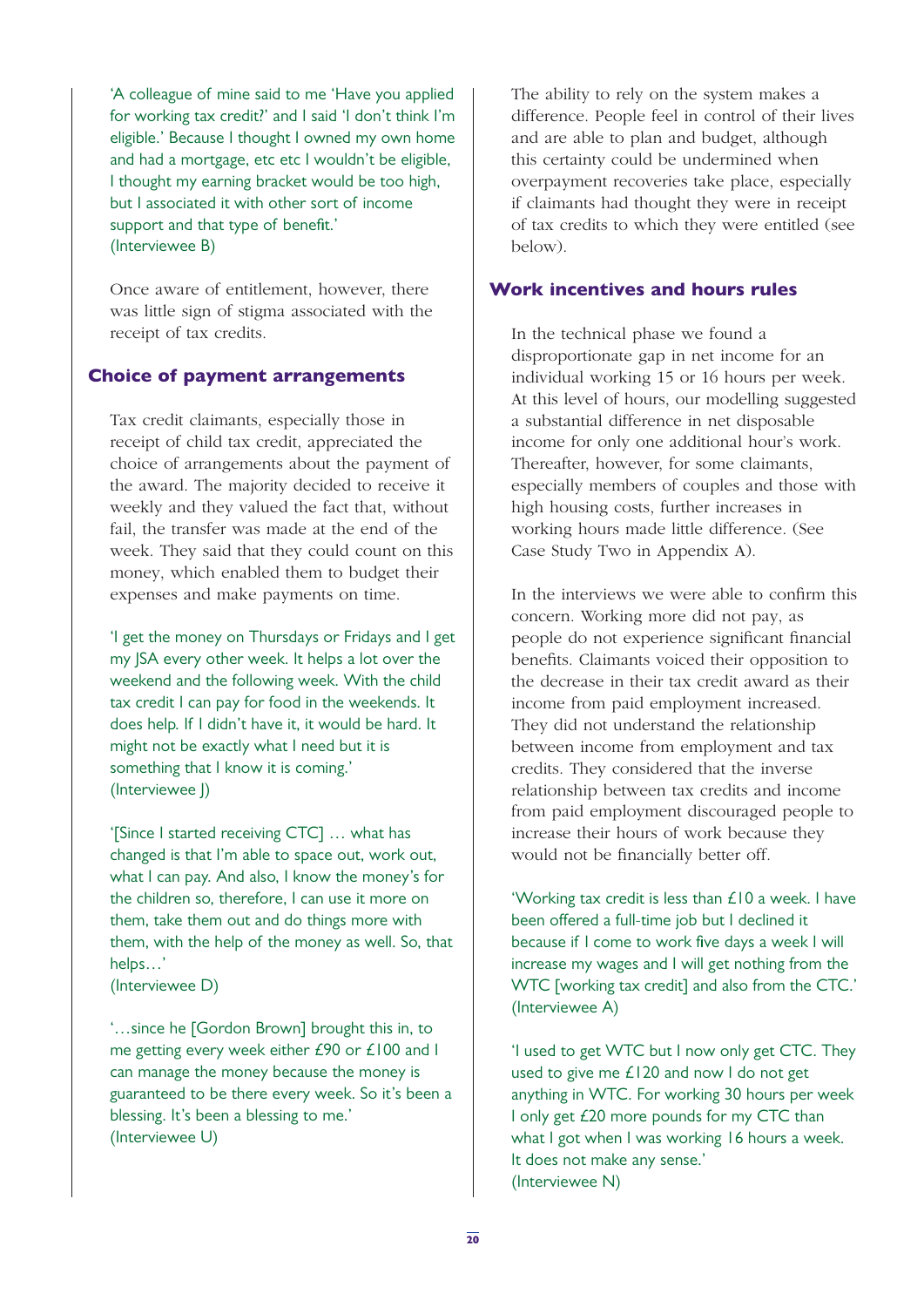'I applied for WTC and they said that I was not eligible because I did not work 30 hours per week. When you are looking after a child with a problem, they should be helping you. I was shocked.' (Interviewee K)

'[My husband] … was working 30 hours and saw the amount reduced and it is about the same. He was offered more hours to work and he wanted to increase his income and it took us to where we were before. He didn't get any benefits.' (Interviewee E)

Claimants thought that the risks of being in paid employment were not rewarded in the same way as those who rely on social security benefits. They felt penalised by the tax credits system for trying to be financially independent and saw IS recipients as being 'encouraged' to be economically 'dependent' on government support.

'I worked in a lot of kids' work programmes and you see people in there who for many, many years [have received benefits] and part of it angers you.' (Interviewee T)

'Women on income support get a lot more than people who are leaving their children and going to work. They have the latest trainers, tracksuits, Timberland. They cost money. I think that there should be more [of] an incentive for people to go back to work.' (Interviewee P)

'Citizens are suffering. Other people who understand the system they are playing with it… there are just many people who try to work constantly, who work hard then ask for a council house and cannot get it and I see other people who don't deserve… who weren't paying their council tax, weren't people who deserve it…' (Interviewee C)

#### **Income fluctuations during the year**

In the technical phase we explored income fluctuations during the year and showed how the initial award of tax credits is based on the finalised income of the preceding tax year. If income rises during the current year, the tax

credits award stays the same, provided the current year's income does not exceed the preceding year's income by more than the 'disregard' of £25,000.

The disregard only protects rises in income 'above' the level of the preceding year's income, but not rises in income 'below' that level. When a claimant's income falls below the level of the preceding year's income, then rises again to reach that level, the rise in income from the lowest point up to the level of preceding year's income is not protected by the £25,000 disregard. This generates a recoverable overpayment.

The effect of this rule is illustrated and further explored in Case Study One.

In our interviews we observed that the application and understanding of this rule could produce different outcomes, with some claimants reporting that changes in income did not generate an overpayment, while in other cases it did. Sometimes this was because people chose not to inform Her Majesty's Revenue and Customs (HMRC) about changes in circumstances and income, and waited until the end of the fiscal year. Those people were not overpaid, but neither did they receive the tax credits to which their drop in income entitled them. On the other hand, those who did inform HMRC of their fall in income received their full entitlement. but risked an overpayment if their income levels were to recover later in the year.

'The work and wages vary. My hours are quite flexible. I don't call them to let them know about the changes in income. I did get an overpayment…' (Interviewee H)

'I was on maternity leave… they have this huge bracket and I didn't see any changes in money when my circumstances changed.' (Interviewee L)

'In July 2005 I went on maternity leave and called them and let them know about the baby. I called (incerviewed L)<br>  $\begin{bmatrix}\n\text{the number of interest is a function of the number of interest.}\n\text{the number of interest is a function of the number of interest.}\n\text{the number of interest is a function of the number of interest.}\n\text{the number of interest is a function of the number of interest.}\n\text{the number of interest is a function of the number of interest.}\n\text{The number of interest is a function of the number of interest.}\n\text{The number of interest is a function of the number of interest.}\n\text{The number of interest is a function of the number of interest.}\n\text{The number of interest is a function of the number of interest.}\n\text{The number of interest is a function of the number of interest.}\n\text{The number of interest is a function of the number of interest.$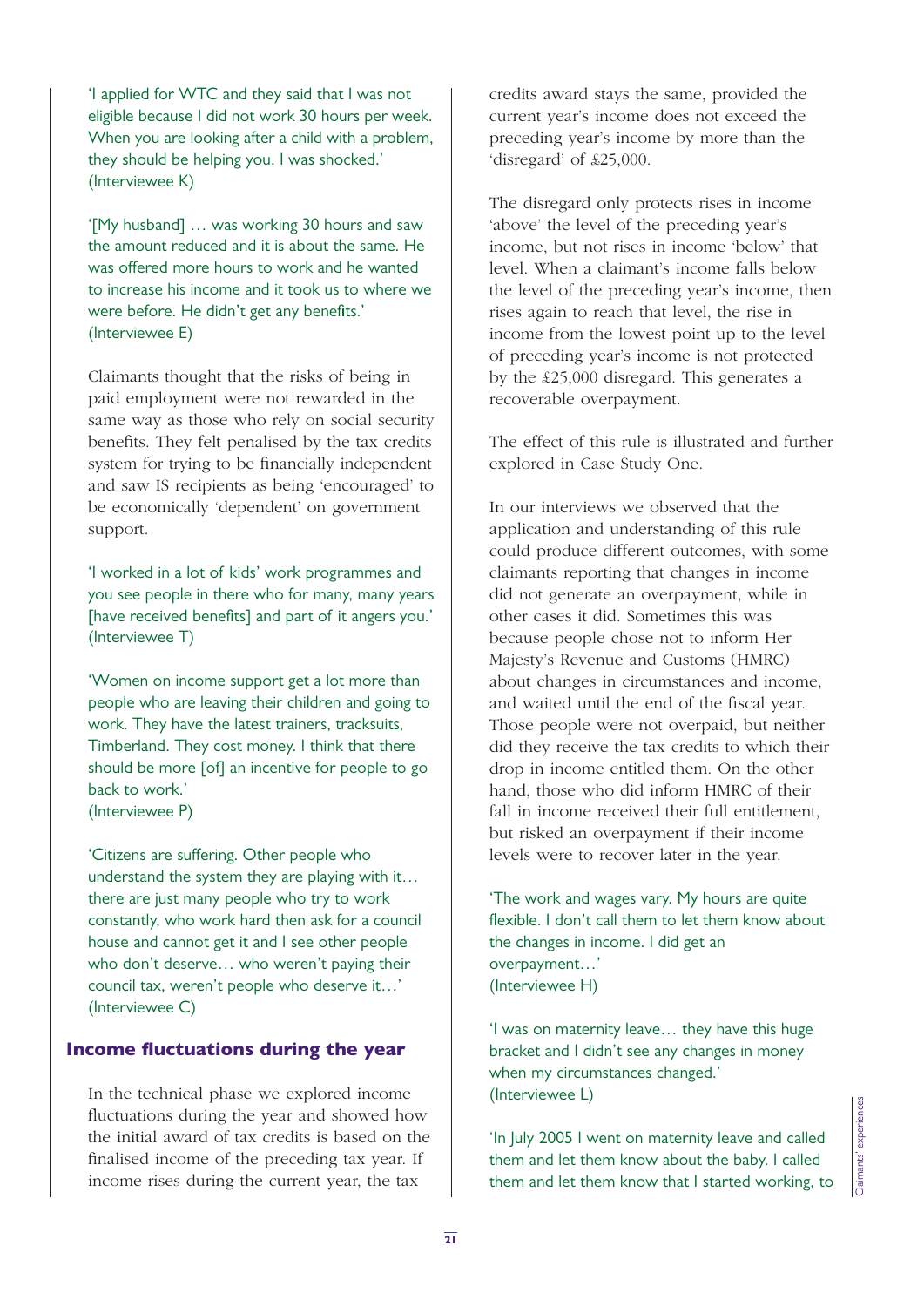keep my situation updated. They said that I had an overpayment and had to pay it back.' (Interviewee N)

#### **Lone parents and paid employment**

Lone parents who are not in employment are generally eligible to receive IS until their youngest child reaches 16. New government proposals are to revise this to age 12 from 2008, and age seven from 2010 (DWP, 2007b). One effect of this may be an increase in the number of people claiming tax credits, thus creating a greater number of interactions between paid employment, benefits and tax credits awards, but for little perceived financial gain.

Our interviews suggested that tax credits are not an incentive to work for lone parents on IS.

'When my children turn 16, I don't know if I would be better off working. I won't be receiving anything. My adviser says that I have to go out and work. After my child turns 16, I don't have any other choice but either go to work or apply for jobseeker's allowance.' (Interviewee Q)

Lone parents who were working were doing so predominantly for non-financial reasons: they wanted to fulfil their lives as an employed individual; their work ethic led them to want to earn their living rather than rely on what they saw as handouts; and they wanted their children to have a similar work ethic and appreciate working life.

'They used to give £120 [in WTC] and now I do not get anything. For working 30 hours my CTC… I only get 20 more pounds than I got when I was only working 16 hours. Just for £25 more it does not make any sense to be working. … I just think that I would prefer to be working. The issue is that I don't see myself staying at home. I like working. It is nice to have a working life and go home and enjoy my children. And also provide my children with an example of working and how to earn your money.' (Interviewee N)

#### **Educational attainment, skills and confidence**

The majority of the interviewees did not have qualifications beyond GCSE level. Three had received university education, five had obtained A levels and the rest had some level of secondary education, but had not obtained any qualifications. Of those who were working, two had managerial positions, three were involved in training and some management, and the rest did not have any supervisory responsibilities.

About half of the interviewees were not sure of their literacy and numeracy skills and about the same proportion did not have IT skills.

Those on IS were usually women who had been out of the job market for more than three years. Their qualifications and skills were fairly limited. Their time on IS had been spent looking after their children, which in turn had further limited their options on the type of jobs for which they could apply.

Three respondents looking for paid employment because their entitlement to IS was about to end had started training on interview and IT skills. Two of these were anxious about the risks and pitfalls in the world of paid employment.

'… I don't have the confidence to go and apply for jobs. I went to a job interview and I did fine with the first three questions, but did not do well with the last one. I did not get the job… for two weeks I was working in the kitchen in the City and I didn't realise how intense [it was] work-wise and you needed to get organised and I was not used to it and knocked my confidence.' (Interviewee J)

'I started working in a kitchen as a chef, but the place was so hot that I had to quit because I collapsed one day.' (Interviewee K)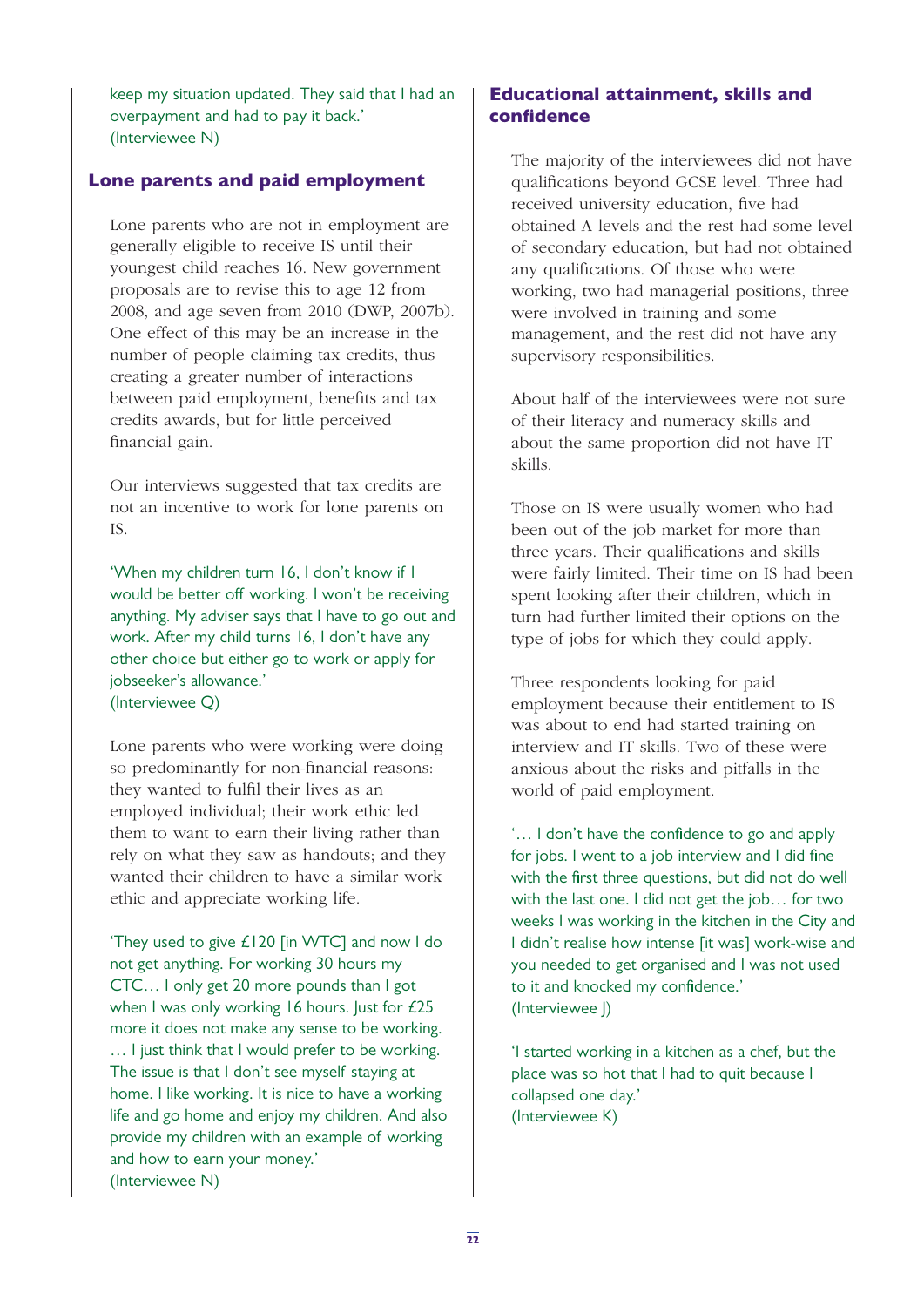#### **Job security**

Interviewees who were working for voluntary organisations or a local authority had secure jobs. However, two interviewees who worked in the private sector had been laid off and were receiving income-based JSA. They wanted to return to work, but were having difficulty finding a well-paid job. However, they expressed the determination to get another paid job because they did not want to stay on benefits.

#### **Childcare**

Childcare costs and time with their children were two essential components in mothers' decisions to be in paid employment.

'… for me is not an incentive. I will say that's one of the reasons why I don't take a full-time job. I have been offered a full-time job, but I have declined that, because I say, no, what's the point of me coming to work five days a week, working more, spending less time with my child, now going to university, just for doing work and not receiving anything from the tax credit.'

(Interviewee A)

'When I started working again (after having my child), I wanted to increase the income for my family but I was working really hard and spending time away from my children and the amount of money I was paying for the childminder I was not left with a lot frankly. I thought our family income would increase, but it didn't.' (Interviewee E)

#### **Tax credits and childcare costs**

Some interviewees said that the childcare component of WTC was a help to family finances and enabled them to continue working. Female respondents said that part of their decision to go into work was based on tax credits paying nursery and childcare fees.

'… the money that is helpful for me is the money for the childcare… because I receive the money weekly and it helps me pay the childcare for my daughter.'

(Interviewee A)

'I would not be able to work. This is a big help. I really would not be able to work. Financially it is very, very good.' (Interviewee O)

For some of the interviewees, the childcare component of working tax credit was crucial to their decision to go to work because childcare costs were contributing to mounting debts.

'I would be in massive debt if the tax credit hadn't contributed towards my son's nursery fees… but every day I thank Gordon Brown for bringing this in because when my son, the 18-year-old, was going to nursery, I was so much in debt with nursery fees…' (Interviewee N)

'It is as simple as that. Without the child tax credit and the working tax credit I wouldn't go back to work. It wouldn't be worth my while. But to go out there and work and pay nursery fees, it's just suicide without it [CTC and WTC]. My health would deteriorate, the kids wouldn't thrive. It really would be suicide without it. I'd be left with no choice. I wouldn't think twice about handing in my notice if the working tax credit and child tax credit wasn't in force. I would hand in my notice, as simple as that.' (Interviewee U)

#### **Childcare and atypical work**

Flexibility in hours of work and leave to attend to children's illnesses and school breaks was as important as income from paid work to the mothers we interviewed.

Some of the female interviewees were able to find employment that fitted in with school times. They could take care of their children after school, and occasionally the children went to after-school clubs and/or were picked up or looked after by relatives and neighbours.

'I made a deliberate decision to find work either in school or term time so I would be there at the end of the school day because I knew there was a massive problem with regard to childcare for after school.' Sensor of term time so I would be there at the<br>end of the school day because I knew there was a<br>massive problem with regard to childcare for after<br>school.'<br>(Interviewee U)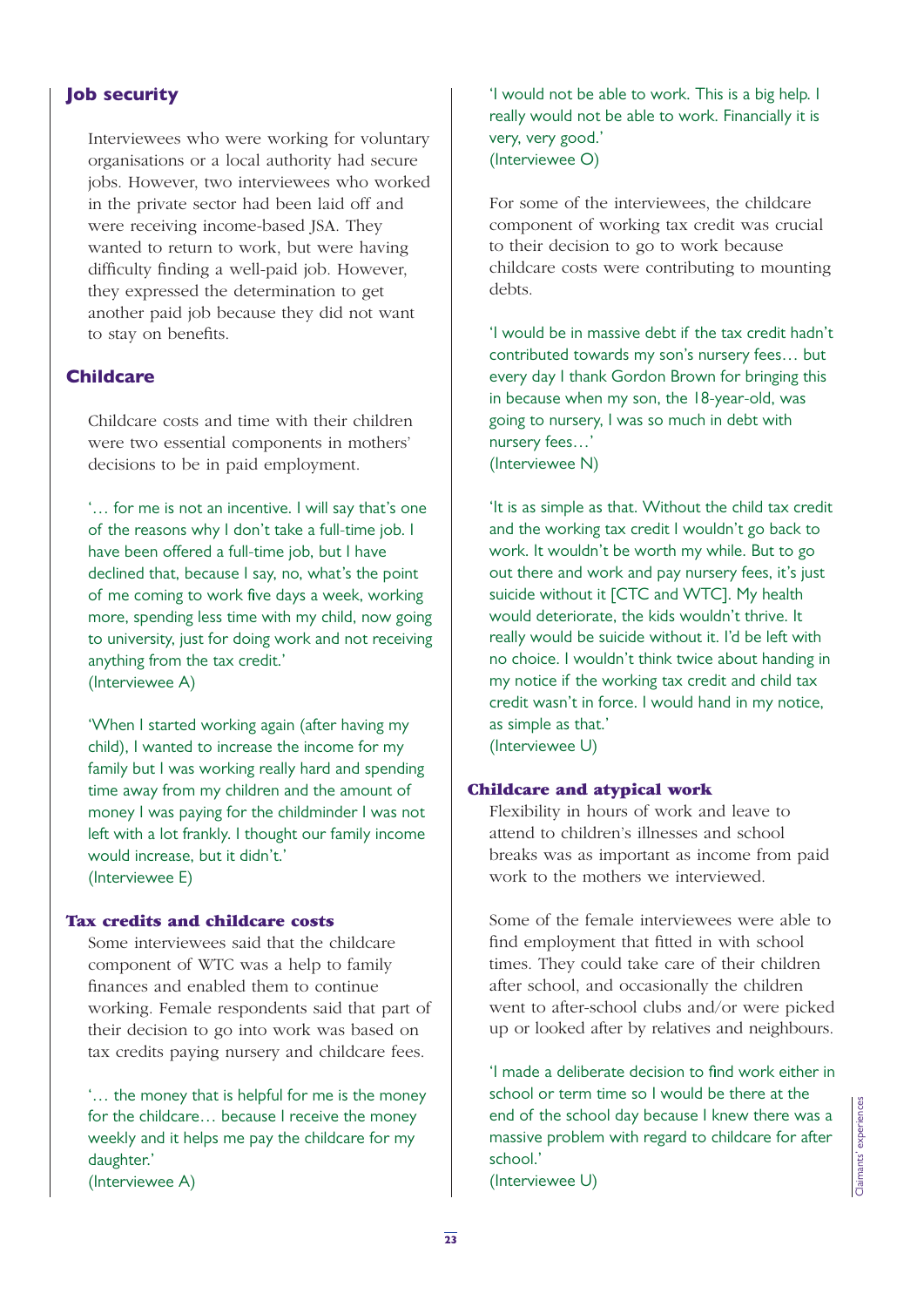Not all, however, were able to choose the type of employment they had. Most of the respondents were working typical hours (nine to five). One was working atypical hours (nightshifts).

Respondents who worked atypical hours were pushed outside government support systems and reported that they had had to use informal childcare. In addition, there were limited options for after-school childcare. Many parents in this situation expressed frustration that the childcare element of the tax credits was not available to help with their childcare costs.

'I do not get the childcare component [of the tax credit] for my younger son (two and half years old) because neighbours help and childminders that are not registered.' (Interviewee N)

'I am a housing shift worker. When I work at night I have to pay somebody to stay in the house and look after my 15-year-old daughter. This person is not certified to be a carer. I have to pay out of my pocket because she is somebody who lives in the neighbourhood, you can't find a childminder at those hours in the evenings…' (Interviewee S)

#### **Children with special needs**

Another issue is childcare for children with special needs. This type of service is limited and parents often use neighbours to provide childcare, paid out of the parent's own pocket.

'My younger child is in nursery and I get the childcare component to pay for the fees. For my second child I do not get this component, he is 11 years old and he is partly sighted. He is picked up by a neighbour and I pay her services out of my wages.'

(Interviewee O)

Other parents decided to look after their children after school. However, they resented the fact that because they were working, their carer's allowance was taken away.

'I don't think [the tax credit] is an incentive. For someone on income support you get your rent paid, your council tax paid. If you are working you don't get carer's money. If you are on income support you do. If you work, that stops and I don't see the logic of it.' (Interviewee H)

Parents with children with profound disabilities have limited or few options for paid employment because of the nature of their children's disabilities. They cannot access qualified childcare to look after their children.

'I don't get the childcare component because I find it difficult to leave the children with a childminder. I really don't think that childminders are qualified to look after my children…They need constant care and looking after. I have to look after them all the time once they are home from school.' (Interviewee B)

Even if the childcare facilities were available, a couple where one partner works while the other cares for a disabled child does not qualify for the childcare element of WTC. This is a further barrier to disabled people or their carers seeking work, illustrated in Case Study Three.

#### **Age of children**

Childcare provision is fundamentally centred on primary school-age children. The service for children age 11 and older is limited (Buck, 2007). Parents with children between the ages of 11 and 16 experience difficulty finding suitable childcare. This can encourage some to use informal paid childcare with relatives and neighbours, the cost of which is not recognised in the childcare component of the tax credits. This can increase the financial burden on already poor families.

'… as the kids get older there's no childcare. They expect obviously a 12-year-old to be able to look after themselves, but yet they say it's illegal that I leave my child inside on her own and obviously this is not safe and legal. So you are kind of caught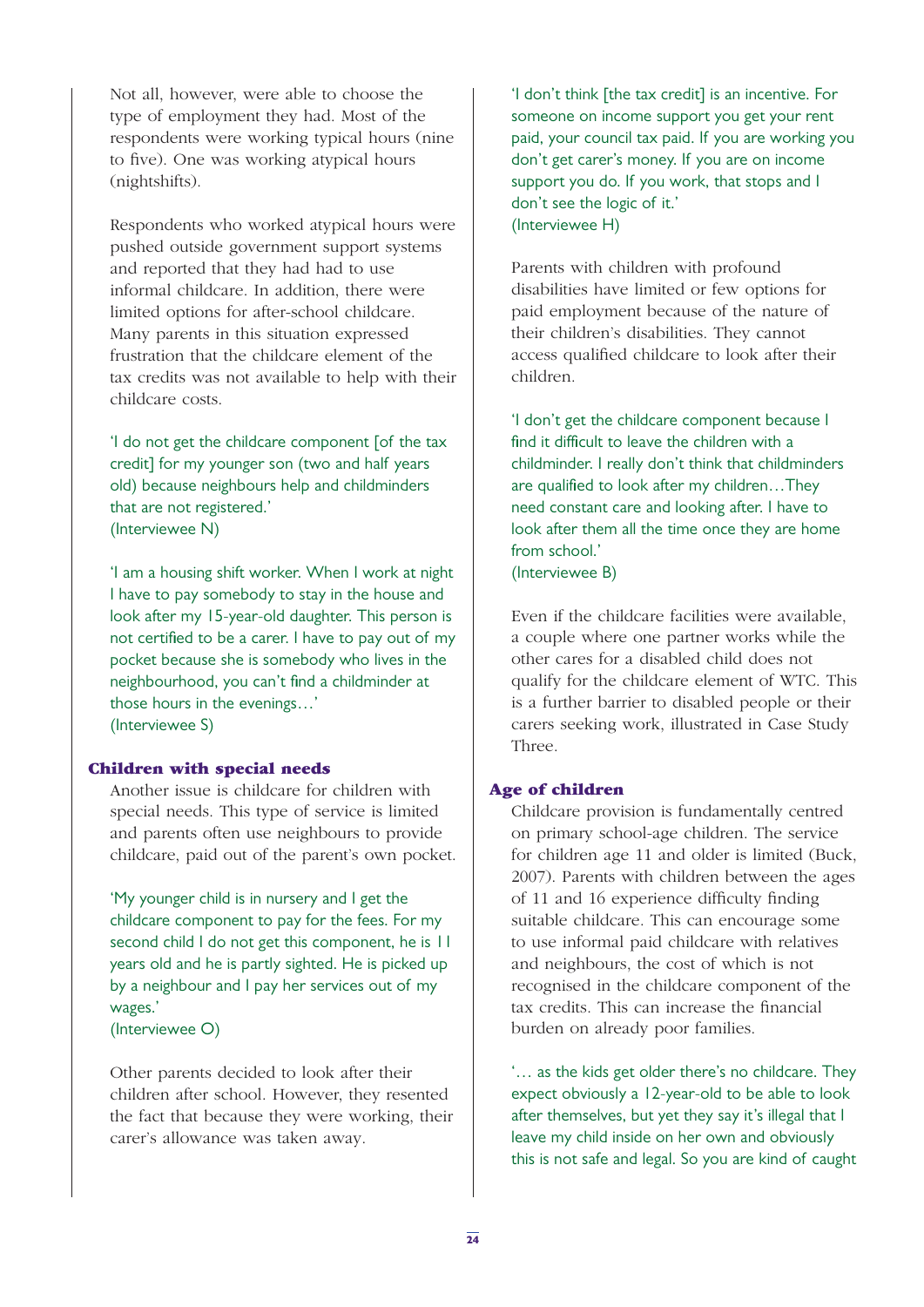between a rock and a hard place, really because there are no playschemes or no schemes for 12 year-olds.'

(Interviewee T)

#### **Housing provision, housing costs and incentives to work**

Our technical mapping exercises demonstrated the financial implications of moving into or increasing hours of work on receipt of help with housing costs. But it was not clear from our interviews to what extent the cost and type of people's accommodation affected people's decision to go back to work.

'I went to the council to get bigger accommodation and be able to have a relative living with us and help look after the children. This would enable me to work and help with the family finances. We cannot afford privately-rented accommodation. My husband works full time for an agency and makes £14,000 a year to support himself, me and two children.' (Interviewee E)

One respondent on IS expressed some concern about housing and the impact on her housing benefit (HB) of moving into work. She was searching for work but did not have information about how getting a paid job would affect her housing costs that were currently being met by benefits.

'The only thing that puts me off is the cost of my accommodation. I live in temporary accommodation for which I pay £350 per week. At the moment I receive housing benefits, but when I start working I would have to pay the cost of housing myself.' (Interviewee Q)

Another voiced her concern about the 'unfairness' of the HB system for those who work and have HB taken away or substantially reduced because it is means tested. She thought that the reduction or removal of this benefit would make people think twice about getting paid employment.

'If you are on income support and in council accommodation you are laughing. If you are in a rented accommodation there is no way in hell that you ever will go back to work because the rent in private property is too much money. It is just ridiculous. They would never be able to get a job that pays enough to cover the rent, let alone be able to afford other things the family needs. Why would anyone go and get a job when the benefits pay the rent. There are places where you pay rent of £200 to 300 a week and you will never be able to pay that.'

(Interviewee H)

#### **Administration issues**

A variety of experiences were reported by our interviewees about the administration of the tax credits system. In general, interviewees were positive. Most of the respondents were grateful for the awards because they topped up their income. However, negative comments arose regarding overpayments and the mechanisms used by HMRC to collect them.

#### **The application and renewal process**

Recipients pointed out the complexity of the system when applying for the first time to receive tax credits. They highlight the ease of renewing the award by telephone. They stressed the helpfulness of customer service officers.

'I applied in writing and the form is quite daunting. I was on maternity leave and had to make the time to fill it out. I phoned them and I found them quite helpful. I informed them of the changes in circumstances. When you ring them they wait for you to get the form, they explain things to you.' (Interviewee L)

'I do not understand the type of tax credit I am receiving and I cannot understand the forms. I must say that I just skip the form and call them up. I cannot complain about the phone service. They do not take a lot of time. It is just a relief. They wait for you to get the right information you need.'

(Interviewee P)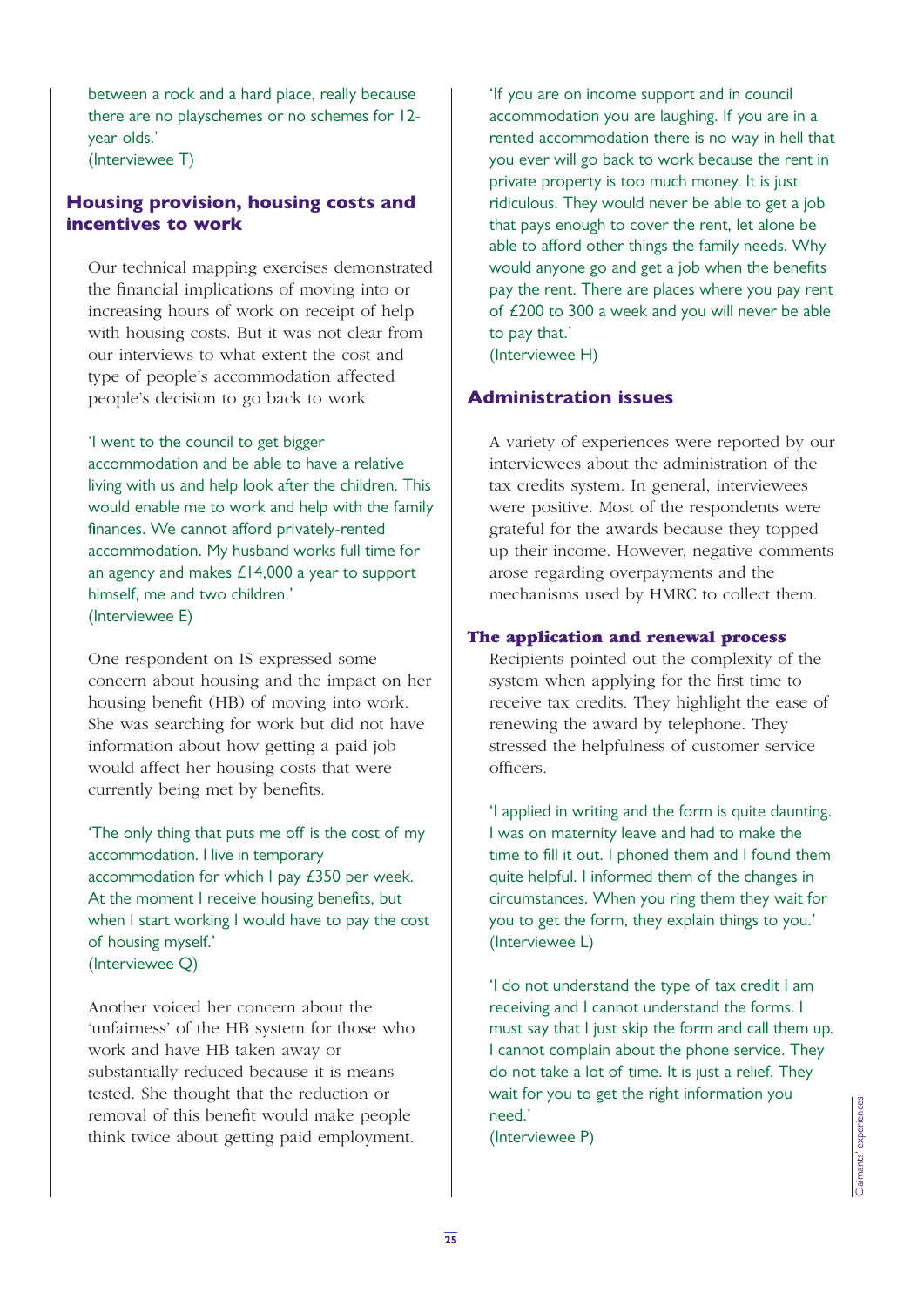'I didn't understand much about the calculation, they do to tell you how much you are going to receive. For me it was quite easy to fill out the form, it was straightforward, the only thing is when you're asked your income and things like that… you have to go to pay slips, but for me it was very easy. I would say it was because I received the training about how to fill in the form.' (Interviewee A)

'I just completed the form myself. If I had any problems with filling it in I just called them up and asked them. The first time was a bit difficult but then after that, the subsequent times, it was quite easy to do.'

(Interviewee T)

People who had been on IS were helped by their advisers to apply for tax credits.

'I got [WTC and CTC] when I started working because I was on benefits before. The employment agency did it. They said, OK you are working, this is what you are going to apply for now.' (Interviewee H)

'I was getting child benefit and [Jobcentre Plus staff] said that I also could get CTC. They told me at the Jobcentre Plus that I might be eligible. They helped me with the form and it was quick. I gave the information and just signed it. They sorted out the information for me.' (Interviewee J)

#### **Complexity**

People's responses indicated a lack of understanding of the relationship between levels of income and tax credits awards. People did not know whether or not they were getting the right amount of award because they did not understand the calculations, yet claimants are expected to understand and to notify HMRC if there are errors in the award. Failure to do so leads to problems (such as overpayments arising) and, in turn, financial hardship.

'I don't have a clue about my entitlement, how the calculations are made or anything.' (Interviewee S)

'I still don't understand how they worked it out. Again, the accompanying document that they give you to work your way through… well, it's terrifying. It is a huge pamphlet and it's in fairly easy-to-follow English, but the actual arithmetic… I couldn't understand one single bit of it. I've had to rely purely on the fact that they understand my figures and that I'm getting the right rate.' (Interviewee B)

'To be quite honest, not really [she does not really understand where the amount awarded is coming from]. But so I'd kind of take it at face value.' (Interviewee T)

#### **Overpayments**

Claimants were unprepared for overpayments when they arose. Many reported they were not aware of any problems until they received a letter letting them know about the overpayment, had their weekly or monthly payments stopped altogether, or had a reduced payment.

Respondents experienced overpayments because their circumstances changed during the year. The most common changes were taking maternity leave and changes in hours worked.

'… the thing I found the most difficult was that because they're working it out a year behind… when I moved from maternity leave back into part-time employment, that seemed to throw a spanner in the works because they couldn't seem to get their heads around that… I notified them, obviously, as soon as the situation happened…' (Interviewee B)

Some claimants were aware of the need to inform HMRC of their changes in circumstances and were surprised to incur overpayments when they had been careful about notifying HMRC. Though some found the overpayment understandable, given the fact that the awards were based on the previous year's income, the majority were unable to explain or understand the source of the overpayment.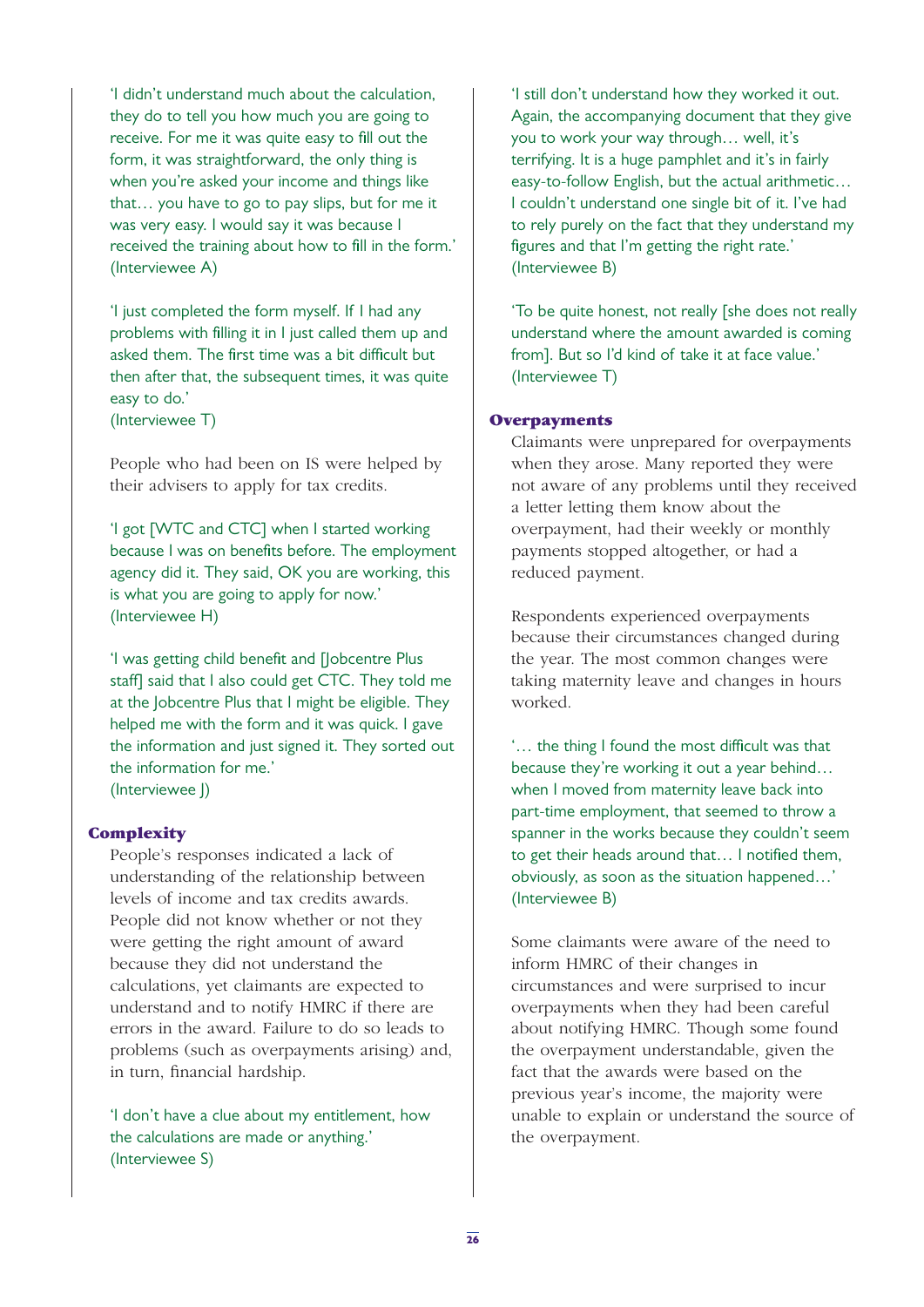'To be honest, you just get the information and you don't check. I supposedly got a note about an overpayment. I was not able to understand where this overpayment is coming from. How come there is an overpayment in the first year and four years later you get the notice that you have been overpaid?'

(Interviewee M)

'After the review of the year 2005/06 I was told we had been overpaid by £2,000. I was shocked because I had no idea where it came from. I had informed HMRC about our circumstances when they changed.' (Interviewee A)

Others expressed anger because they assumed that it was the system's responsibility and felt that they should not be made to pay. They thought they had provided the information required and should not be penalised by being asked to pay back the overpayment.

#### *Hardship*

Some respondents were adversely affected when they had to pay back the overpayment. They struggled to make ends meet because they were used to the amount they were receiving and were spending accordingly. Others, however, were able to re-adjust their budgets and make do with what they received. These interviewees had higher incomes and levels of academic attainment. Although the award contributed to their income, its absence did not mean wrecking the family budget.

'I got the letter to say that I'm overpaid. I wasn't surprised, to be quite honest, because my wages now are over £20,000. As far as I am concerned, I would say I would only pay it back in instalments at a rate that I can afford. So as far as I'm concerned they are not going to put me in poverty, when they are designed to keep me out of poverty.'

(Interviewee T)

'They deduct about £30 a week. I gradually needed to adjust my budget to the amount I receive.' (Interviewee N)

#### *Methods of repaying overpayments*

Respondents with overpayments experienced one of the two methods of recovery: direct collection or deduction from current awards (see Section Two). Claimants felt they did not have the choice between one or the other. When the deductions from current tax credit awards were made, respondents said they had no say in the amount taken from their weekly payment.

Direct collection of overpayments can be particularly distressing because of the methods used by HMRC. The opening approach is usually by means of a letter, which recipients often find threatening and intimidating in tone. It is not always immediately apparent to the recipients of such letters that by ringing a given telephone number they can negotiate a 12-month instalment option (or even longer if they can show hardship).

'They just wrote, 'You owe us this, could you pay it by such a time or else'. I just saw the letter and thought, 'Oh, no, I owe them, so therefore I'd better pay it before anything else happens or they might decide to send more letters'. I had jewellery, so I had to put that in the pawn shop to pay that off. Yeah, that was the only way to do it.' (Interviewee D)

The deductions from current tax credit awards were not known to those with overpayments until they realised that the weekly payment was either stopped or reduced.

'… I remember receiving the paperwork back and them saying that they'd made an overpayment and they were going to reduce my payments by, I think, about £20 per month over the period of time… it doesn't feel like a huge impact, but over a year's period, then yes, that is a big impact. So something else has to be taken away from another area to pay for [childcare]. So, yeah, it doesn't really feel a hell of a lot at the time when you're reading it, but then over the year's period it does have quite a big impact.' (Interviewee B)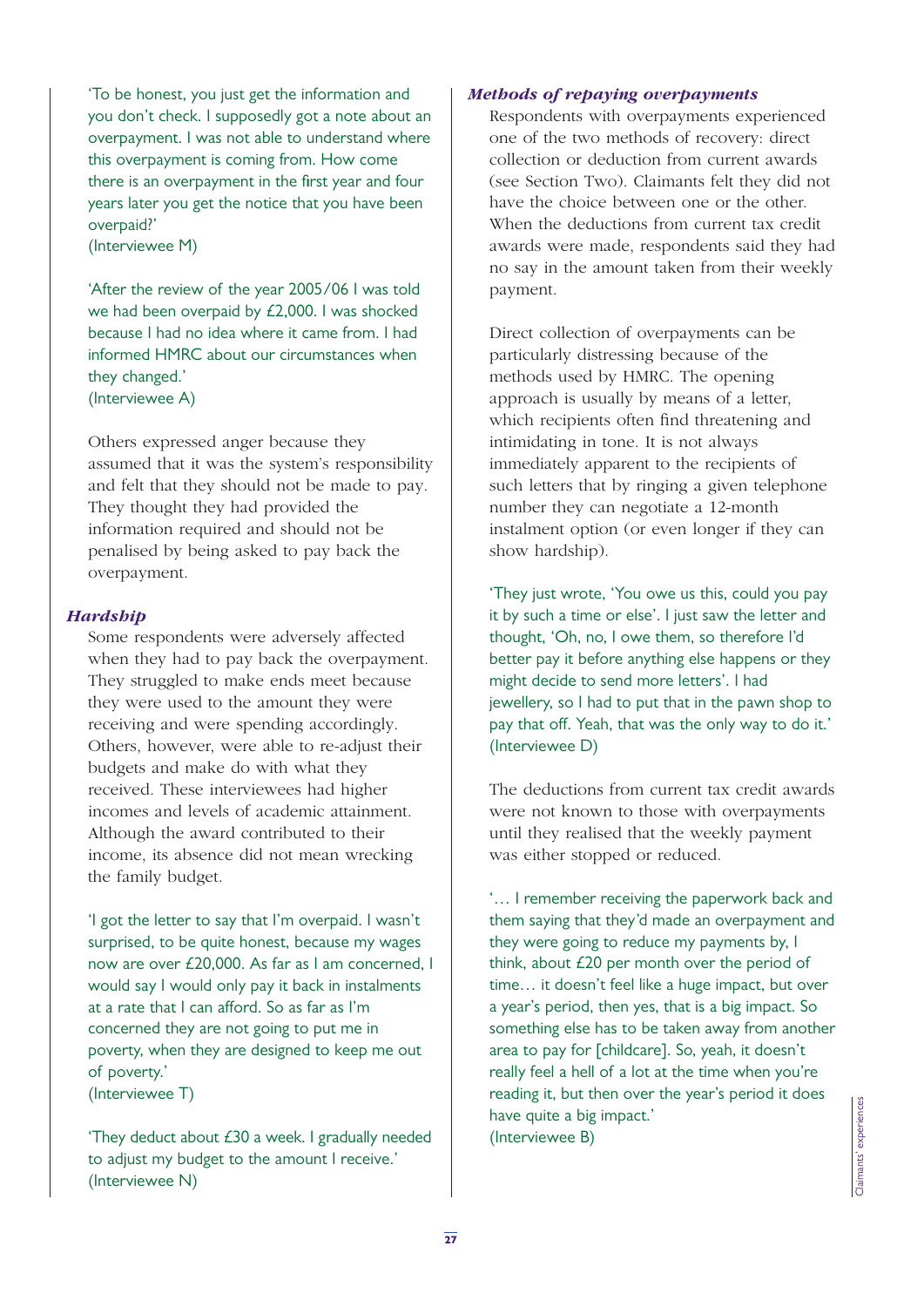'I've got an overpayment and I can read it on the form, but I don't understand it because I'm still getting money and they are clawing the money back. So I'm only having to assume that they are giving a third of what I should be getting but that's still better than nothing.' (Interviewee U)

'I did get an overpayment and they stopped it. I phoned but they did not give me an option about paying it back. They said it was going to stop until the money was paid up. The WTC was stopped and the CTC carried on. It was about six months that I had without it… you have to spend less money because you simply do not have it. You have to take from Pete to give it to Adam.' (Interviewee H)

#### **Lack of consistency in customer service**

There was a mixture of responses regarding the helpfulness, clarity and knowledge of those staffing the customer service line. Some interviewees praised the service they received.

'On the telephone they try to be as helpful as possible. So when I get their customer services on the phone I can't fault them at all. They're fairly quick at getting to the phone.' (Interviewee W)

'I did it all through the phone… she was really helpful and she gave me the name and told me to ask for her. That way they would understand what we are talking about.' (Interviewee J)

But there were concerns about the quality of the service in relation to information about overpayments. Those who received an overpayment notice wanted to know their source. The claimants contacted the HMRC customer line. They did not receive clear answers to their queries. They said they were frustrated because at the end of the phone call they were no clearer about the overpayment than before they made the call. They thought that staff only restated what was contained in the letter and did not respond to their query about the origin of the overpayment and the specific amount.

'They do not give you a satisfactory response. They continue restating what the letter says. There is no point arguing with them. The phone calls have not been helpful. They do not provide additional explanation.' (Interviewee N)

'… when you call there the information they give you is confusing. When you finish, it was the same as not calling them. Sometimes they say, 'Could you hold a minute? I'm going to talk to my supervisor,' and they go. They come back and say, 'OK, we are going to review your case, we will write to you.' But it never happens.' (Interviewee A)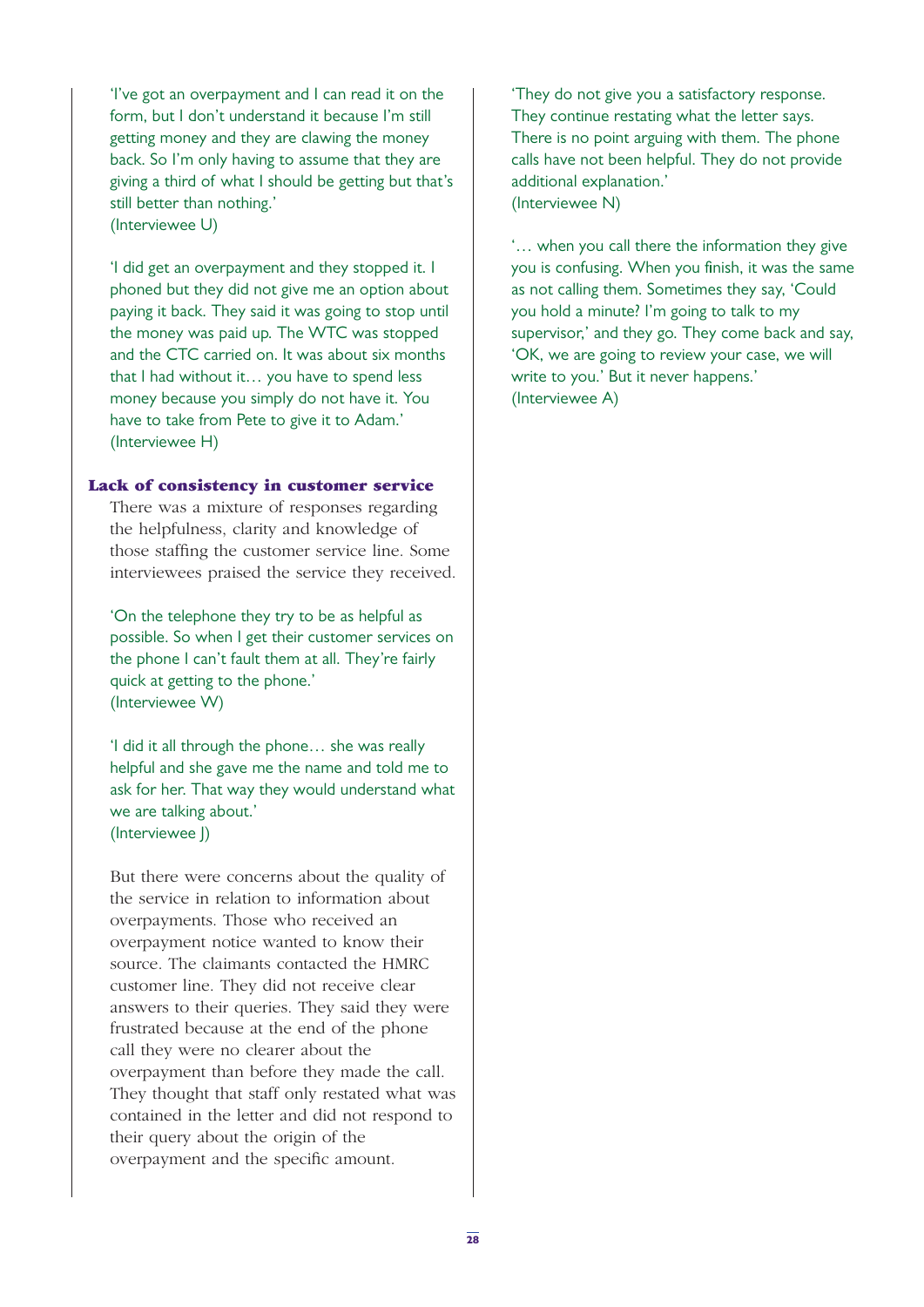## Four

## **Conclusions and recommendations**

The Interact study has taken a set of hypothetical case studies and worked through the technical implications for tax, tax credits and benefits. It has then tested the results against a series of interviews. In doing so, it has given us a greater understanding of the way in which a mix of individual circumstances, responses and experiences intersect with a complex system of fiscal measures to create a situation where a move into or towards paid employment, or to increase hours of work, gives rise to a range of unpredictable outcomes, to which individuals may or may not be able to adapt. This understanding, while not new, does not seem to have resulted in a coherent set of policy or delivery responses – at least from claimants' perspective. Individuals experience systems that are:

- generous, but complicated;
- confused;
- contradictory in impact or intent;
- frequently changing;
- sometimes well, but at other times, poorly delivered;
- bureaucratic;
- non-strategic;
- not joined-up;
- sometimes welcomed but which can create some mistrust.

We conclude, therefore, the following.

• The range of different benefits and tax credits that go to make up part of the welfare state as a whole are both intrinsically complex, and complex in their interactions with each other.

- This double layer of complexity leads to confusion among claimants as to their entitlements at any given time, and how the system is likely to react to changes in their circumstances or patterns of behaviour.
- While many interactions between different benefits and tax credits have positive or coherent policy effects, a substantial number are contradictory, with (say) the granting of one benefit leading to the withdrawal, or curtailment, of another, thus making the claimant worse off.
- The advent of tax credits, in particular, has changed what was previously a relatively reliable, fixed system of benefits into one that is constantly changing with alterations in claimants' circumstances. No one knows what is going to happen to them from day to day; it follows that no one knows what their tax credit and benefit entitlement will be next month, next week, or even the next day. This makes it impossible to know for certain, or for advisers to advise, whether a claimant will be better off in the longer term doing  $x$  rather than  $y$  – for instance, staying on benefits or going into work – when a complex set of calculations based on today's circumstances can be transformed by a change in those circumstances.
- The quality of delivery of benefits, particularly tax credits, is patchy. This is possibly a function of the system complexity referred to earlier and of inadequate resources being made available to the agencies responsible.
- Tax credits have achieved their objective of relieving child poverty to a considerable extent, but not always in a sustained way. As shown above, the effect of changes of circumstances may be to change entitlement and that can lead to overpayments, which in turn can reduce claimants to the relative poverty they experienced before (or worse). Direct collection of certain overpayments, combined with the way they are communicated to claimants, can exacerbate poverty they experienced before (or worse).<br>Direct collection of certain overpayments,<br>combined with the way they are<br>communicated to claimants, can exacerbate<br>the situation.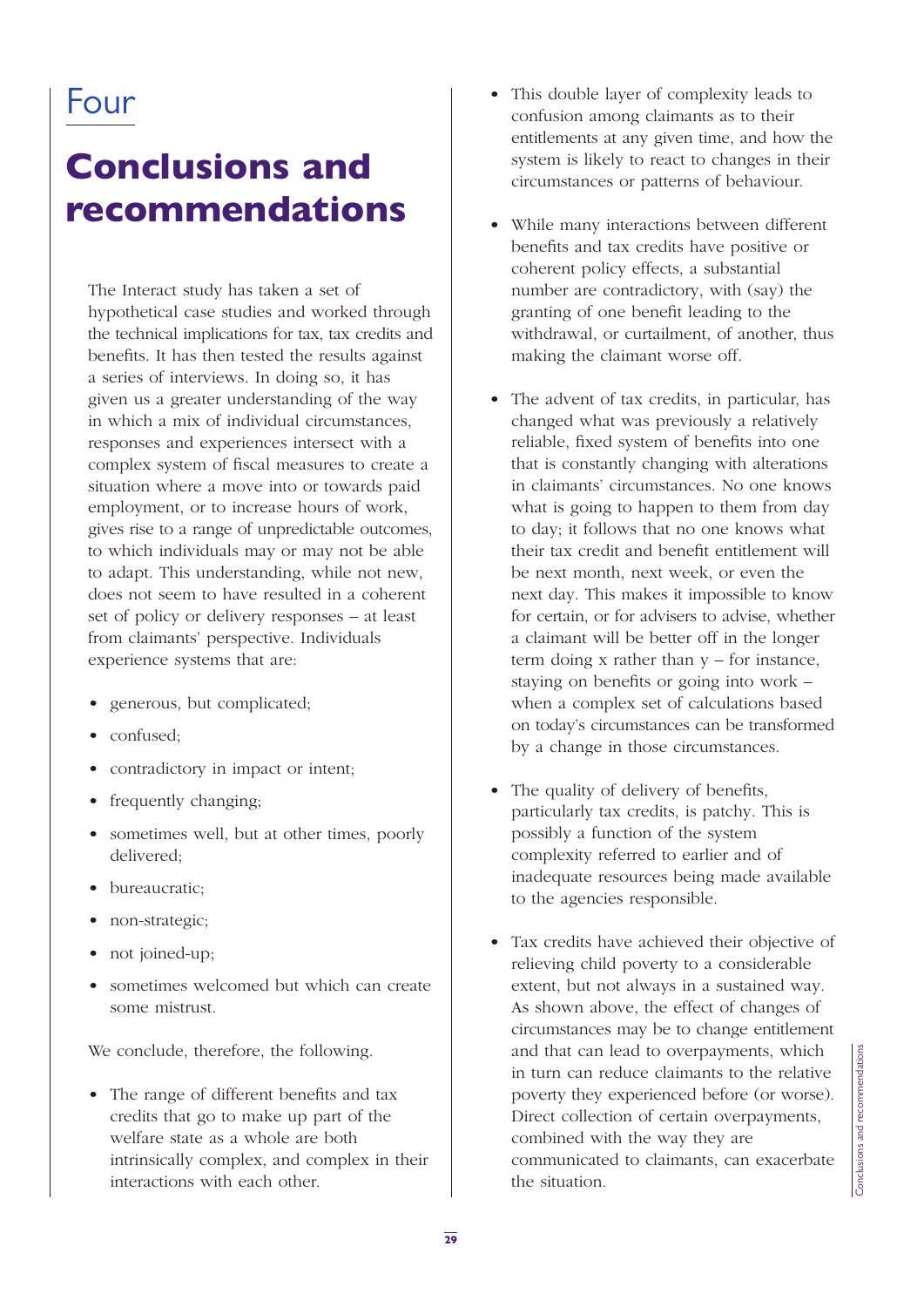- There is appreciation of the extra financial help offered by tax credits and in-work benefits, but little understanding was demonstrated by the individuals we spoke to of the basis of their entitlement. Some spoke of unpleasant surprises, such as the loss of passported benefits and overpayment recoveries, though no mention at all was made of the impact of direct deductions from income by way of income tax and national insurance contributions. Individuals often expressed a sense that remaining on benefits would, in reality, mean they would be better off (though this did not always mean that individuals chose not to work).
- Fiscal systems, such as tax credits and benefits, are to some extent designed with the intention of creating incentives, particularly to enter or stay in work rather than remain on benefits. But fiscal considerations are by no means the only, or indeed the main, reason for people's decisions on such matters. Societal factors, such as levels of educational attainment and housing costs, can be equally persuasive. Where housing costs are high, a person who has difficulty in securing anything other than a low-paid job may be better off remaining on benefits. Other societal factors include whether suitable childcare facilities are available of the type and at the time people need, and the attitudes of parents (particularly lone parents) towards the desirability of work on the one hand, or caring for their children on the other.

From the claimant's perspective all of these considerations have to be juggled when contemplating a move into work or increasing hours of paid work, but frequently the implications of such a move become clear only after the move has taken place. Moreover, while individuals can describe the impact on their and their families' lives, they are frequently unable to understand or explain why they experience certain financial consequences, and their attempts to gain this understanding from professionals who ought to be able to advise them do not always meet with success.

Our conclusion from the study, therefore, is that much remains to be done to improve the reality and the perception of gains from employment for low-income families, especially those who experience a range of barriers to labour market participation or whose circumstances are fluid and subject to frequent change. The recommendations that follow suggest improvements that will be vital if the Government's twin objectives of ending child poverty and achieving full employment are to be met.

#### **Recommendations**

#### **Strategy and governance**

- The Government should clarify its objectives for the tax, tax credit and benefit systems. These should be clearly designed to achieve the goal of eradicating child poverty and support the ambition of securing full employment.
- A coherent and holistic strategy is needed across government to bring about those objectives. That strategy must be supported by a set of outcome targets, and/or incorporated into appropriate public service agreements in the next comprehensive spending review, which should be 'proofed' against these aims.
- One government department should be given the overall responsibility for these aims and should be measured by reference to the achievement of them. That department should be responsible for the ownership of the 'total customer experience'.
- Any proposed change to a benefit, tax credit or tax rule should be checked or 'proofed' for possible interactions with other existing systems, which might detract from the delivery of its policy objective. The expertise of the Social Security Advisory Committee should be harnessed to provide such an overview.
- Policy and practice must be aligned in each of the systems to secure achievement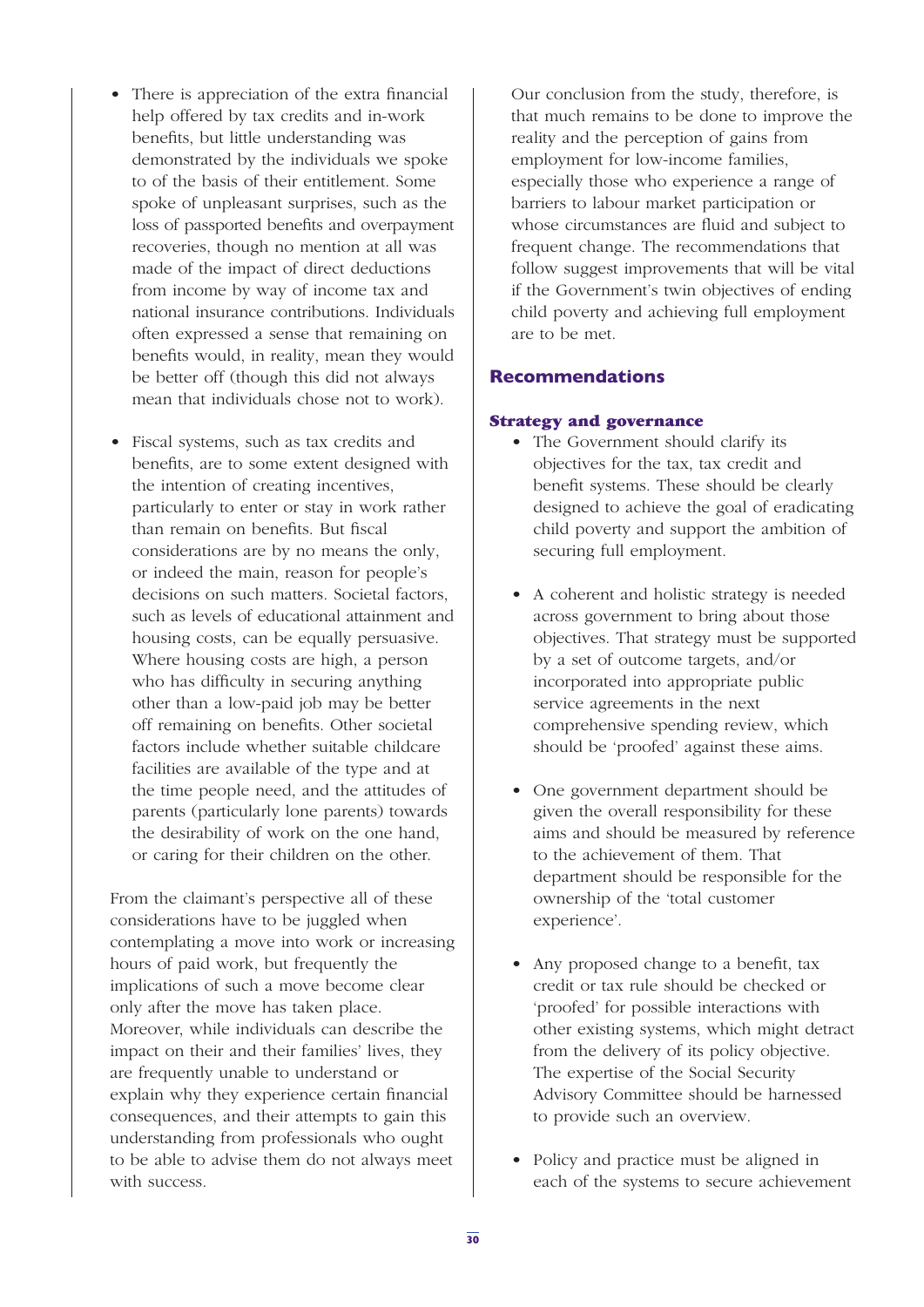of the child poverty and full employment goals. Benefits and tax credits must be set at a level that lifts families out of poverty in and out of work. Financial disincentives to taking or increasing hours of paid work should be eliminated.

- The tax, tax credit and benefit systems should be designed from the perspective of the experience of the individual claimant and in the light of lessons learned from the Wallsend pilot.
- Systems should be designed around individuals' life events, not around technology or departmental needs.
- A 'sounding board' or 'claimant advisory panel' should be set up to facilitate design and delivery.
- The Work and Pensions and Treasury select committees should jointly oversee the activities of the relevant government departments, holding joint inquiries from the perspective of the overarching policy goals.
- The National Audit Office should consider conducting an inquiry into 'value for money' of the interactions as presented in this report.

#### **Systems and processes**

- Better education and information are needed to ensure greater understanding of entitlements. These include localised takeup campaigns and improved explanations of awards and recoveries.
- Staff training and awareness of the fiscal instruments managed by other departments must be improved.
- Better-off calculations must take full account of lost passported benefits and the wider costs of moving into work or increasing hours of work, including tax and national insurance contributions.
- The system should be smoothed so that

different payment and award periods (eg, weekly, four-weekly, annually) are aligned to claimants' needs.

- Passported entitlements (eg, to free school meals and subsidised health costs) should be extended on a universal basis to reduce the disincentives that loss of passported benefits create.
- A review of the tax and benefit systems (including tax and national insurance rates and allowances, and taper rates and disregards for benefits and tax credits) should be undertaken. This should aim to reduce or eliminate the financial disincentives from taking or increasing hours of paid work and ensure the systems complement each other in their mutual interactions.
- Adequate access to independent advice, including more face-to-face advice, should be available to claimants, to take account of the complexity of the system and the variety of individual needs.

#### **Further Interact research**

The Interact project has identified a number of issues in the tax credit and social security systems and in their interactions with each another, which act as barriers to parental employment. Our work has suggested a number of ideas for further research, which include:

- further interviews to investigate 'crunch' points in people's lives, such as death, disability, marriage and the birth of a child, and the effects these have on the interactions between different systems;
- research, including interviews, to investigate the experiences of groups not considered in this study. These could include people who are self-employed, from specific minority ethnic groups, migrants or refugees.

The Interact partners are exploring how we might take some of this further research Forward.<br>
The Interact partners are exploring how we<br>
might take some of this further research<br>
forward.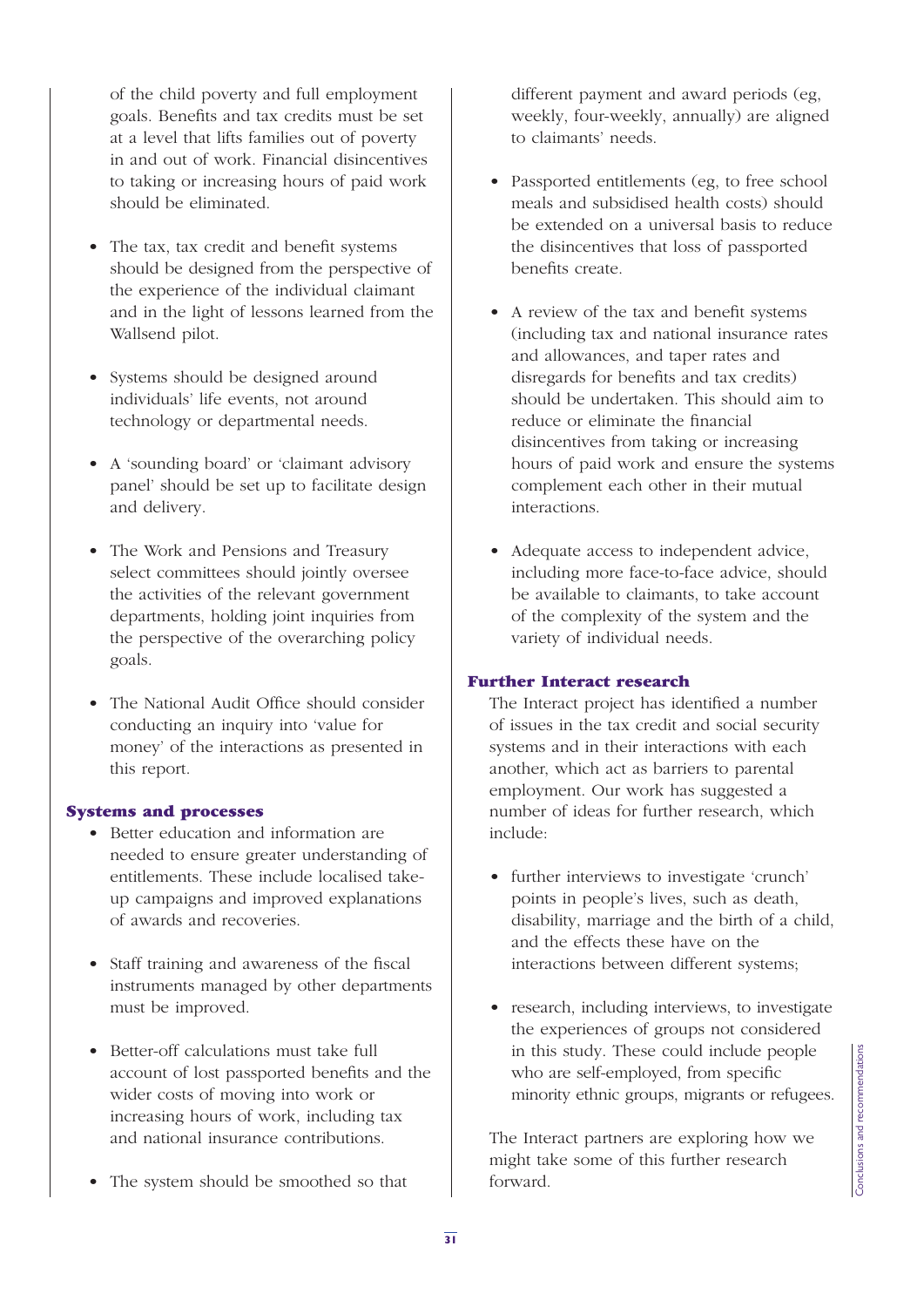## Appendix A

## **Technical case studies**

The following are outline summaries of the findings of our technical case studies and the tax/benefit implications. They are necessarily brief for the purposes of this Appendix, but the original materials generated by the technical team are voluminous. For example, the tax/benefit position of Mike and Jenny in Case Study One is illustrated by an 11-page spreadsheet. We mention that here if only to give some clue as to the sheer complexity of the systems which affect people's lives and choices.

Although the case studies are 'hypothetical', we would not be surprised to find them replicated in the real world, if not in exact detail, at least the types of events they describe and the tax/benefit issues they raise. Indeed, featured in the interviews were:

- childcare issues;
- choices about entering work or staying on benefits;
- type and hours of work that did not fulfil the qualifying conditions for entitlement to working tax credit (WTC);
- in-year overpayments where income falls then rises again;
- passporting issues;
- carers and work.

Little is said in the summaries about the mainstream tax and national insurance effects, largely because they follow a predictable pattern, rising gradually as income increases. At the low level of earnings with which we are concerned there was nothing unusual or

surprising about the behaviour of the tax or national insurance liability we examined. That is not to say that the cause of simplification could perhaps be better served if the system did not take away in tax what it hands over in tax credits or benefits, or that work incentives might not be enhanced by less punitive marginal deduction rates at low wage levels. But these are broader questions, which have been exhaustively analysed elsewhere and are not within the scope of this report.

### Case Study One

#### **The young couple: Mike and Jenny**

In 2005/06, Mike is 24 years old and earning £10,000 a year in a job, working 30 hours a week. His partner, Jenny, is 23 and doing a part-time level 3 NVQ computer course. She does not get her fees paid because she does not live in one of the 24 pilot areas for adult learning grants.

She has tried to sign on for work, but has been told that her contribution record is insufficient to qualify for contribution-based jobseeker's allowance (JSA). She cannot get income-based JSA as her partner is working more than 24 hours a week and, in any case, there is a question as to whether she is available for work, as she regards her NVQ course as a priority.

Mike does not yet qualify for WTC because he is not yet 25 (at Mike's age, only those with children or a disability can qualify).

Moving on to 2006/07, Mike turns 25 and as he works 30 hours a week he now qualifies for WTC. The family's income goes up appreciably.

At the end of May, Mike reports an increase in pay. This does not affect the couple's tax credits award for 2006/07 because the rise in income is within the  $£25,000$  'disregard' – ie, the amount by which a claimant's income can increase in a tax year without it affecting the tax credits award for that tax year.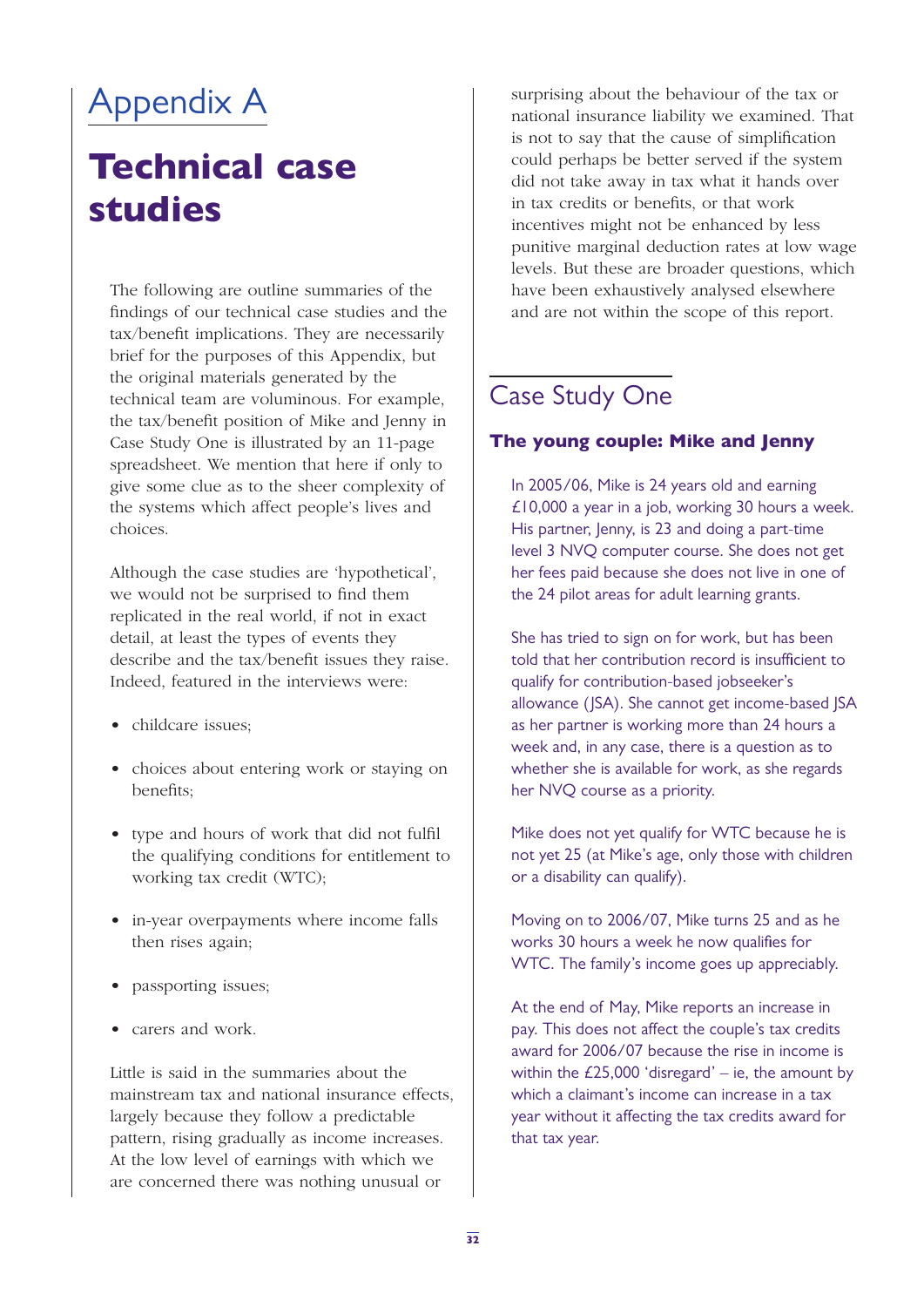Despite changes in income during the year 2006/07, Mike has been paid tax credits on the basis of an annual income figure of £10,000, that being the previous year's income. This will be the figure on which the award is finalised.

In February 2007, Mike's pay is cut to £9,000 a year, but as this does not cause his overall income in 2006/07 to fall below the £10,000 he was earning in 2005/06 there is no change in the award. Mike keeps Her Majesty's Revenue and Customs (HMRC) informed of the changes in his pay at all times. Because of this, Mike's first payments of WTC in 2007/08 reflect the actual income figures for 2006/07, despite the fact that his income has fallen.

But with Mike's pay cut, the household's income in 2007/08 is bound to drop. Mike therefore asks for his 2007/08 award to reflect the couple's current year's projected income. Their tax credit payments increase substantially.

In early December 2007, Jenny goes to work for 20 hours a week and her wage is added to the household income in 2007/08.

This increase in income creates a tax credits overpayment for two reasons. Firstly, their projected income for the whole tax year has risen above the estimate they gave HMRC when they asked for their award to be adjusted to reflect Mike's pay cut. Secondly, income increases are not covered by the disregard to the extent that they are below the 'benchmark' level of income for the previous year, so that if a claimant's income falls below that benchmark, then starts rising again, the subsequent rise is not covered by the disregard.

In February, Mike's hours are cut. Although between them the couple now work more hours than when Mike started qualifying for WTC, because neither of them works 30 hours a week they cease to qualify for WTC. (Note that different rules apply to disabled workers and to people with children.)

#### **Points arising from this case study**

#### **The restrictive conditions of claiming working tax credit**

Workers without children in their earlytwenties find it difficult to qualify for financial support. In 2005/06, when Mike is working and Jenny is studying, there is no support available for them because Mike does not qualify for tax credits because he is only 24 and Jenny gets neither JSA nor assistance with the fees for her course.

#### **When income fluctuates during the year**

We showed in Section Two how an 'initial' award of tax credits is based on the finalised income of the preceding tax year. We also explained how if income rises during the current year, the tax credits award stays the same, provided the current year's income does not exceed the preceding year's income by more than the 'disregard' of £25,000. But the disregard only protects rises in income 'above' the level of the preceding year's income. A claimant's income may fall below the level of the preceding year's income, then rise again to that level. This rise, below the level of the preceding year's income, is not protected by the £25,000 disregard and, therefore, gives rise to a recoverable overpayment.

Accordingly, under the tax credits regime, when claimants' income falls during the tax year, they have a choice. They can either do nothing, in which case they will continue to receive tax credits at the level set by the 'initial' award. Or they can ask for their award to be reassessed on the basis of an estimate of their current year's income. If their estimate is based on the lowest amount which their current income reaches and does not take into account any anticipated or possible future increase, they may find that they have overestimated their entitlement. This is because, as explained in the Introduction, tax credits income is assessed day by day and deemed to accrue evenly over the tax year. The finalised income figure for the year will, therefore, be an average, so that an overpayment will arise accrue evenly over the tax year. The finalised<br>income figure for the year will, therefore, be<br>an average, so that an overpayment will arise<br>based on the difference between the lowest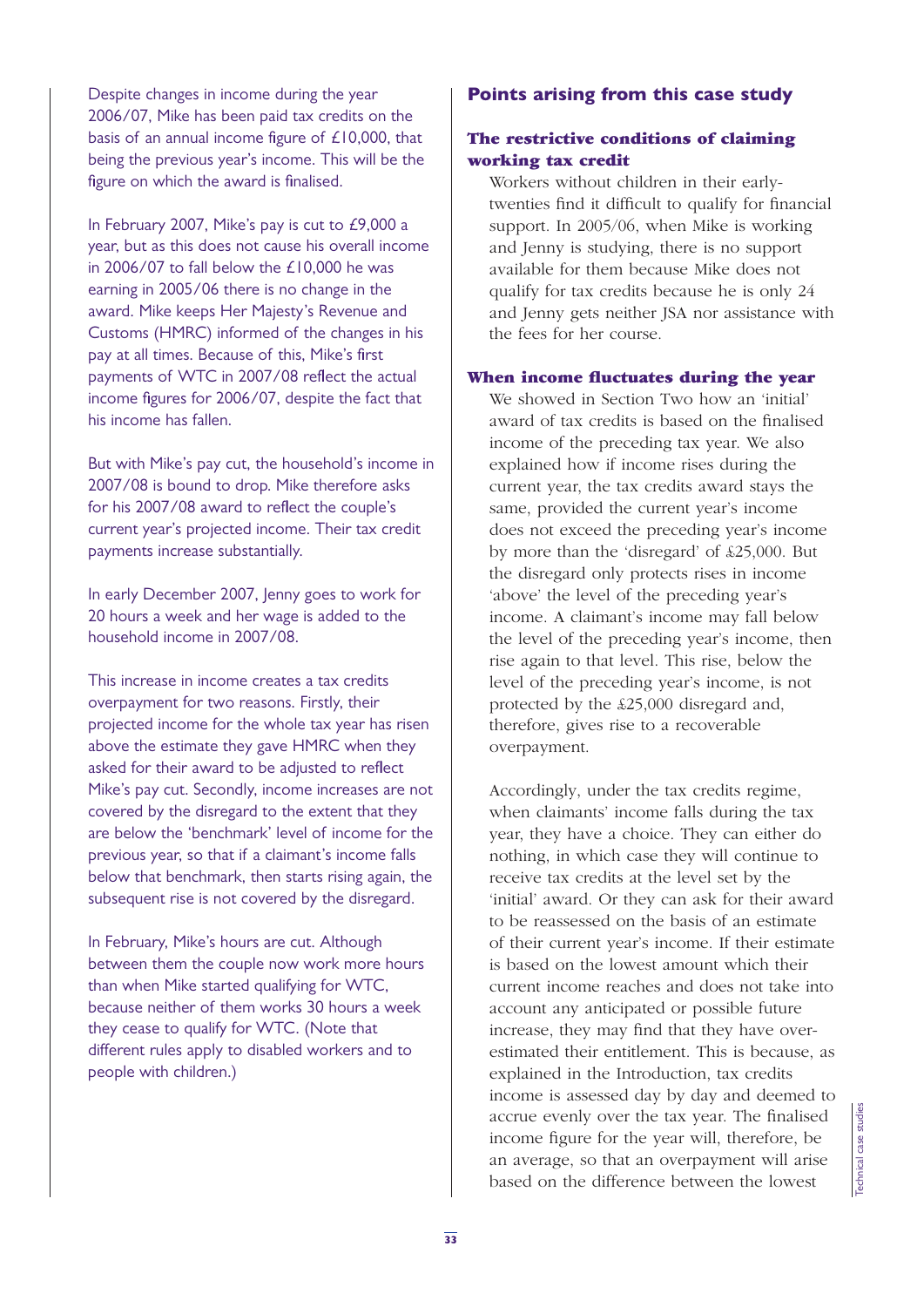point to which income fell and the finalised 'averaged' figure. This overpayment will have to be recovered from future payments, or directly from them if their award ceases.

Perhaps a more common scenario than Mike and Jenny's is where a female worker goes on maternity leave, her income drops, then she returns to work when her leave is over and her income rises again. We heard in interviews how the operation of this rule can cause hardship in such cases. More fundamentally, many people in low-paid work do not have security of employment or know what their hours will be over a future period of time. The absence of a cushion if their pay increases (perhaps because their hours increase) means they face an automatic overpayment. This can be a serious disincentive to increasing hours of work or may encourage some to delay their return to work if it is thought that this will adversely affect their tax credit award.

#### **When working hours fall below the threshold**

When Mike's hours drop, the couple's income falls drastically. They are no longer entitled to WTC because Mike is not working enough hours, nor can they secure JSA as they are working too many hours. Their predicament illustrates the 'black hole' into which people can fall when they are between JSA or income support (IS) on the one hand, and WTC on the other. This is a place where work incentives are sparse, if they exist at all, sometimes driving people into the informal economy. This is perhaps the most surprising interaction here: when Mike's hours fall, one would expect the state support systems to cushion the blow – but instead they take away the couple's tax credits while not paying them JSA. Mike and Jenny's predicament is exacerbated by having to repay directly to HMRC the overpayment which arose because they claimed more tax credits in the previous tax year when their income fell.

#### **Housing benefit and council tax benefit**

We began to explore the interactions between Mike and Jenny's housing benefit (HB) and

council tax benefit (CTB) and their WTC entitlement, which would vary considerably depending on whether they were in social or private sector housing, and whether their rent was restricted. On the whole, HB/CTB entitlement decreased roughly in tandem with the rise in earnings and fall in WTC entitlement. However, as the interviews have shown, once HB falls away, the claimant is exposed to the rigours of the housing market in terms of often unaffordable rents.

A further point on HB is that the amount of tax credits that is taken into account as income reflects any overpayment being collected by instalments from the ongoing award. In other words, it is the net payment of tax credits that is used, after taking account of the overpayment recovery. This is not the case, however, when tax credits stop and any outstanding overpayment is collected by direct recovery (as with Mike and Jenny). Surely, if it is right that income should be reduced by repayments of overpaid tax credits, then the manner of the recovery should be immaterial? Income for HB/CTB purposes should reflect the debt to HMRC, whether that debt is paid by recovery from an ongoing award or by direct collection.

### Case Study Two

#### **The lone parent: Sandra**

Sandra, age 40, has three children aged 16, 14 and 13. She has a house in a rural area with a mortgage, a car loan, various white goods on credit, credit card debts and catalogue debts. She has a small amount of savings from an inheritance from her grandmother.

In 2005/06, Sandra is working full time for a care agency at a low hourly wage. She is receiving WTC, child tax credit (CTC) and child benefit. She has passported entitlement to exemption from health charges, but she is not entitled to CTB and her children do not receive free school meals.

Turning to the year 2006/07, Sandra receives a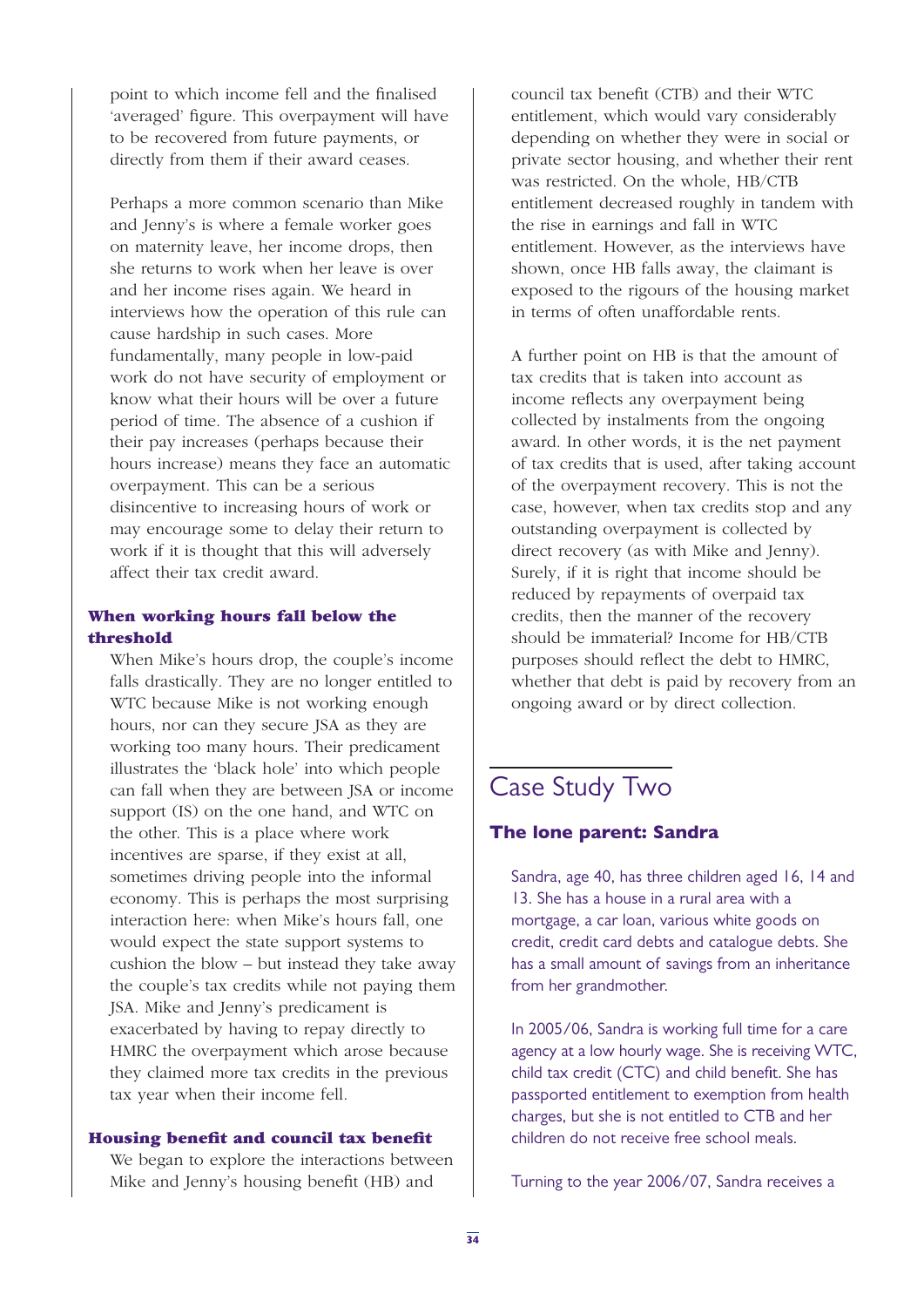small pay rise, which slightly increases her total net disposable income. This is, however, counteracted shortly afterwards when Sandra has a small drop in tax credits. This occurs because Sandra's provisional payments are based on her 2004/05 income – the award is then revised to be based on her actual 2005/06 income, which was slightly higher than in 2004/05. Sandra's fourth child is born in October. She starts maternity leave four weeks before the birth of the baby and continues to receive WTC throughout her maternity leave period (26 weeks).

Sandra's drop in income during her maternity period, together with the fact that the first £100 of maternity pay is disregarded for tax credits, gives her an increased tax credit entitlement. This is because when Sandra starts maternity leave she reports that her current year's income will drop substantially and, therefore, her award is revised and based on a lower current year estimate of £5,000. The new award also includes a sizeable underpayment derived from spreading her new total annual income for 2006/07 back over the first six months of the tax year. This underpayment is paid to her in a lump sum.

This increase in her tax credits, combined with the saving in travel costs as she is no longer going to work, substantially increases her net disposable income during the first six weeks of her maternity leave. Her tax credits go up again when her baby is born, bringing about another increase in her net disposable income. But this is short lived, as after six weeks, Sandra faces a large drop in income when her maternity pay reduces from 90 per cent of her wages to statutory maternity pay (SMP) of £108.95. At this point, Sandra is still better off on a net weekly basis than when she was working full time. This is because the drop in wages (from full to SMP) has be counteracted by the savings in travel costs and the increase in tax credits as a result of the birth of her baby and having her award revised to be based on her current year's income.

By the start of 2007/08, Sandra's maternity pay has stopped. Because Sandra lives in a rural area she cannot, at this point, find adequate childcare provision and, therefore, has to stop working. She claims IS, receives maximum CTC, full CTB and free school meals. Help with paying her full

housing costs is restricted until after 26 weeks have expired (she will, however, receive half her housing costs after eight weeks). Net disposable income is now considerably lower than it was when she was receiving maternity pay.

In addition, she is caught in the same tax credits trap as Mike and Jenny. When Sandra went on maternity leave she had her tax credit award revised on an estimated current year's income of £5,000. This was a commonly made error on Sandra's part, due to the complexity of her changing circumstances. In fact, her actual income for the year turned out to be higher than her estimate. The spreading of tax credits income over the whole tax year has resulted in her having an end-of-year overpayment of over £200. This is collected from her continuing award, reduced, therefore, by 10 per cent.

At the beginning of September, Sandra's tax credits decrease substantially each week as her older child left home in June 2007. This is slightly countered by an increase in her IS due to her full housing costs being included from mid-September. In addition, by the end of September 2007 Sandra's overpayment from 2006/07 has been fully recovered and her tax credits increase. Her tax credits fall again in October, when she loses the baby element.

After 12 months on IS she is offered part-time work for her old agency, but at a lower wage (£6 an hour). We looked at whether working 15 or 16 hours a week and whether using formal or informal childcare would make a difference to her finances.

Working 15 hours a week, Sandra loses almost as much in IS as she gains in wages. In addition, what she spends in formal childcare tilts the balance and she is worse off in work. As she is not entitled to WTC, she receives no help with childcare. (Another option for her is to ask a family member to look after the child, in which case her childcare costs would be nil and she will gain a small amount by going to work, although she would have to pay her travel costs.)

Working 16 hours a week, however, Sandra gains entitlement to WTC and the help with childcare Working 16 hours a week, however, Sandra gains<br>entitlement to WTC and the help with childcare<br>that goes with it. Her tax credits will increase, but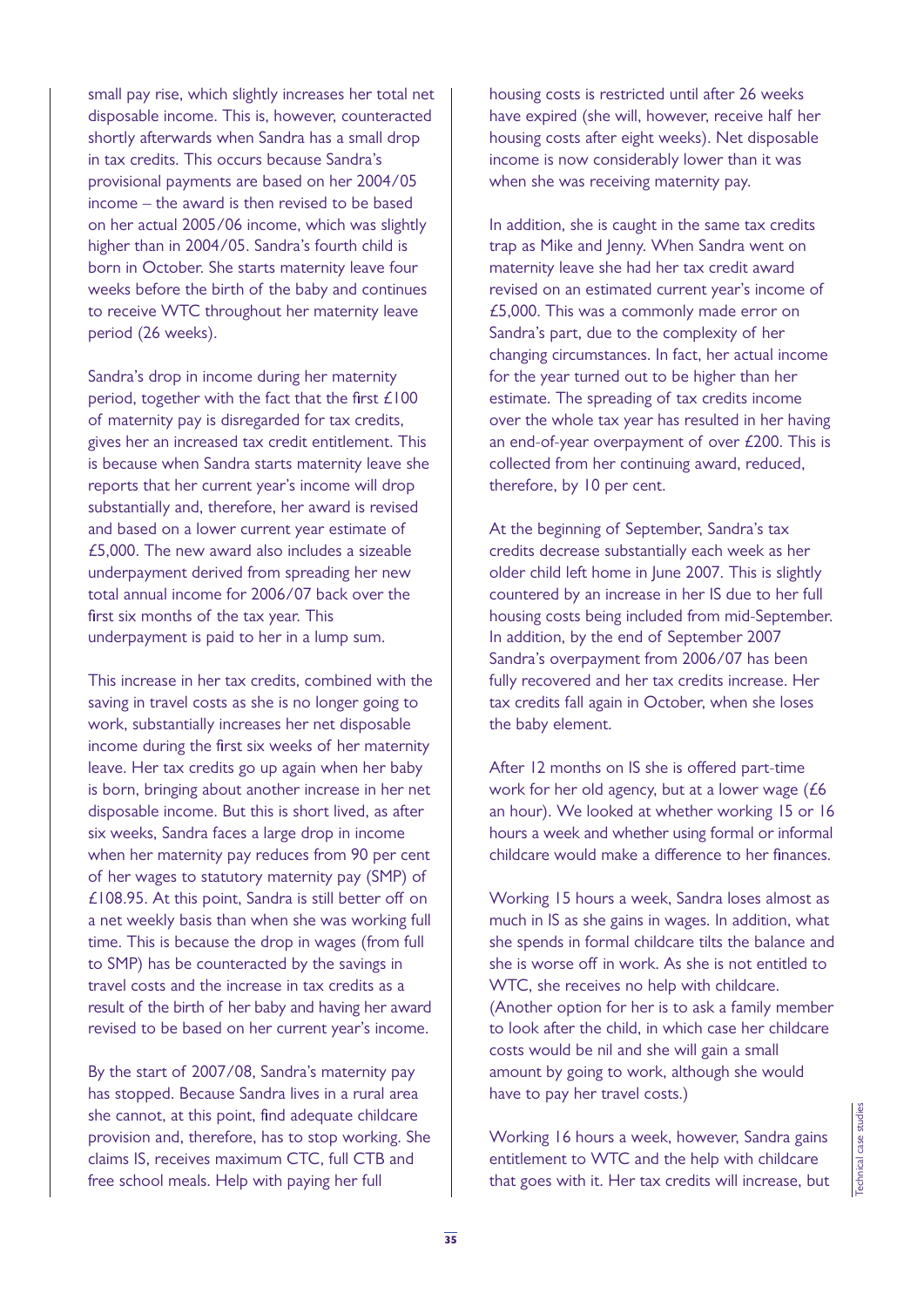she loses all her IS and is no longer entitled to full CTB or free school meals.

After four months, Sandra decides to give up her job, as she was better off overall when on benefits. (Even using informal childcare at no cost, she was still slightly better off not working.)

Under new regulations in force from April 2007, Sandra will continue to receive WTC for four weeks after she finishes work. However, this will be taken into account as income when calculating her IS entitlement while she continues to be paid WTC during the four-week period.

#### **Points arising from this case study**

#### **Disproportionate difference in net income between 15 and 16 hours work**

The difference in net disposable income depending on whether Sandra works 15 or 16 hours a week is disproportionate. Sandra's particular circumstances and the interaction between the systems have meant there is a significant difference in income per week for only one hour's work. This is primarily because there is no help with childcare costs when working 15 hours, whereas working 16 hours entitles Sandra to the WTC childcare element. It seems that this is a certain disincentive to work, particularly in cases where childcare costs are high.

#### **Loss of passported benefits when entering work**

Another contributory factor in Sandra's predicament is the loss of passported benefits when she enters work and relinquishes benefits. We have tried to quantify some of these passported benefits. Free school meals are relatively straightforward – they are worth the cost of the meal – but other benefits like health benefits are more difficult to quantify as their worth differs from person to person. In Sandra's case, the loss of full CTB entitlement and free school meals was a major factor in her decision to give up work and go back on benefits. In addition, Sandra incurs travel-to-work costs, which undoubtedly for many people are relevant in determining whether or not they are better off in work.

#### Case Study Three

#### **Disability and work: Jim and Eve**

In the tax year 2006/07, Jim has been looking for work for eight months while claiming contributionbased and income-based JSA. The couple have two children, one of whom, Devin, is disabled and for whom they receive disability living allowance (DLA) middle rate care and higher rate mobility components. Eve (who stays at home to look after Devin) claims carer's allowance (CA). The family also receives full HB and CTB, maximum CTC (including the disabled child element for Devin) and child benefit. In addition, they get free school meals and are exempt from NHS charges.

At the beginning of August 2006, Jim is offered three jobs at a relatively low hourly wage, each with different working hours. Whichever job Jim takes, the family will lose their income-based JSA and with it the automatic entitlement (or 'passport') to maximum HB, CTB and CTC. Jim will, however, be entitled to some WTC.

Jim wants to return to work and increase his skills. He therefore decides to take the job, enabling him to work 16 hours a week and allowing him to continue to help his wife with their disabled child and other child. With Jim working 16 hours a week, the family is still entitled to a small amount of HB and CTB. But overall, taking into account the travel costs Jim incurs getting to work and the loss of free school meals, they are marginally worse off by Jim taking his job for 16 hour a week at a low wage.

In the event, Jim loses his job in mid-October 2006 because the company has not got sufficient work to keep him on. He re-claims income-based JSA and again the family receive their passport to full HB, CTB and CTC. The family also regain their free school meals and save on Jim's travel costs.

Jim is approached by a friend who tells him that he can find him a job for 20 hours a week, paying £10 per hour. His friend explains that the job is paid 'cash in hand'. This would be paid in addition to his benefits. However, Jim realises that the consequences of accepting this offer can mean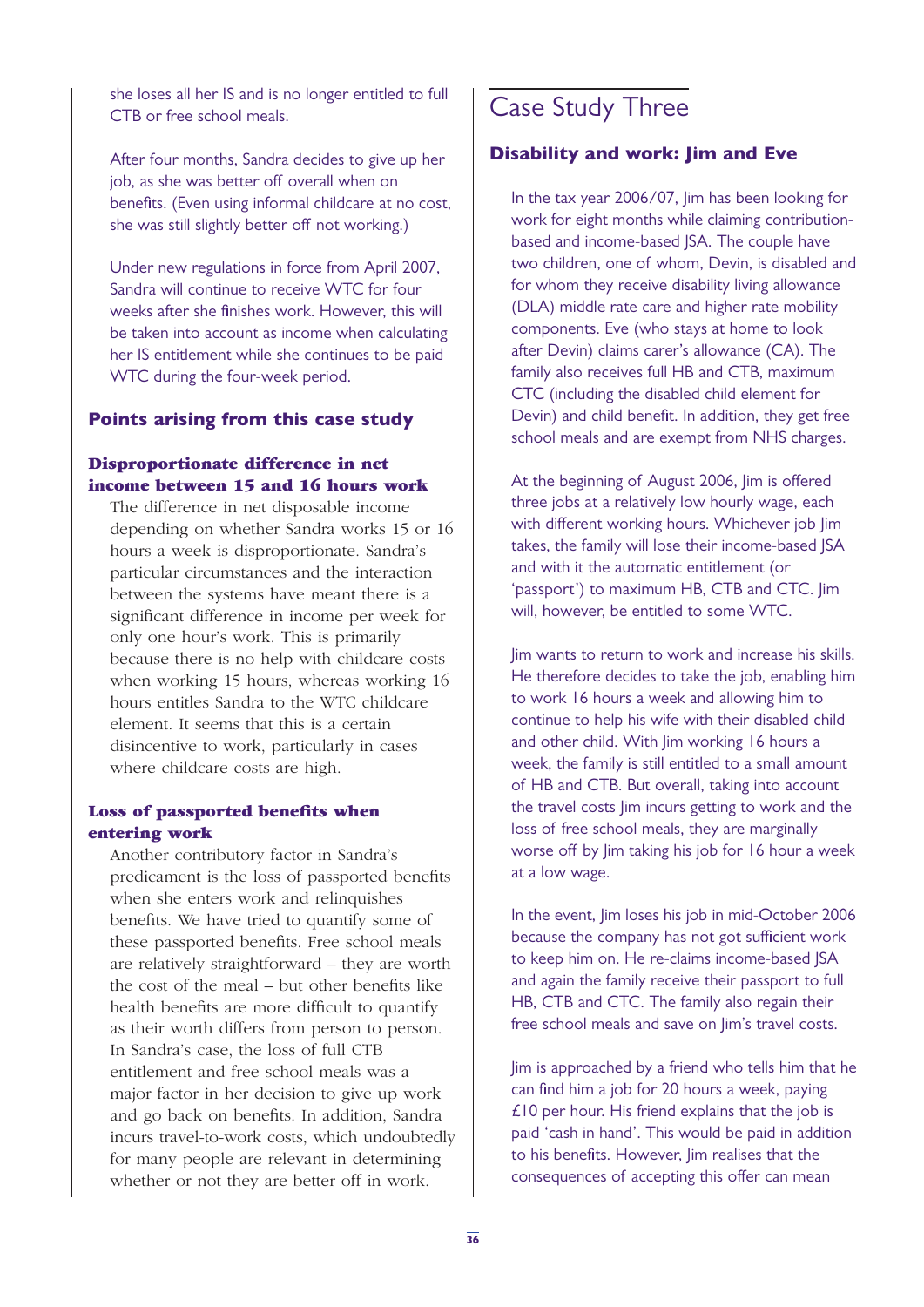large overpayments of benefits and tax credits, as well as penalties. In addition, there would be implications of doing such work for tax and national insurance record. Jim therefore decides to decline.

However, in April 2007 Jim decides to work full time when he is offered a labouring job. He starts working 38 hours a week for an annual salary of £16,000. Eve now loses the dependant's amount she received in her CA for Jim when he was on income-based JSA.

Because Devin is disabled, he has to go to a school some distance away from the family's home. Eve must, therefore, arrange childcare for the couple's other child, Daniel, for an hour before and an hour after school. However, she cannot claim the childcare element of WTC because, to be eligible on a joint claim, both members of the couple must be in work (or one must be in work and the other incapacitated or in prison). It is not sufficient for one to be in work and the other a carer.

Jim and Eve receive WTC and CTC. Their provisional award is based on the last set of income details HMRC has, which is an estimated income for 2006/07. After completing the renewals process, as well as being due a refund of tax credits for 2006/07, Jim and Eve have their 2007/08 award revised to be based on the actual previous year's income of just over £5,000. The consequence of this is that they are now receiving maximum WTC and CTC – a substantial amount.

However, this may create a false sense of security for the family if they do not grasp how the tax credit system works. Even though Jim has taken a substantially higher paid job than he has had previously, the family are receiving more tax credits. If their circumstances continue to remain the same throughout the year, their 2007/08 award will be finalised on the very low 2006/07 income figure. However, caution must be exercised. The couple benefit from the £25,000 disregard in comparing their 2007/08 income with their 2006/07 income. This benefit will disappear when their 2008/09 award begins. Accordingly, while the family may be in exactly the same circumstances with the same income as

throughout 2007/08, they will face a massive decrease in tax credits, as their 2008/09 award will be based on their actual earnings in 2007/08.

Four months after starting work, Jim is involved in an accident. He receives statutory sick pay (SSP) and Eve can, once again, claim the adult dependant element of CA. Their tax credits remain the same because lim is counted as still in remunerative work. However, their overall income drops significantly due to Jim's lost wages (although this is slightly counteracted by increased HB/CTB).

Jim continues to be unable to work and at the end of the SSP period moves onto short-term higher rate incapacity benefit (IB). He is no longer entitled to WTC, but under new rules Jim will continue to receive it for four weeks after his entitlement ends. This will, of course, be taken into account when assessing HB and CTB. In addition, Eve is no longer entitled to the adult dependant addition in her CA. This is because of the overlapping benefit rules (with Jim's IB).

After four weeks, WTC ends and the family face yet another drop in their income. Although at this point their HB/CTB increases, they try to apply for IS as they are struggling financially, but their income is too high to claim.

The family has less money than previously, so Eve decides to take a part-time job. She loses her CA, and HB and CTB are also affected. After eight weeks, the carer's addition in their HB stops. She concludes that the family does not gain sufficiently to warrant her continuing in work.

#### **Points arising from this case study**

#### **Interaction between carer's allowance and working tax credit**

The interaction between CA and WTC makes it virtually impossible for a carer to gain financially by combining work with her/his caring responsibilities. There is also no help with childcare costs for the couple's other child because only one adult is in paid employment. Yet additional childcare costs arise for the family as a result of Devin's child because only one adult is in paid<br>employment. Yet additional childcare costs<br>arise for the family as a result of Devin's<br>special needs.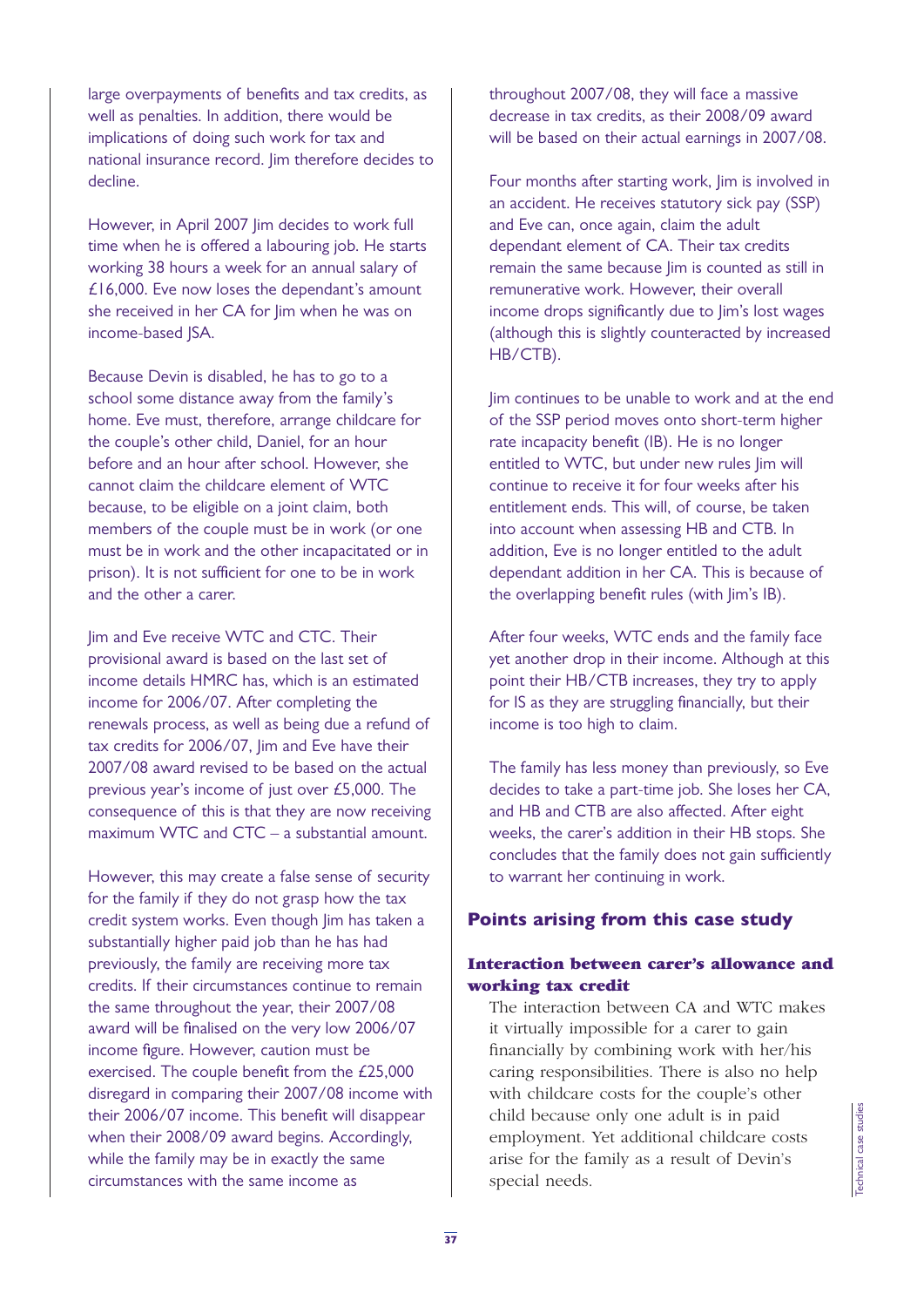## Appendix B

## **Interview schedule**

#### **Personal information**

Where do you live? (Ask for the neighbourhood, area)

Do you live in an apartment or a house?

Is your accommodation rented or owned? Are you renting from a private landlord, the council or a housing association?

What is you sex? (This one question can be ticked by the interviewer)

What is your age? (Here we could provide age groups to be ticked)

Also, we could ask about their ethnic background. Again, we could provide some broad ethnic classifications based on the more detailed ethnic classification used by the Office for National Statistics.

*The purpose of this part is to have some sense of whether or not, for the interviewees, these characteristics would make any impact on their perceived reality of the benefit and taxation system.*

#### **The use of the benefit and tax systems**

What kind of benefits are you getting?

How did you find out about your entitlement to these benefits?

How long have you been in receipt of these benefits?

Have these benefits remained the same?

Have you become entitled to other benefits? Since when?

Are you still in receipt of benefits?

Did you at any point stop receiving these benefits because you were not entitled to them?

How has the granting and receipt of benefits been for you (eg, lengthy, hard to understand, etc)?

#### **Administration of the benefit and tax systems**

Do you fill in the application and renewal forms every time?

If you need help, who do you go to? Jobcentre Plus, a charity organisation, a relative, a friend?

Do you understand why you get the benefits you get?

Are you clear about the amounts you have received every month and every year?

If you are not clear, do you ask for clarification? Where do you go to?

What do you do if and when you have received notice about a drop in the amount you receive, and/or that a given entitlement is to cease?

How do you deal with delays in the payment of benefits? Do you call the Revenue and Customs department, the Jobcentre Plus? Do you go to the Jobcentre Plus? Do you go to a charity organisation? Or do you go to a local tax enquiry office?

Is there any difference in the consideration to your problem/concern between a government department (office) and the charity organisation you went to?

Do you have any idea whether or not the time when you make the claim will affect your entitlement?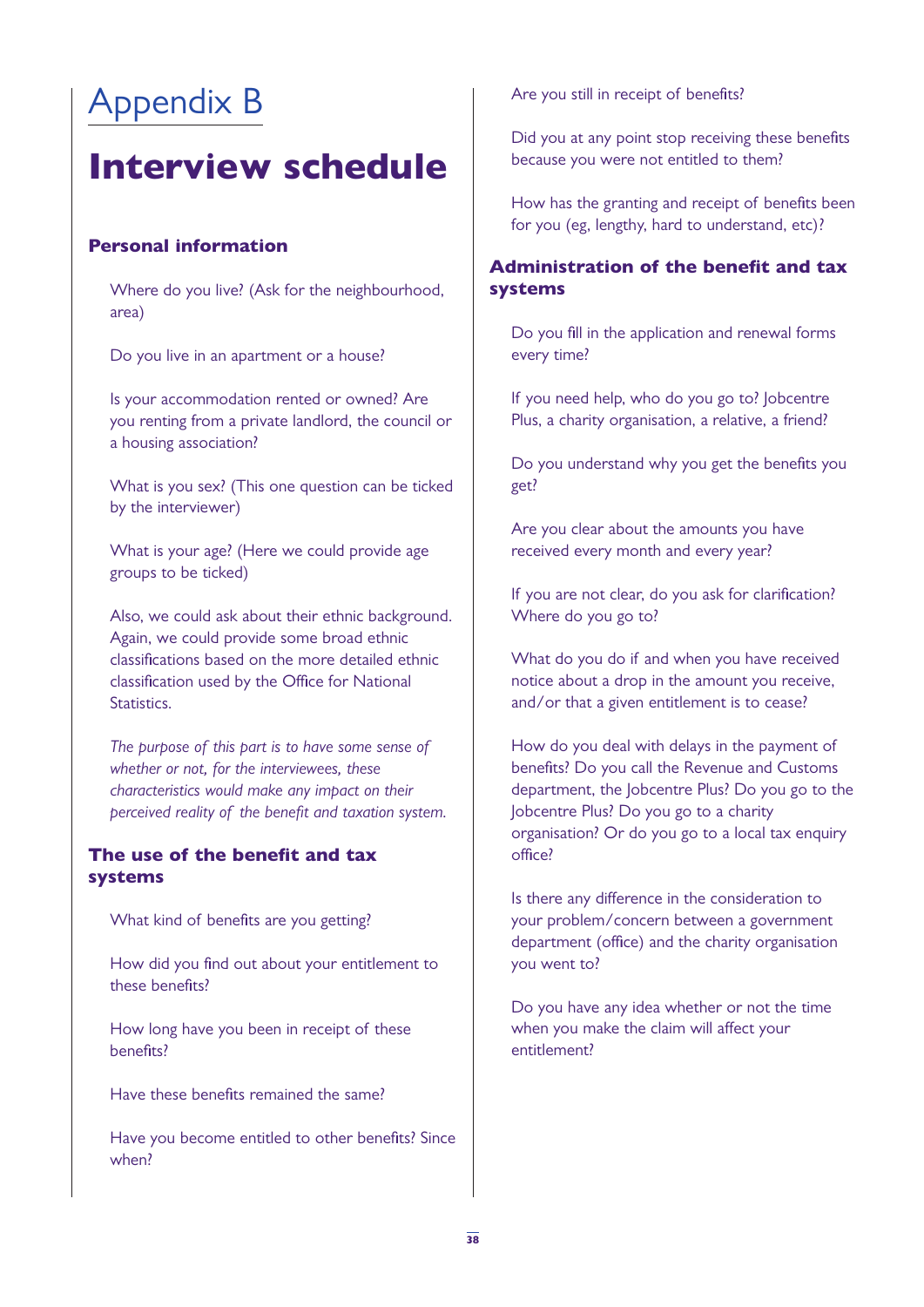#### **Impact of the benefit and taxation systems on people's lives**

How has the receipt of benefits helped to fulfil your economic needs?

In your view, how important is the benefit you receive?

Have your entitlements changed? Has this been upward or downward change?

Have you received, according to Revenue and Customs, an overpayment of your entitlement?

How did the notice of an overpayment affect you (eg, economically and emotionally)?

Were you asked to pay this overpayment back?

Did you think you were able to 'negotiate' paying back the overpayment or was it imposed on you?

Were you aware how the overpayment had arisen? Did you (or your adviser) try to find out from the Tax Credit Office or from a local tax office, and what was your experience?

#### **Changes and transitions: people's circumstances**

Are you employed? Part time or full time?

If you work part time or are staying at home, do you think that by returning to work or working full time you would be better off?

Is your work (hours and income) stable? If not, how often has it changed in the last year?

Do you think that the instability of your income from employment affects the level of tax credits you receive?

How do you cope with the instability of income from employment and the changing entitlements?

Do you think that if your circumstances were to change, the tax credit and benefit systems would help you cope?

Do you think that your changing circumstances (eg, divorce/separation, new baby, a child leaving home) would affect the level of entitlement to tax credits and benefits?

How, in your view, would the system need to change to deal with your changing circumstances?